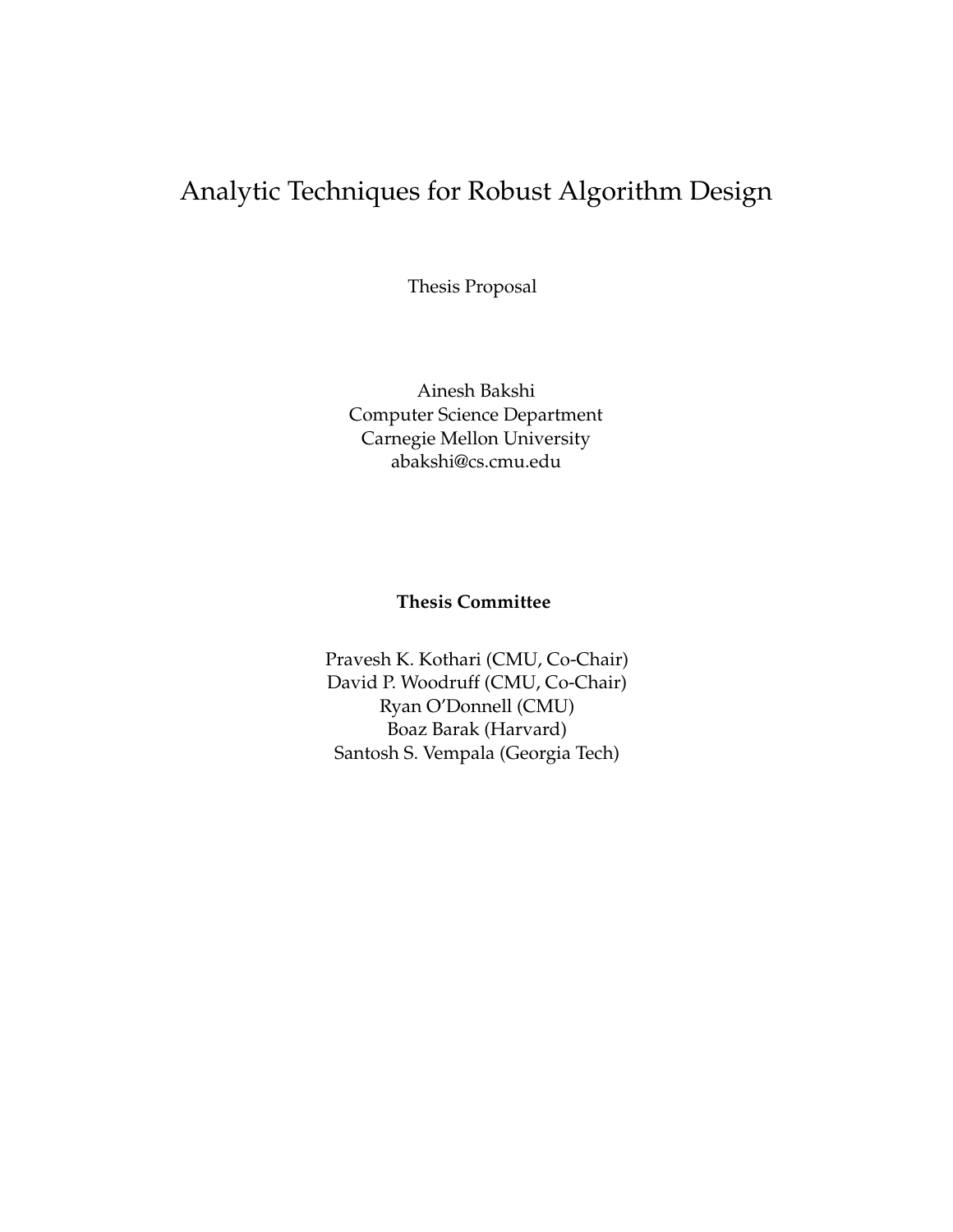#### **Abstract**

<span id="page-1-0"></span>Modern machine learning relies on algorithms that fit expressive models to large datasets. While such tasks are easy in low dimensions, real-world datasets are truly high-dimensional. Additionally, a prerequisite to deploying models in real-world systems is to ensure that their behavior degrades gracefully when the modelling assumptions no longer hold. Therefore, there is a growing need for *efficient algorithms* that fit reliable and robust models to data.

In this thesis proposal, we focus on designing such efficient, robust and provable algorithms for fundamental tasks in machine learning and statistics. In particular, we investigate two complementary themes arising in this area: *high-dimensional robust statistics* and *fast numerical linear algebra*. The first addresses how to fit expressive models to high-dimensional noisy datasets and the second develops fast algorithmic primitives to reduce dimensionality and de-noise large datasets. We resolve central open questions in robust statistics and randomized linear algebra, and introduce several new algorithmic ideas along the way. Finally, we make the case for analytic techniques, such as convex relaxations, being the natural choice for robust algorithm design.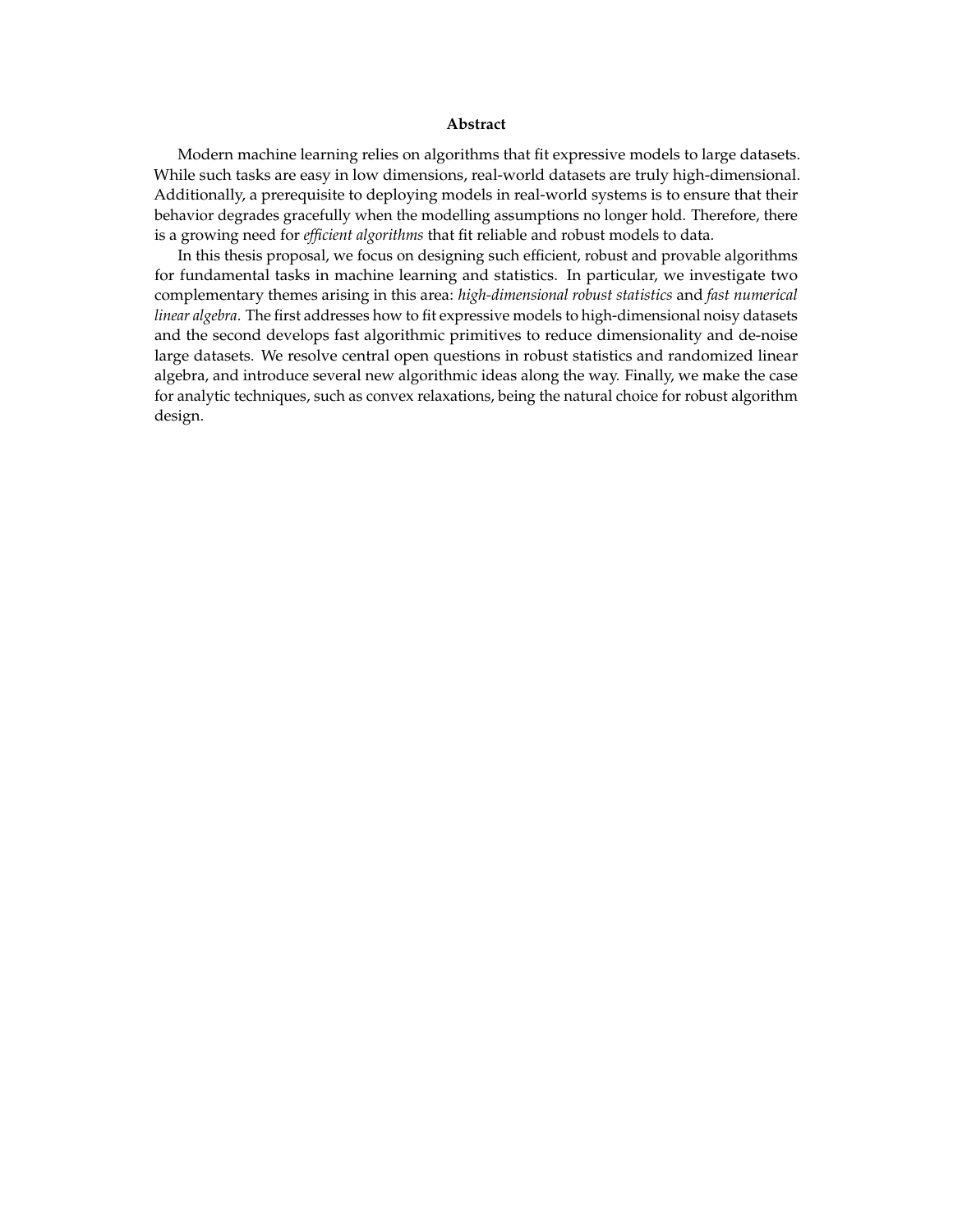## <span id="page-2-0"></span>**Contents**

|             | 1 Introduction                                             |    |  |  |  |  |  |  |
|-------------|------------------------------------------------------------|----|--|--|--|--|--|--|
|             |                                                            |    |  |  |  |  |  |  |
|             | 2 Robust Algorithmic Statistics<br>4                       |    |  |  |  |  |  |  |
|             |                                                            |    |  |  |  |  |  |  |
|             |                                                            |    |  |  |  |  |  |  |
|             | 2.1.2 Robustly Learning a Mixture of Arbitrary Gaussians 9 |    |  |  |  |  |  |  |
|             |                                                            |    |  |  |  |  |  |  |
| $3^{\circ}$ | <b>Randomized Numerical Linear Algebra</b>                 | 20 |  |  |  |  |  |  |
|             |                                                            |    |  |  |  |  |  |  |
|             |                                                            |    |  |  |  |  |  |  |
|             | <b>References</b>                                          |    |  |  |  |  |  |  |
|             | A The Sum-of-Squares Proof System                          | 36 |  |  |  |  |  |  |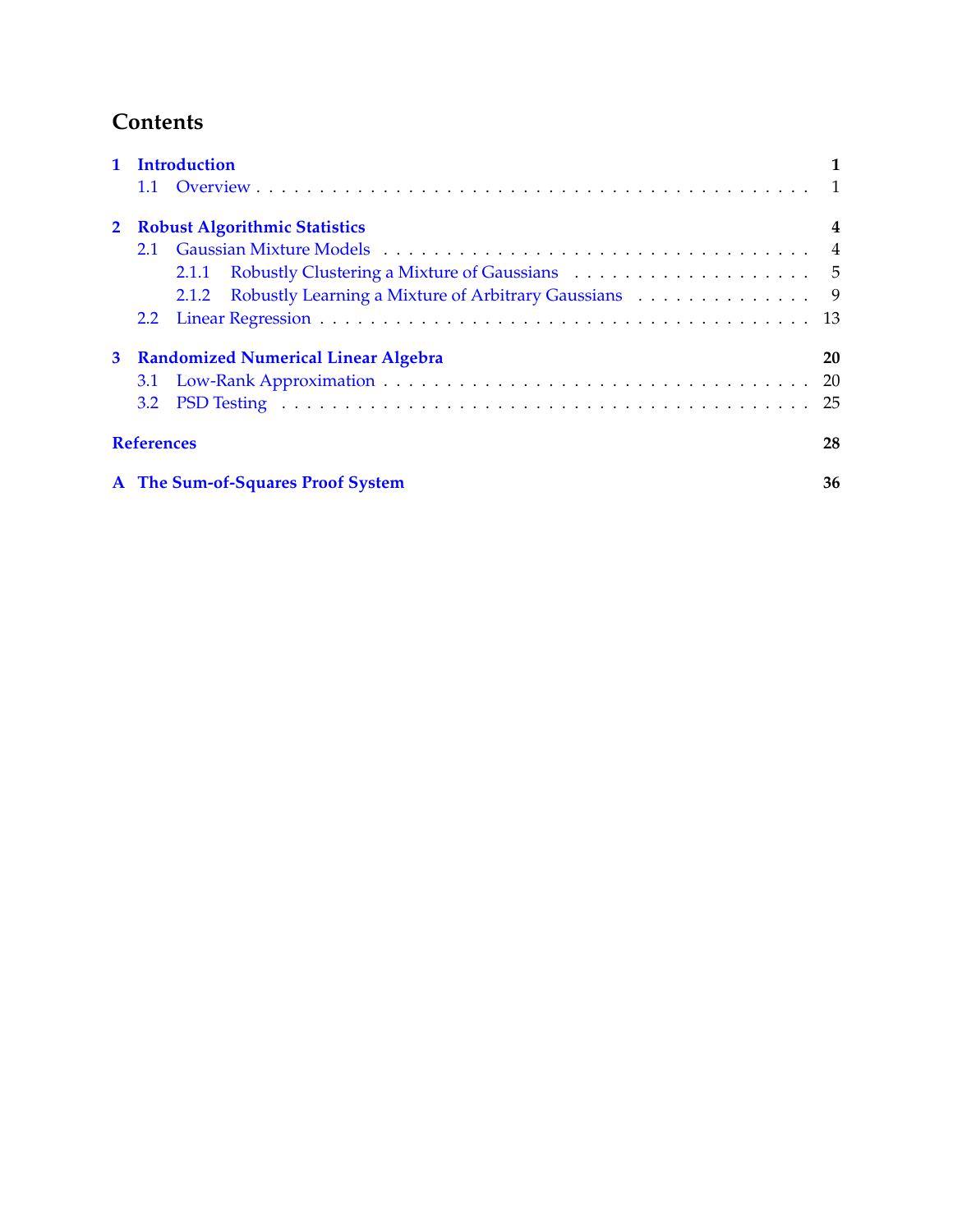#### <span id="page-3-0"></span>**1 Introduction**

Modern machine learning relies on algorithms that fit expressive models to large datasets. While such tasks are easy in low dimensions, real-world datasets are truly high-dimensional. Furthermore, a prerequisite to deploying models in real-world systems is to ensure that their behavior degrades gracefully when the modelling assumptions no longer hold. Therefore, there is a growing need for *efficient algorithms* that fit reliable and robust models to data.

This thesis proposal focuses on the burgeoning area of designing efficient, robust and provable algorithms for fundamental tasks arising in machine learning. The long-term goal of this research program is to provide a unified algorithmic theory for such tasks. This program is an intensely active area of research and has already witnessed several breakthroughs, including adverasially robust high-dimensional statistics [\[DKK](#page-32-0)<sup>+</sup>19, [LRV16\]](#page-35-0), topic modelling [\[AGM12\]](#page-30-1), learning mixture models [\[MV10\]](#page-36-0), and tensor decompositions [\[BCMV14\]](#page-30-2). These breakthroughs have led to many new algorithmic insights and have been influential in designing the latest robust algorithms for sensitive practical applications.

In particular, in this thesis proposal, we focus on two complementary themes arising from this program: *high-dimensional robust statistics* and *fast numerical linear algebra*. The first investigates how to fit expressive models to high-dimensional noisy datasets and the second develops fast algorithmic primitives to reduce dimensionality and de-noise large datasets. For instance, fitting a linear model (regression) or a Gaussian mixture model to a high-dimensional dataset and reducing dimensionality of the dataset are oftentimes complementary and core algorithmic tasks in numerous machine learning and data analysis applications.

Ensuring robustness and reliability remains a long-standing challenge in such applications when the underlying data is noisy. We present several recent results on designing robust, efficient, and reliable algorithms for fundamental statistical and linear algebraic tasks in modern machine learning. The algorithms we develop draw upon tools from convex and polynomial optimization, high-dimensional probability, random matrix theory, functional analysis and convex geometry. Further, the algorithms are accompanied with provable guarantees on their correctness and performance. Finally, we distill unifying ideas across different settings that lead to robust algorithm design and discuss potential directions for future work.

#### <span id="page-3-1"></span>**1.1 Overview**

**Robust Statistics.** Classical works in statistics study fitting a model to a set of data points, with the crucial assumption that the data we observe is noise-free and drawn i.i.d. from a reasonable distribution. However, as early as the 60's, statisticians already realized that real-world datasets are noisy and are unlikely to fit idealized statistics models [\[Hub64\]](#page-34-0). The sources of such noise can range from systematic bias and error in data collection to malicious tampering. Finding efficient algorithms to fit robust models to noisy data has spawned a decades-long research program spanning many academic disciplines (see [\[DK19,](#page-32-1) [RSS18\]](#page-36-1) for recent surveys).

One such fundamental task is to robustly fit a mixture of Gaussians to noisy input data. Finding an efficient algorithm for this task was also highlighted as a central open problem at the Foundations of Big Data workshop at the Simons Institute [\[DVW18\]](#page-33-0). Recent results addressed the special cases of robustly estimating a single Gaussian  $[DKK<sup>+</sup>19, LRV16]$  $[DKK<sup>+</sup>19, LRV16]$  $[DKK<sup>+</sup>19, LRV16]$ , a mixture of mean-separated Gaussians [\[HL18,](#page-34-1) [KSS18,](#page-35-1) [DKS18\]](#page-33-1), TV-distance separated Gaussians [\[BK20\]](#page-31-0),[\[DHKK20\]](#page-32-2), and a uni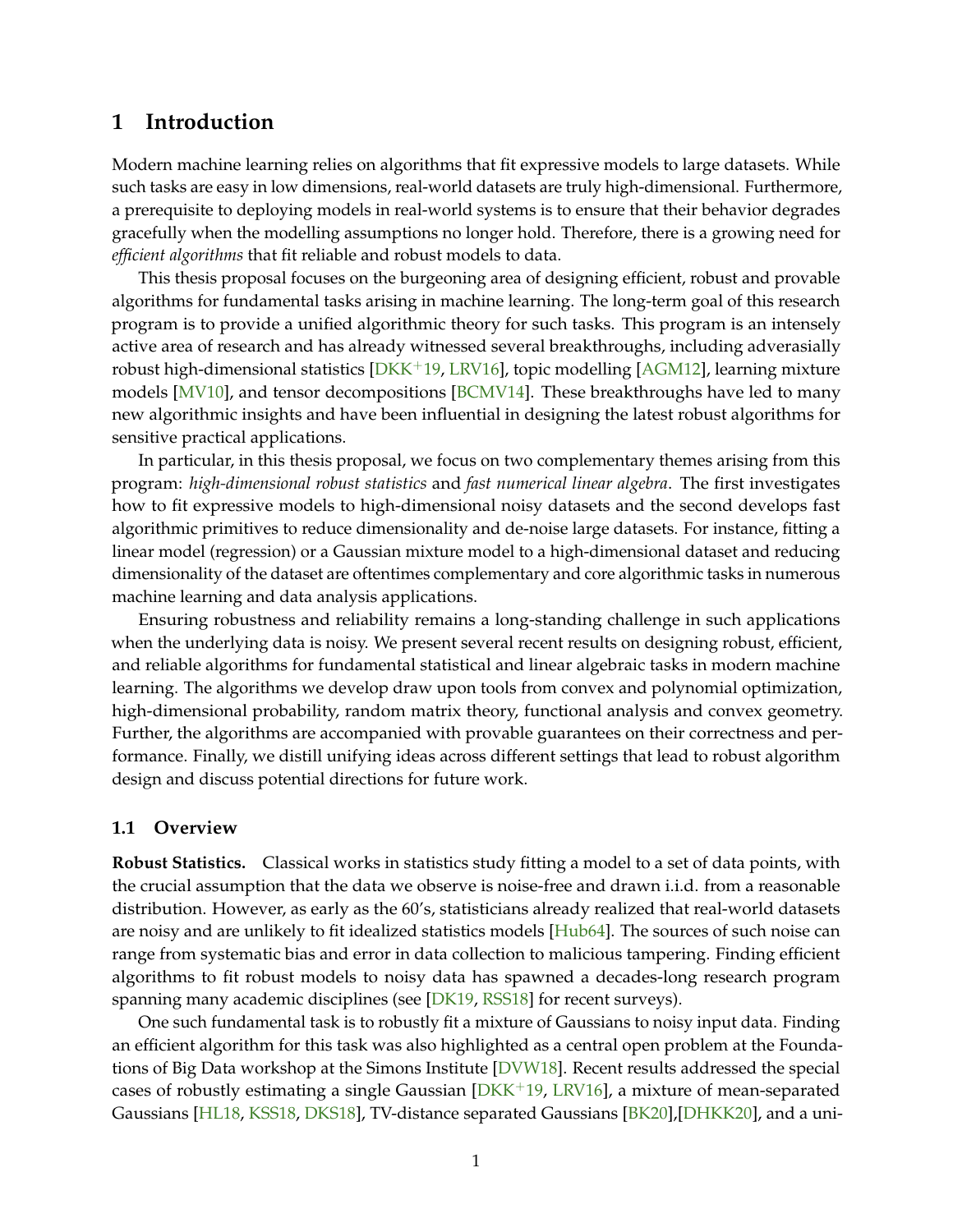form mixture of two Gaussians [\[Kan20\]](#page-34-2). In joint work with Diakonikolas, Jia, Kane, Kothari and Vempala  $[BD]^+20$ , we completely resolved this problem and obtained the first polynomial-time algorithm for robustly estimating a mixture of *k* arbitrary Gaussians.

In a similar vein, yet another fundamental task in high-dimensional statistics is to robustly fit a linear function when the input is noisy and potentially drawn from a heavy-tailed distribution. In a sequence of breakthrough works in 2018, the first efficiently computable estimators for robust linear regression were obtained [\[KKM18,](#page-34-3) [PSBR20,](#page-36-2) [DKS19\]](#page-33-2). A central open question that came out of this sequence of works was whether the information-theoretically optimal rate of convergence can be obtained efficiently (see [\[KKM18\]](#page-34-3)). In joint work with Adarsh Prasad [\[BP21\]](#page-31-2), we obtained a polynomial time algorithm for robust regression that achieves the information-theoretically optimal convergence rate. This problem continues to be of significant interest, and several concurrent and followup works [\[ZJS20,](#page-38-1) [CAT](#page-31-3)+20, [PJL20,](#page-36-3) [JLST21\]](#page-34-4) improve the sample complexity and running time requirement in certain special cases, however do not obtain optimal rates always.

A closely related line of work, initiated by Balcan, Blum and Vempala [\[BBV08\]](#page-30-3), considers learning from data in the presence of an overwhelming fraction of outliers. In this setting, it is information-theoretically impossible to recover the true parameters (such as mean or covariance). However, we can relax the goal to output a small list of candidate parameters, with at least one close to the true solution. In joint work with Pravesh Kothari [\[BK21\]](#page-31-4), we give the first polynomial time algorithm for recovering the subspace spanned by the uncorrupted samples in the presence of overwhelming outliers. We also significantly improve the running time for regression, a problem originally considered in [\[RY20a,](#page-37-0) [KKK19\]](#page-34-5).

A common theme in all the aforementioned results is to identify analytic properties of probability distributions and design algorithms that encode these properties as polynomial constraints. Surprisingly, the algorithms we obtain by following this blueprint are automatically robust to corruptions in the input data. Therefore, we believe that the mathematical machinery we developed (based on the sum-of-squares convex hierarchy) lays the foundations of a unified theory of robust algorithmic statistics.

**Fast Numerical Linear Algebra.** Randomized algorithms for linear algebra problems have been at the center of the modern machine learning revolution. This is because matrices yield a simple representation of large-scale data and machine learning algorithms exploit efficient manipulations that can be performed on matrices (see recent surveys [\[Woo14,](#page-37-1) [BHK20,](#page-31-5) [KV17\]](#page-35-2) and references therein). In this proposal, we focus on improving the running time of such key algorithmic primitives, including dimensionality reduction, principal component analysis (low-rank approximation) and testing properties of large matrices, such as positive semi-definiteness.

Low-rank approximation is one of the most common dimensionality reduction techniques, whereby one replaces a large matrix with a low rank factorization. It is easy to see that in the worst case, we must read the entire input matrix to compute such a factorization. However, when the input matrix has structure, we showed that we can avoid reading most of the matrix and compute a factorization in sub-linear time. In joint work with David Woodruff [\[BW18\]](#page-31-6), we obtained the first sub-linear time algorithm for factoring distance matrices that arise from an arbitrary finite metric over *n* points. Further, in joint work with Chepurko and Woodruff [\[BCW20\]](#page-30-4), we obtained an information-theoretically optimal algorithm for factoring positive semi-definite matrices and Euclidean distance matrices, improving prior work of Musco and Musco [\[MW17\]](#page-36-4). Additionally,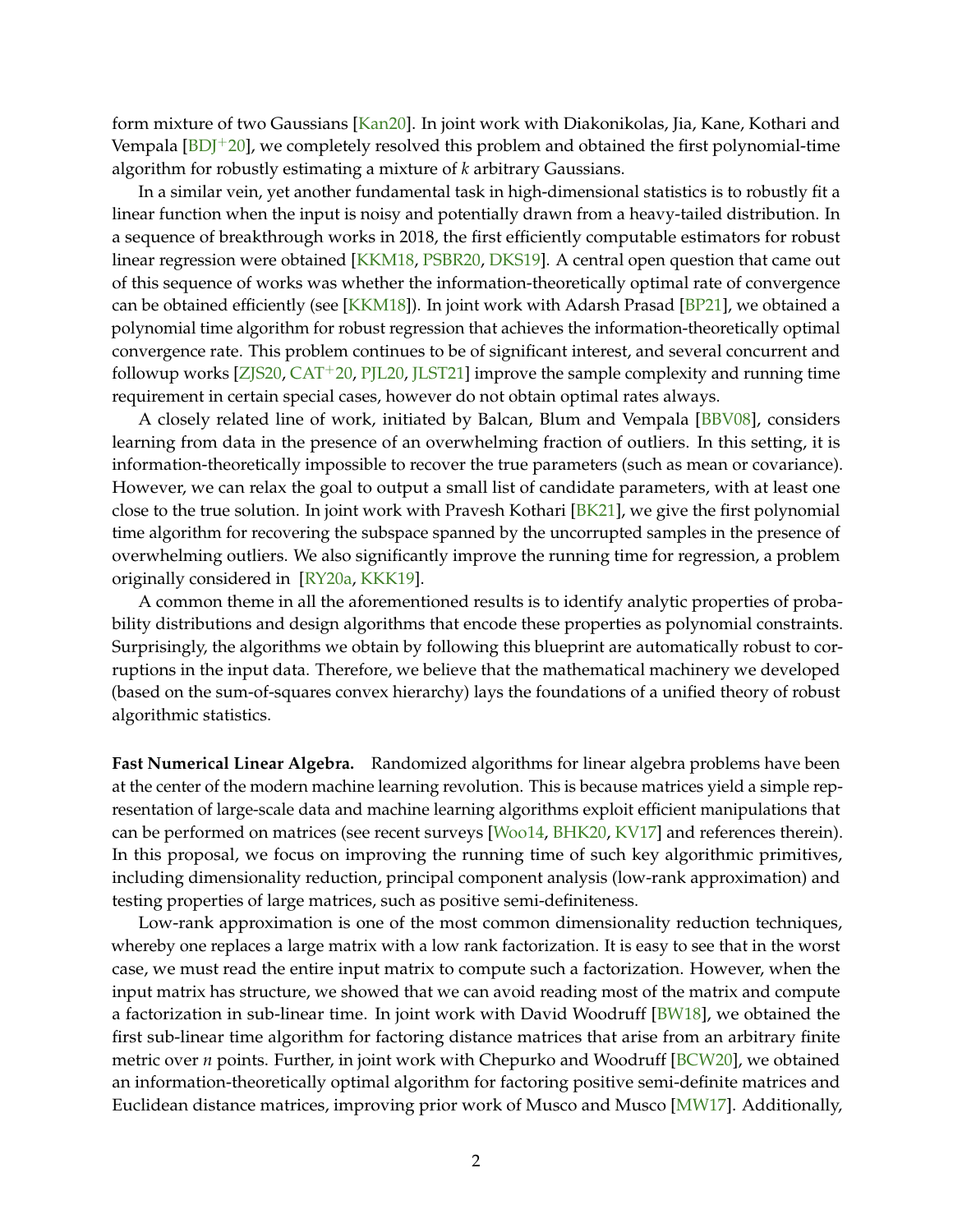we obtained optimal algorithms for regression when the design matrix is PSD and initiated the study of robust low-rank approximation.

A closely related problem is to determine whether a given matrix is positive semi-definite (PSD). Classical algorithms to solve this problem require computing the entire spectrum, which can be computationally prohibitive for large matrices. In joint work with Chepurko and Jayaram [\[BCJ20\]](#page-30-5), we formalized the problem of testing whether a matrix is PSD or separated from the PSD cone in Operator or Frobenius norm. We showed that a natural algorithm determines which of the two cases the input matrix belongs to, without reading most of the input matrix. In fact, the time/queries required is independent of the dimension of the matrix and only depends on the distance from the PSD cone.

In each of the aforementioned problems, we leverage the fact that the input isn't an arbitrary matrix, but rather drawn, potentially adversarially, from a structured family, such as PSD matrices. A similar phenomenon has been observed for several optimization problems, inlcuding solving linear systems for Laplacian/Diagonally Dominant matrices [\[ST14,](#page-37-2) [KOSZ13,](#page-35-3) [KMP14\]](#page-34-6) and Block Henkel matrices [\[PV21\]](#page-36-5), covariance estimation of Toeplitz matrices [\[ELMM20\]](#page-33-3), and approximation the permanent of boolean [\[JS89\]](#page-34-7), non-negative matrices [\[JSV04\]](#page-34-8) and PSD [\[AGGS17,](#page-30-6) [YP21\]](#page-38-2) matrices. The algorithms we design for low-rank approximation are robust to small perturbations in the input that may falsify assumptions such as PSD-ness. However, the tools we introduce are specialized to each problem. A general theory of when structure in the input matrices can be exploited for a given class of optimization problems remains an outstanding research direction.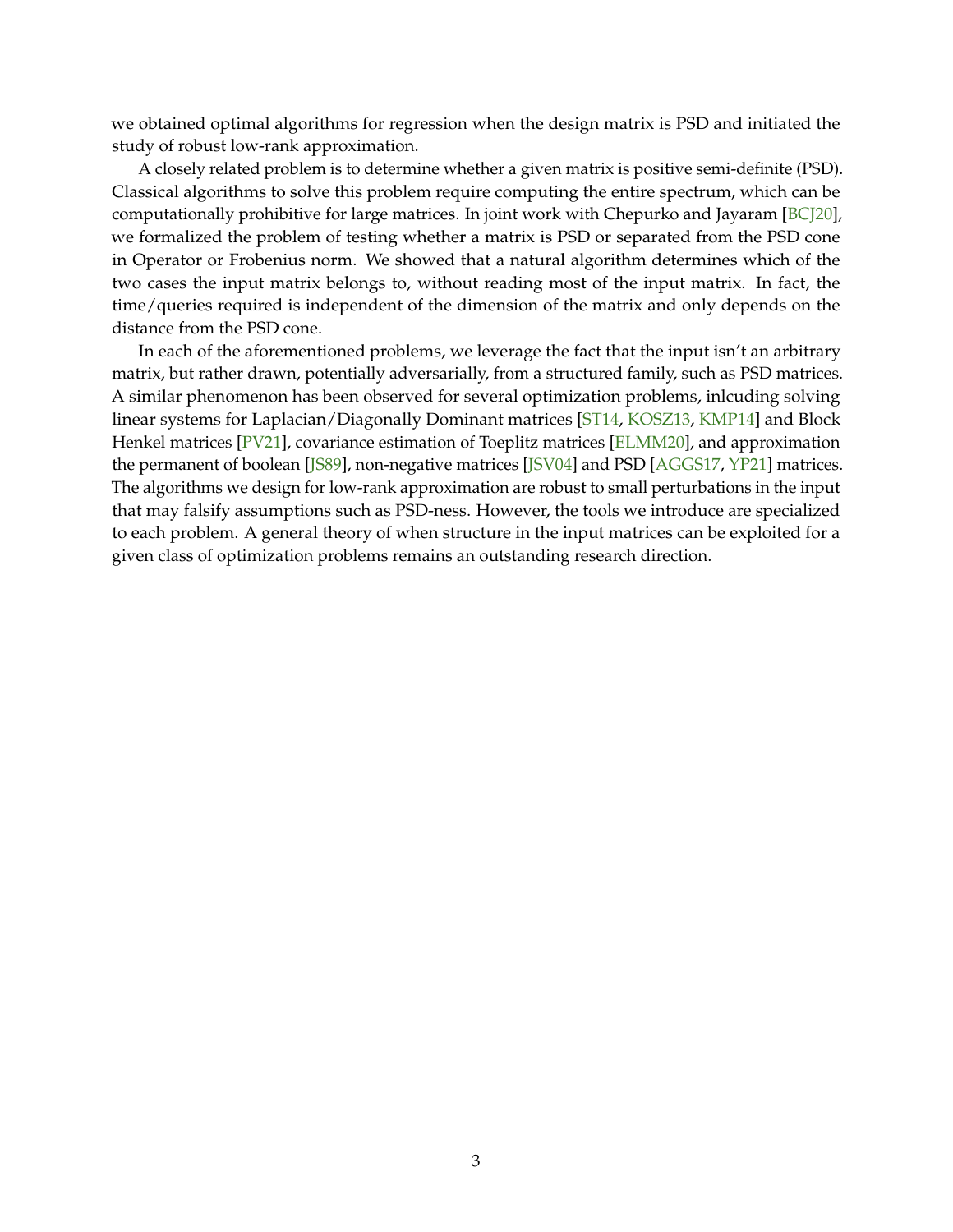## <span id="page-6-2"></span><span id="page-6-0"></span>**2 Robust Algorithmic Statistics**

Given a collection of observations and a class of models, , the objective of a typical learning algorithm is to find the model in the class that best fits the data. Such learning algorithms often assume that the input data are i.i.d. samples generated by a statistical model in the given class. This is a simplifying assumption that is, at best, only approximately valid, as real datasets are typically exposed to some source of systematic noise. Robust statistics [\[Hub04,](#page-34-9) [HRRS11\]](#page-34-10) challenges this assumption by focusing on the design of *outlier-robust* estimators – algorithms that can tolerate a *constant fraction* of corrupted datapoints, and achieve error that is independent of the dimension. Despite significant effort over several decades starting with important early works of Tukey and Huber in the 60s, until fairly recently, even for the most basic high-dimensional estimation tasks, all known computationally efficient estimators were highly sensitive to outliers.

This state of affairs changed with two independent works [ $DKK<sup>+</sup>19$ , [LRV16\]](#page-35-0), which gave the first computationally efficient and outlier-robust learning algorithms for estimating the mean and covariance of a single high-dimensional Gaussian distribution. Since these initial works, we have witnessed substantial research progress on algorithmic aspects of robust high-dimensional estimation by several communities, including theoretical computer science, machine learning, and mathematical statistics (see [\[DK19\]](#page-32-1) for a recent survey). However, several central questions remained open, as discussed in the subsequent subsections.

We begin by precisely defining the corruption model we consider. We work in the strong contamination model, which generalized several well-studied noise models, including the Huber contamination model [\[Hub64\]](#page-34-0).

**Definition 2.1** (Strong Contamination Model). Given a parameter  $\epsilon \in (0, 1/2)$  and a class of distributions D over **R***<sup>d</sup>* , the adversary is computationally unbounded and operates as follows: the algorithm specifies a number of samples, *n*, and *n* i.i.d. samples are drawn from some unknown  $D \in \mathcal{D}$ . The adversary is allowed to inspect the samples, remove up to  $\epsilon n$  samples and replace them with arbitrary points in **R***<sup>d</sup>* . The modified set is given as input to the algorithm. We call such a set an *e*-corrupted sample.

Various communities have also considered less powerful adversaries, giving rise to weaker contamination models. For instance, an adversary may be adaptive or oblivious to the inliers, only allowed to add outliers, or only allowed to remove inliers. Next, we consider fitting basic models, such as Gaussian Mixture models and regression, in the presence of adversarial outliers.

#### <span id="page-6-1"></span>**2.1 Gaussian Mixture Models**

The Gaussian Mixture Model (GMM) has been the subject of a century-old line of research beginning with Pearson [\[Pea94\]](#page-36-6). Progress on provable algorithms for learning GMMs began with the influential work of Dasgupta [\[Das99\]](#page-32-3), yielding clustering algorithms that succeed under various separation assumptions [\[AK05,](#page-30-7) [VW04,](#page-37-3) [AM05,](#page-30-8) [BV08\]](#page-31-7). These assumptions, however, do not capture natural separated instances of Gaussians, such as separation in distribution (total variation) distance. A more general approach [\[MV10,](#page-36-0) [BS15\]](#page-31-8) circumvents clustering altogether by giving an efficient algorithm for parameter estimation without any separation assumptions. However, this approach is brittle to even adversarially corrupting a single input point and crucially relies on the algebraic structure of Gaussians. A natural question to ask is then as follows: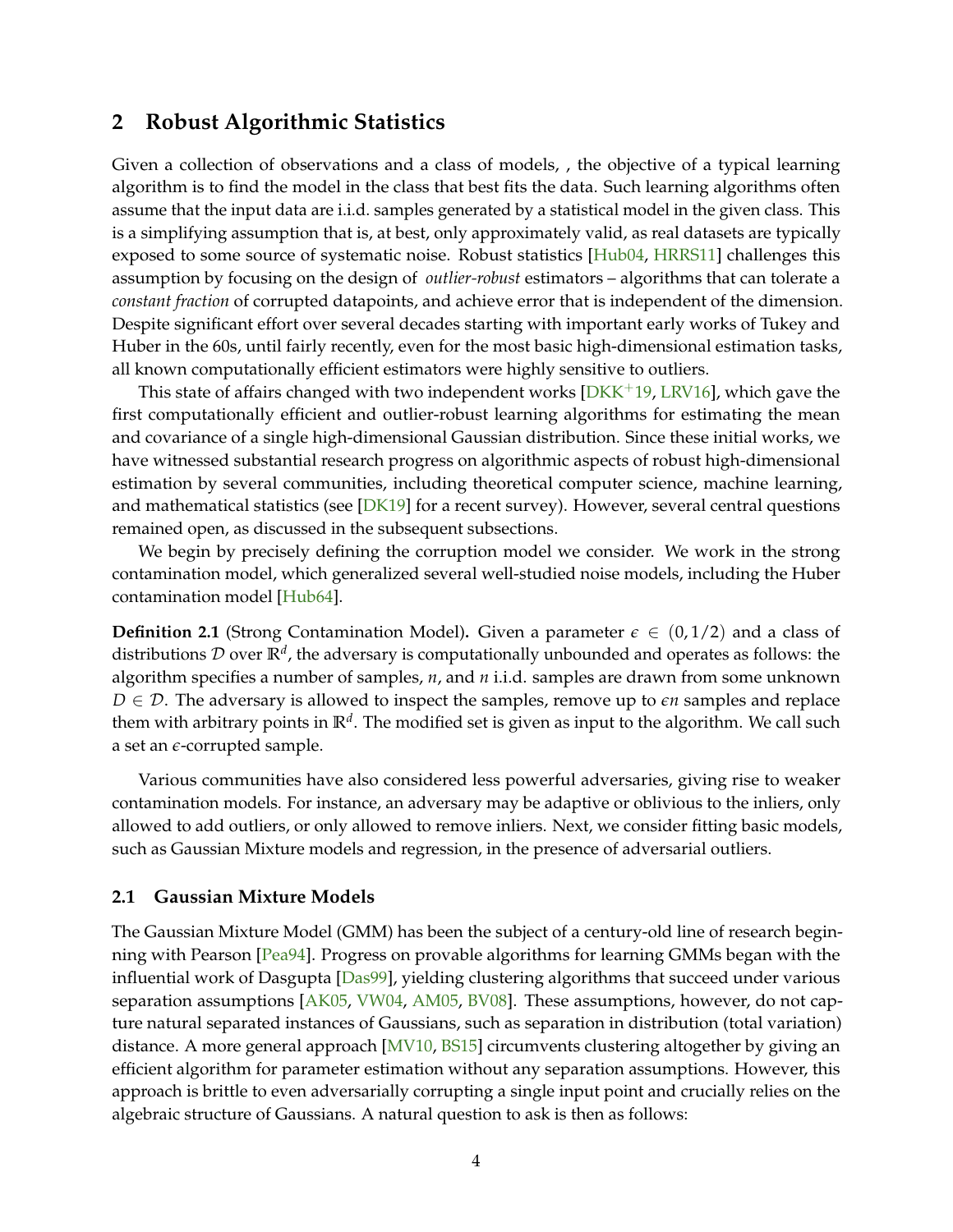<span id="page-7-3"></span><span id="page-7-2"></span>**Question 2.2.** *Is there an efficient and robust algorithm to learn the parameters of arbitrary mixtures of k Gaussians?*

This question, and several special cases has received a lot of attention over the years. Clustering a mixture of *k* Gaussians is an important special case of this problem, where each pair of components of the mixture is nearly completely separated in total variation distance. Until recently, no efficient robust algorithm was known even for clustering a mixture of two well-separated Gaussians.

We begin by formally defining a Gaussian Mixture model:

**Definition 2.3** (Gaussian Mixture Model)**.** A mixture of *k* Gaussians is a probability distributon, denoted by  $\mathcal{D}=\sum_{i\in[k]}\overline{p}_i\cdot\mathcal{N}\left(\mu_i,\Sigma_i\right)$ , where for all  $i\in[k]$ ,  $\mu_i\in\mathbb{R}^d$  and  $\Sigma_i\in\mathbb{R}^{d\times d}$  is a set of  $k$  means and covariances respectively,  $p_i \geq 0$ , and  $\sum_{i \in [k]} p_i = 1$ . A sample from  $D$  is generated by picking component *i* with probability  $p_i$  and then outputting an i.i.d. sample from  $\mathcal{N}$   $(\mu_i, \Sigma_i)$ .

Additionally, to measure closeness between two distributions, we use total variation (TV) distance.

**Definition 2.4** (Total Variation Distance). Given two distributions  $p$  and  $q$ , we define the total variation distance between them as follows:

$$
d_{\text{TV}}\left(p, q\right) = \frac{1}{2} \int_{-\infty}^{\infty} |p(x) - q(x)| dx.
$$

We first consider the special case where the input mixture is clusterable, i.e. all components of the mixture are pairwise separated in TV distance.

#### <span id="page-7-0"></span>**2.1.1 Robustly Clustering a Mixture of Gaussians**

In recent work with Pravesh Kothari [\[BK20\]](#page-31-0), we obtained the first polynomial-time algorithm based on the sum-of-squares (SoS) method for clustering TV-separated *k*-GMMs in the presence of a small fraction of fully adversarial outliers. Conceptually, our algorithm relies on analytic (as opposed to algebraic) properties of Gaussians, which we believe are closely tied to designing robust algorithms. Formally,

<span id="page-7-1"></span>**Theorem 2.5** (Outlier-Robust Clustering of *k*-GMMs). *Fix*  $\eta$ ,  $\epsilon > 0$ . Let  $\mathcal{D} = \sum_{i \in [k]} \frac{1}{k} \mathcal{N}(\mu_i, \Sigma_i)$ *be a k*-GMM such that for all  $i \neq i'$ ,  $d_{TV}(N(\mu_i, \Sigma_i)$ ,  $N(\mu_i, \Sigma_i)) \geq 1 - \exp(-(k/\eta)^c)$ , for a fixed *constant c. Then, there exists an algorithm that takes input an e-corruption Y of a sample X* ∼ D *such that*  $X = C_1 \cup C_2 \cup \ldots \cup C_k$ , with equal sized clusters  $C_i$  corresponding to points drawn from  $\mathcal{N}\left(\mu_i, \Sigma_i\right)$ , *and with probability at least* 0.99*, outputs an approximate clustering Y* = *C*ˆ <sup>1</sup> ∪ *C*ˆ <sup>2</sup> ∪ . . . ∪ *C*ˆ *<sup>k</sup> satisfying*  $\min_{i\leqslant k} \frac{|\hat{\mathcal{C}}_i\cap \mathcal{C}_i|}{|\mathcal{C}_i|}$  $\frac{d^2f(G_i)}{|G_i|} \geq 1 - O(k^{2k})(\epsilon + \eta)$ . The algorithm succeeds whenever  $n = |X| \geq d^{\text{poly}(k/\eta)}$  and runs in *time n*poly(*k*/*η*) *.*

We can use off-the-shelf robust estimators for mean and covariance of Gaussians ( $[DKK^+19]$  $[DKK^+19]$ ) in order to get statistically optimal estimates of the mean and covariances of the target *k*-GMM.

**Corollary 2.6** (Parameter Recovery from Clustering)**.** *In the setting of Theorem [2.5,](#page-7-1) with the same*  $r$ unning time, sample complexity and success probability, our algorithm can output  $\{\hat\mu_i,\hat\Sigma_i\}_{i\in[k]}$  such that *for some permutation*  $\pi : [k] \rightarrow [k]$ ,

$$
d_{TV}\left(\mathcal{N}\left(\mu_i,\Sigma_i\right),\mathcal{N}\left(\hat{\mu}_{\pi(i)},\hat{\Sigma}_{\pi(i)}\right)\right)\leq \tilde{O}\left(k^{2k}(\epsilon+\eta)\right),\,
$$

*where*  $\ddot{\text{O}}$  *surpresses polylogarithmic factors in k,*  $\eta$  *and*  $\epsilon$ *.*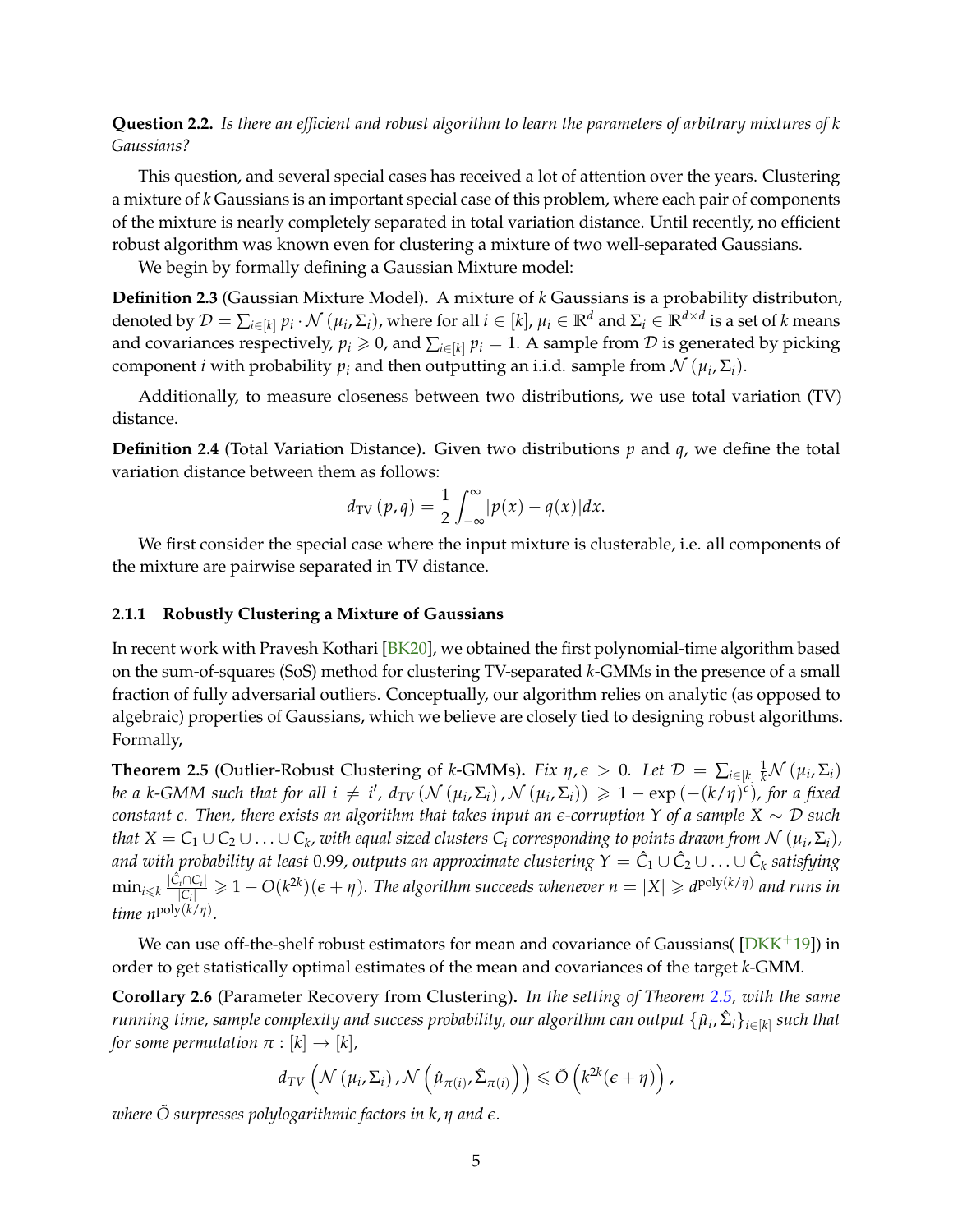<span id="page-8-2"></span>We note that a similar result was independently and concurrently obtained by [\[DHKK20\]](#page-32-2) resulting in a merge [\[BDH](#page-31-9) $+20$ ].

**Discussion.** We obtain the first outlier-robust algorithm that works for clustering *k*-GMMs under information-theoretically minimal separation assumptions. Such results were not known even for  $k = 2$ . To discuss the bottlenecks in prior works, it is helpful to use following consequence of two Gaussians with means  $\mu_1,\mu_2$  and covariances  $\Sigma_1$ ,  $\Sigma_2$  being at a TV distance  $\geqslant1-\exp(-O(\Delta^2))$  in terms of the distance between their parameters.

<span id="page-8-1"></span>**Definition 2.7** ( $\Delta$ -Separated Mixture Model). An equi-weighted mixture  $\mathcal{N}_1, \mathcal{N}_2, \ldots, \mathcal{N}_k$  with parameters  $\{\mu_i, \Sigma_i\}_{i \in [k]}$  is  $\Delta$ -separated if for every pair of distinct components *i*, *j*, one of the following three conditions hold ( $\Sigma^{+/2}$  is the square root of pseudo-inverse of Σ):

1. **Mean-Separation:** ∃*v* ∈ R*<sup>d</sup>* such that

$$
\langle \mu_i - \mu_j, v \rangle^2 > \Delta^2 \cdot v^\top (\Sigma_i + \Sigma_j) v,
$$

2. **Spectral-Separation:** ∃*v* ∈ R*<sup>d</sup>* such that

$$
v^{\top} \Sigma_i v > \Delta \cdot v^{\top} \Sigma_j v,
$$

3. **Relative-Frobenius Separation:**<sup>[1](#page-8-0)</sup>  $\Sigma_i$  and  $\Sigma_j$  have the same range space and

$$
\left\|\Sigma_i^{\dagger/2}\Sigma_j\Sigma_i^{\dagger/2}-I\right\|_F^2 > \Delta^2 \cdot \left\|\Sigma_i^{\dagger/2}\Sigma_j^{1/2}\right\|_{op}^4.
$$

We show that two Gaussians separated in TV distance can be separated in any of the aforementioned notions of parameter distance. The key bottleneck for known algorithms prior to our work was handling separation in Spectral and Relative Frobenius distance (cases 2 and 3 above).



Figure 1: (a) Mean Separation (b) Spectral Separation (c) Relative Frobenius Separation

Often real-world data need not be Gaussian, and our algorithm does not overfit to this assumption. It succeeds for mixtures of all distributions that satisfy two well-studied analytic conditions:

<span id="page-8-0"></span><sup>&</sup>lt;sup>1</sup>Unlike the other two distances, relative Frobenius distance is meaningful only for high-dimensional Gaussians. As an illustrative example, consider two 0 mean Gaussians with covariances  $\Sigma_1=I$  and  $\Sigma_2=(1+\Theta(1/\surd d))I$ . Then, for large enough *d*, the parameters are separated in relative Frobenius distance but not spectral or mean distance.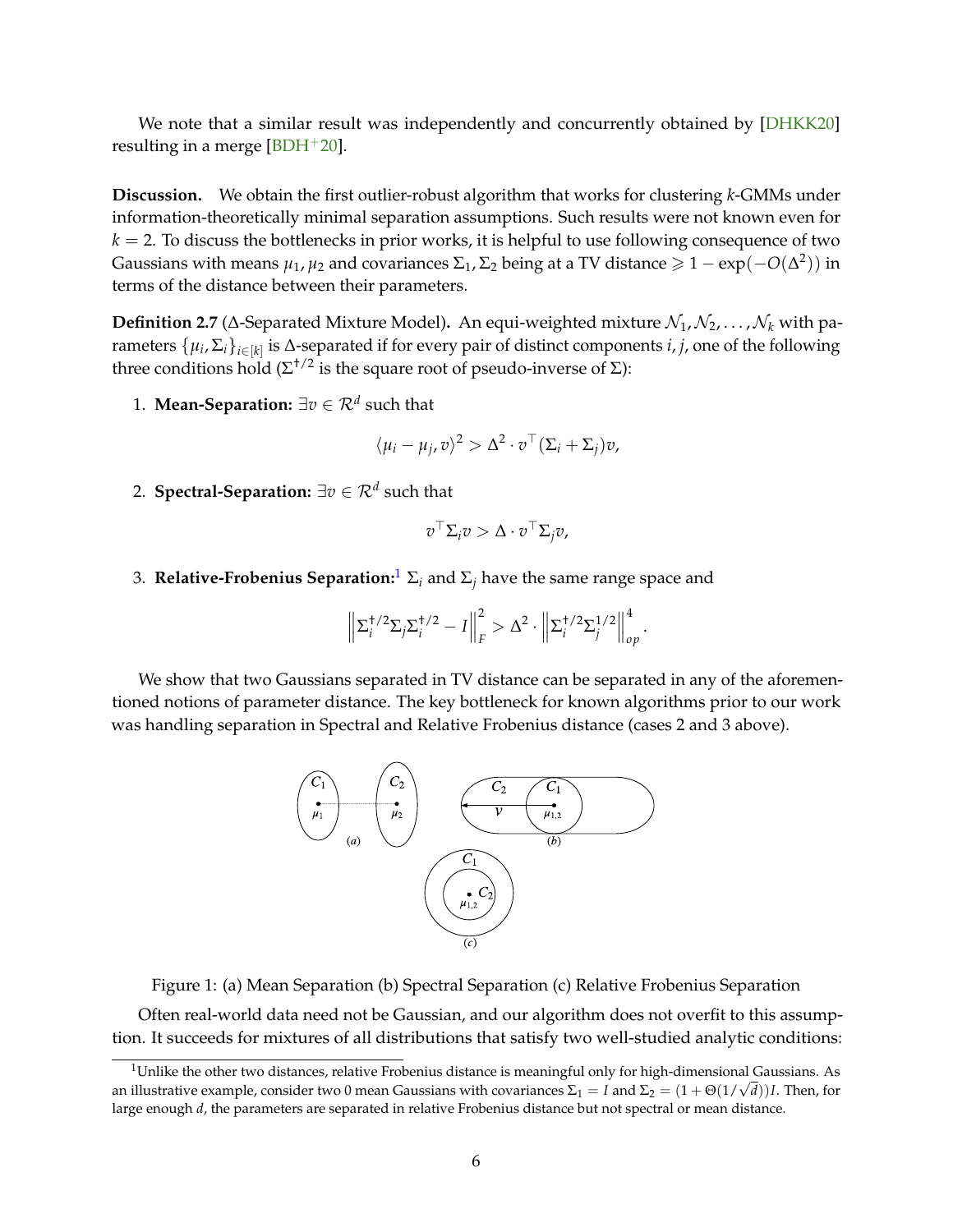<span id="page-9-2"></span>*anti-concentration* and *hypercontractivity*. In particular, we formulate these conditions as polynomial inequalities and obtain algorithms that can efficiently verify them. We thus move beyond Pearson's method of moments and consider identifying clean analytic conditions that enable the existence of efficient and robust clustering algorithms an important contribution of our work. We note that such a result for non-Gaussian distributions was not known, even with access to unbounded computation.

Next, we define the precise analytic conditions we require and we refer the reader to Appendix [A](#page-38-0) for background on sum-of-squares proofs.

<span id="page-9-1"></span>**Definition 2.8** (Certifiable Hypercontractivity of Degree-2 polynomials)**.** An isotropic distribution D on R*<sup>d</sup>* is said to be *h*-certifiably *C*-hypercontractive if there's a degree *h* sum-of-squares proof of the following unconstrained polynomial inequality in  $d \times d$  matrix-valued indeterminate  $Q$ :

$$
\mathop{\mathbb{E}}_{x \sim \mathcal{D}} \left[ \left( x^{\top} Q x - \mathop{\mathbb{E}}_{x \sim \mathcal{D}} \left[ x^{\top} Q x \right] \right)^h \right] \leqslant (Ch)^h \left( \mathop{\mathbb{E}}_{x \sim \mathcal{D}} \left[ \left( x^{\top} Q x - \mathop{\mathbb{E}}_{x \sim \mathcal{D}} \left[ x^{\top} Q x \right] \right)^2 \right] \right)^{h/2},
$$

A set of points  $X \subseteq \mathcal{R}^d$  is said to be *C-*certifiably hypercontractive if the uniform distribution on *X* is *h*-certifiably *C*-hypercontractive.

Hypercontractivity is an important notion in high-dimensional probability and analysis on product spaces [\[O'D14\]](#page-36-7). Kauers, O'Donnell, Tan and Zhou [\[KOTZ14\]](#page-35-4) showed certifiable hypercontractivity of Gaussians and more generally product distributions with subgaussian marginals. Certifiable hypercontractivity strictly generalizes the better known *certifiable subgaussianity* property (studied first in [\[KSS18\]](#page-35-1)) that controls higher moments of linear polynomials.

In contrast to hypercontractivity, anti-concentration forces *lower-bounds* of the form  $\mathbf{Pr}[\langle x, v\rangle^2\geqslant 0]$  $\delta \left\lVert v \right\rVert^2_2$  $\vert \Omega_2^2 \vert \geqslant \delta'$ , for all directions *v*. Certifiable anti-concentration was recently introduced in independent works of Karmalkar, Klivans and Kothari [\[KKK19\]](#page-34-5) and Raghavendra and Yau [\[RY20a\]](#page-37-0) and later used [\[BK21\]](#page-31-4),[\[RY20b\]](#page-37-4) for the related problems of list-decodable linear regression and subspace recovery<sup>[2](#page-9-0)</sup>.

Following [\[KKK19\]](#page-34-5), we formulate certifiable anti-concentration via a univariate, even polynomial  $p_{\delta, \Sigma}$  that uniformly approximates the 0-1 core-indicator  $1(\langle x,v\rangle^2\geqslant\delta v^\top\Sigma v)$  over a large enough interval around 0. Let  $q_{\delta,\Sigma}(x,v)$  be a multivariate (in *v*) polynomial defined by  $q_{\delta,\Sigma}(x,v)$  =  $(v<sup>⊤</sup>Σ*v*)<sup>2*s*</sup> p<sub>δ,Σ</sub> ( <sup>⟨*x*,*v*⟩<sub>*v*<sup>⊤</sup>Σ*v*</sub></sup>$ ).Since  $p_{\delta, \Sigma}$  is an even polynomial,  $q_{\delta, \Sigma}$  is a polynomial in  $v$ .

**Definition 2.9** (Certifiable Anti-Concentration)**.** A mean 0 distribution *D* with covariance Σ is 2*s*-certifiably ( $\delta$ ,  $C\delta$ )-anti-concentrated if for  $q_{\delta, \Sigma}(x, v)$  defined above, there exists a degree-2*s* sumof-squares proof of the following two unconstrained polynomial inequalities in indeterminate *v*:

$$
\left\{ \langle x,v \rangle^{2s} + \delta^{2s} q_{\delta,\Sigma}(x,v)^2 \geq \delta^{2s} \left( v^\top \Sigma v \right)^{2s} \right\}, \left\{ \mathop{\mathbb{E}}_{x \sim D} \left[ q_{\delta,\Sigma}(x,v)^2 \right] \leq C \delta \left( v^\top \Sigma v \right)^{2s} \right\},\
$$

An isotropic subset  $X\subseteq \mathcal{R}^d$  is 2*s*-certifiably  $(\delta,\mathcal{C}\delta)$ -anti-concentrated if the uniform distribution on *X* is 2*s*-certifiably (*δ*, *Cδ*)-anti-concentrated.

<span id="page-9-0"></span><sup>&</sup>lt;sup>2</sup>List-decodable versions of these problems generalize the "mixture" variants - mixed linear regression and subspace clustering - that are easily seen to be special cases of mixtures of *k*-Gaussians with TV separation 1.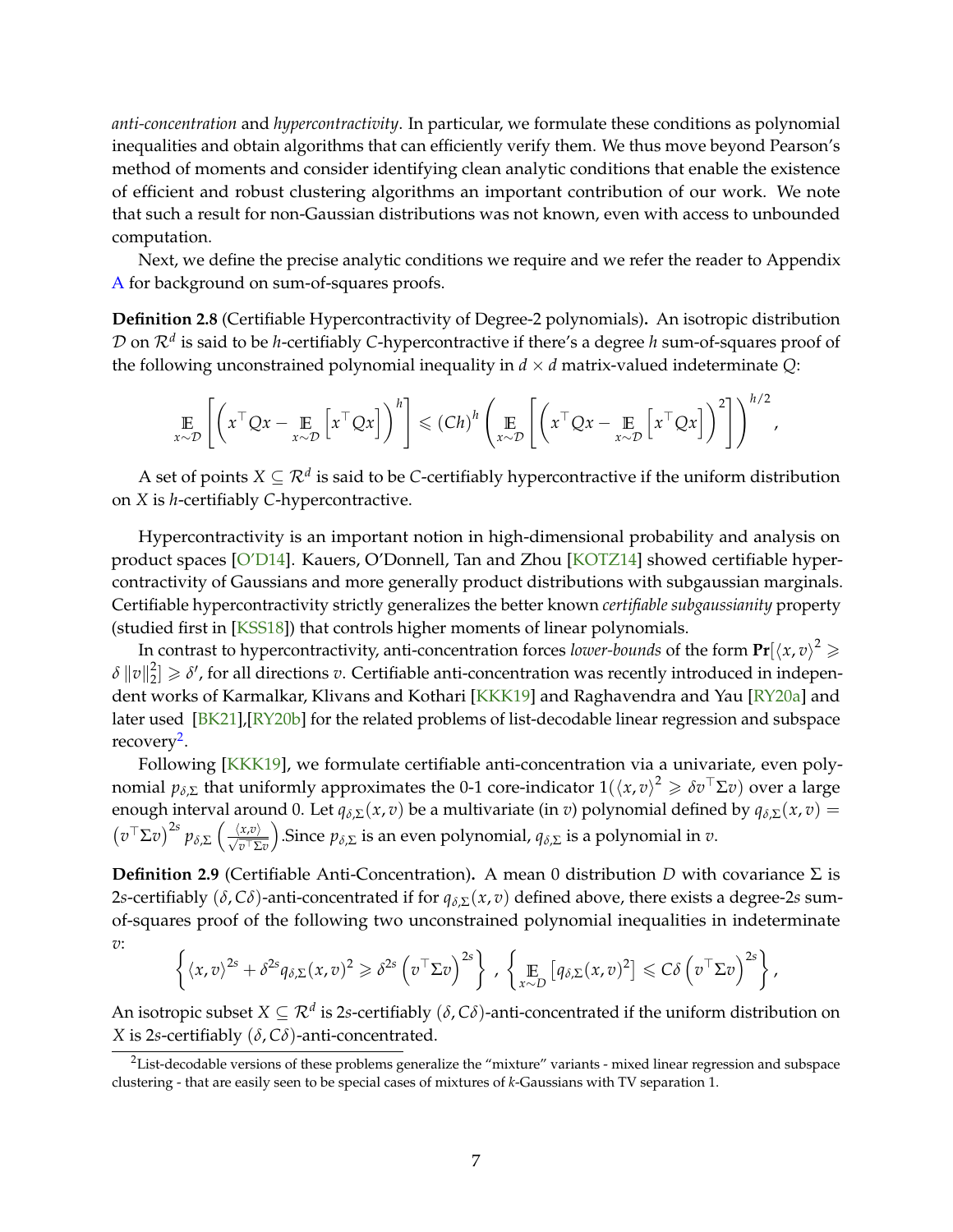<span id="page-10-1"></span>**Remark 2.10.** For natural examples,  $s(\delta) \leq 1/\delta^c$  for some fixed constant *c*. For e.g.,  $s(\delta) = O(\frac{1}{\delta^2})$  $rac{1}{\delta^2}$ ) for standard Gaussian distribution and the uniform distribution on the unit sphere (see [\[KKK19\]](#page-34-5) and [\[BK21\]](#page-31-4)). To simplify notation, we will assume  $s(\delta) \leq \text{poly}(1/\delta)$  in the statement of our results.

Additionally, we need that the variance of degree-2 polynomials is bounded in terms of the Frobenius norm of the coefficients of the polynomial. Formally,

**Definition 2.11** (Degree-2 Polynomials with Certifiably Bounded Variance)**.** A mean 0 distribution  $D$  with covariance Σ certifiably bounded variance degree 2 polynomials if there is a degree 2 sum-of-squares proof of the following inequality in the indeterminate  $Q \in \mathbb{R}^{d \times d}$ 

$$
\left\{\mathop{\mathbb{E}}_{x\sim\mathcal{D}}\left[\left(x^{\top}Qx-\mathbf{E}_{x\sim\mathcal{D}}x^{\top}Qx\right)^{2}\right]\leq C\left\|\Sigma^{1/2}Q\Sigma^{1/2}\right\|_{F}^{2}\right\},\right\}
$$

Our general result gives an outlier-robust clustering algorithm for separated mixtures of *reasonable* distributions, i.e., distributions that satisfies both certifiable hypercontractivity, anticoncentration and have bounded variance of degree-2 polynomials. Even the information-theoretic (and without outliers, i.e.,  $\epsilon = 0$ ) clusterability of such distributions was not known prior to our work.

<span id="page-10-0"></span>**Theorem 2.12** (Outlier-Robust Clustering of Reasonable Mixtures)**.** *Fix η* > 0, *e* > 0*. Let* D *be a* ∆*-separated mixture of reasonable distributions. Then, there exists an algorithm that takes input an*  $\epsilon$ -corruption Y of a sample  $X=C_1\cup C_2\cup\ldots C_k$ , with true clusters  $C_i$  of size  $n/k$  drawn i.i.d. from  ${\cal D}$  and  $\hat{C}_l$   $\cup$   $\hat{C}_k$   $\cap$   $\hat{C}_l$   $\cup$   $\hat{C}_l$   $\cup$   $\hat{C}_l$   $\cup$   $\hat{C}_k$   $\cap$   $\hat{C}_l$   $\cap$   $\hat{C}_l$   $\cap$   $\hat{C}_l$   $\cap$  $\frac{\sum_{i}^{n}C_{i}}{|C_{i}|}\geq 1-O(k^{2k})(\epsilon+\eta).$ *The algorithm succeeds with probability at least* 0.99 *over the draw of the original sample X whenever*  $n \geq d^{\text{poly}(k/\eta)}$  and runs in time  $n^{\text{poly}(k/\eta))}$  whenever  $\Delta \geqslant \text{poly}(k/\eta)^k$ .

Future Directions. The class of distributions that satisfy certifiable hypercontractivity of degree-2 polynomials is quite broad, and includes all strongly log-concave distributions. However, all existing approaches can establish certifiable anti-concentration only for rotiationally invariant distributions and affine transformations thereof. Therefore, a natural open question is as follows:

**Open Question 2.13** (Charecterizing Certifiable Anti-Concentration)**.** What class of distributions (beyond rotationally invariant distributions) admit low-degree sum-of-squares certificates ?

Further, the certificates we establish, even for Gaussian distributions, require a degree that grows polynomialy with *δ*, the bound on the expectation. The running time of our algorithm scales exponentially in the degree required above and thus improved bounds lead to significantly faster algorithms. Moreover, such an improvement would lead to milder assumptions on the TV separation between the components.

**Open Question 2.14** (Degree of Certifiable Anti-Concentration)**.** What is the minimum degree required to establish (*δ*, *Cδ*)-certifiable anti-concentration for Gaussian distributions? Is a polynomial dependence on *δ* neccessary?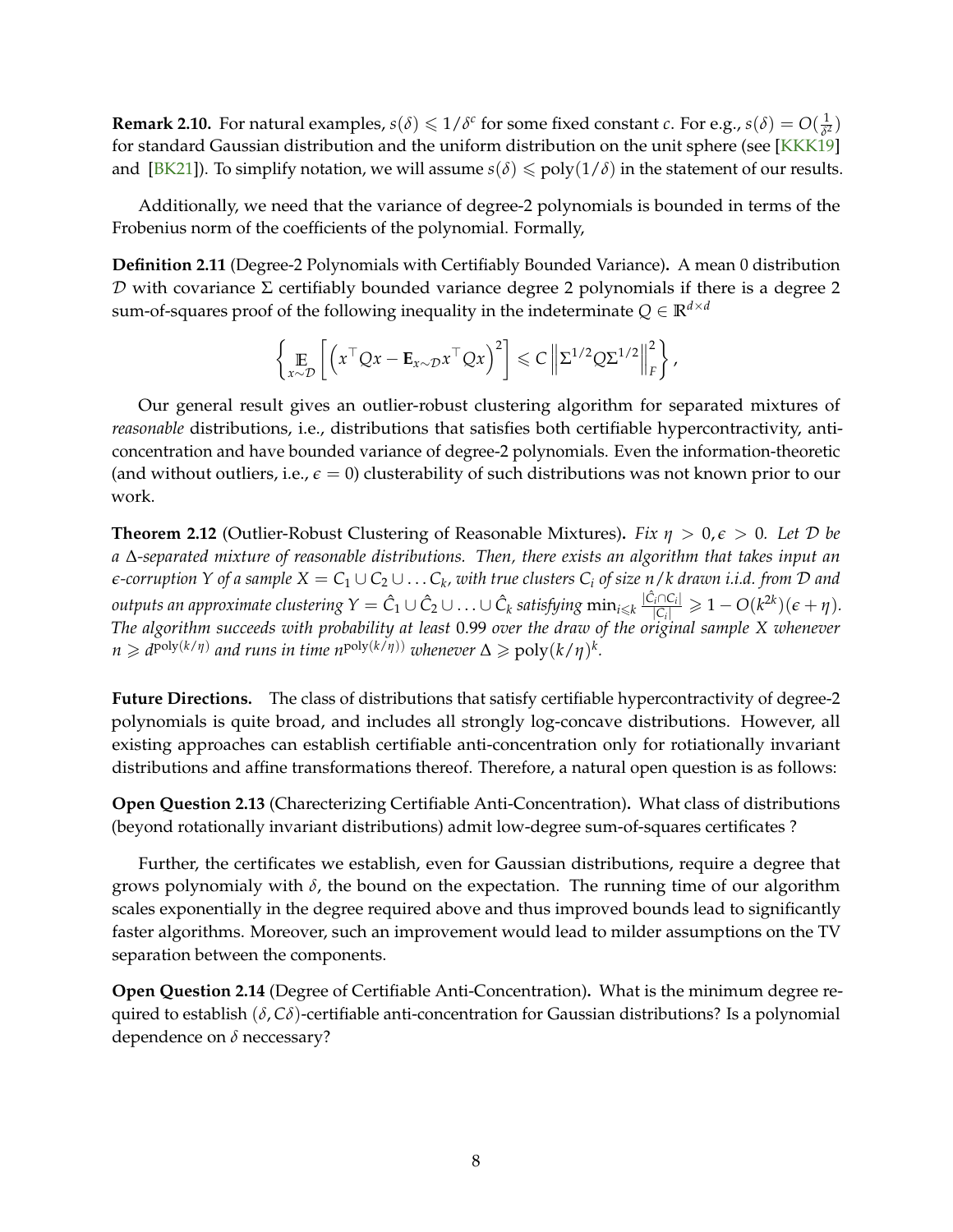#### <span id="page-11-2"></span><span id="page-11-0"></span>**2.1.2 Robustly Learning a Mixture of Arbitrary Gaussians**

Building on  $[BK20]$ , in joint work with Diakonikolas, Jia, Kane, Kothari and Vempala,  $[BDI^+20]$ we were able to completely answer the aforementioned central question (Question [2.2\)](#page-7-2) in the affirmative, by providing an efficient and robust algorithm that learns the parameters of all mixtures of *k* Gaussians, thereby resolving this central question in high-dimensional statistics. Our result requires the information-theoretically minimum assumptions on the input mixture, is robust a small fraction of adversarial corruptions and is provably faster than the existing non-robust algorithm of Moitra-Valiant [\[MV10\]](#page-36-0). Formally,

<span id="page-11-1"></span>**Theorem 2.15** (Robustly Learning *k* Arbitrary Gaussians)**.** *There is an algorithm with the following behavior: Given*  $\varepsilon > 0$  *and a multiset of*  $n = d^{O(k)}\, (1/\epsilon)^{c_k}$  *samples from a distribution F on*  $\mathcal{R}^d$  *such*  $t$ hat  $d_{TV}(F, \mathcal{M}) \leqslant \varepsilon$ , for an unknown target k-GMM  $\mathcal{D}=\sum_{i=1}^kw_i\mathcal{N}(\mu_i, \Sigma_i)$ , the algorithm runs in time  $poly(n)$   $(1/\epsilon)^{c_k}$  and outputs a *k*-GMM hypothesis  $\widehat{D} = \sum_{i=1}^k \widehat{w}_i \mathcal{N}(\widehat{\mu}_i, \widehat{\Sigma}_i)$  such that with high probability  $\omega$ e have that  $d_{TV}\left(\widehat{\cal D}, {\cal D}\right) \leqslant {\cal O}\Bigl(\epsilon^{1/c''_k}\Bigr)$  , where  $c_k, c'_k, c''_k$  depends only on  $k.$ 

A number of works have made algorithmic progress on important special cases of the above problem, including faster robust clustering for the spherical case under minimal separation conditions [\[HL18,](#page-34-1) [KSS18,](#page-35-1) [DKS18\]](#page-33-1), robust clustering for separated (and potentially non-spherical) Gaussian mixtures [\[BDH](#page-31-9)+20], and robustly learning *uniform* mixtures of two arbitrary Gaussian components [\[Kan20\]](#page-34-2). A similar result was independently and concurrently obtained by [\[LM21\]](#page-35-5), under slightly stronger assumptions, and using completely different techniques.

Theorem [2.15](#page-11-1) gives the first polynomial-time *robust proper learning algorithm*, with dimensionindependent error guarantee, for *arbitrary k*-GMMs, for any fixed *k*. Known Statistical Query lower bounds [\[DKS17\]](#page-32-4) suggest that *d*<sup>Ω(*k*)</sup> samples are necessary for efficiently learning GMMs, for approximation to constant accuracy, even in the (much simpler) noiseless setting and when the components are pairwise well-separated in total variation distance. This provides evidence that the sample-time tradeoff achieved by our result is qualitatively optimal.

Further, we show that *the same algorithm* also achieves the stronger parameter estimation guarantee. We note that parameter estimation requires some assumptions on the underlying mixture. The following corollary applies under the standard assumption that any pair of components in the unknown mixture has total variation distance at least  $\epsilon^{c_k}$ , where  $c_k$  only depends on  $k$ .

**Corollary 2.16** (Robust Parameter Estimation). Let  $\mathcal{D} = \sum_{i=1}^{k} w_i \mathcal{N}(\mu_i, \Sigma_i)$  be an unknown target  $k$ -GMM satisfying the following conditions: (i)  $d_{TV}(\mathcal{N}(\mu_i,\Sigma_i),\mathcal{N}(\mu_j,\Sigma_j))\geqslant \varepsilon^{f_1(k)}$  for all  $i\neq j$ , and (ii)  $S=\{i\in[k]:w_i\geqslant \varepsilon^{f_2(k)}\}$  is a subset of  $[k]$ , where  $f_1(k)$ ,  $f_2(k)$  are sufficiently small functions of  $k.$  Given  $\varepsilon>0$  and a multiset of  $n=d^{O(k)}\,(1/\varepsilon)^{c_k}$  samples from a distribution F on  $\mathcal R^d$  such that  $d_{TV}(F,\mathcal D)\leqslant \epsilon$ , *there exists an algorithm that runs in time*  $poly(n) (1/\varepsilon)^{c'_k}$  *and outputs a k'-GMM hypothesis*  $\hat{\mathcal{D}} =$  $\sum_{i=1}^{k'} \widehat{w}_i \mathcal{N}(\widehat{\mu}_i, \widehat{\Sigma}_i)$  with  $k' \leq k$  such that with high probability there exists a bijection  $\pi : S \to [k']$  satisfying the following: For all  $i\in S$ , it holds that  $|w_i-\widehat{w}_{\pi(i)}|\leqslant \mathrm{poly}_k(\epsilon)$  and  $d_{TV}\left(\mathcal{N}(\mu_i,\Sigma_i),\mathcal{N}(\widehat{\mu}_{\pi(i)},\widehat{\Sigma}_{\pi(i)})\right)\leqslant \ell$  $\epsilon^{1/c''_k}$ .

**Discussion.** *Handling Arbitrary Weights*: Our algorithm succeeds without any assumptions on the weights of the mixture components. We emphasize that this is an important feature and not a technicality. Prior and concurrent work cannot handle the case of general weights – even for the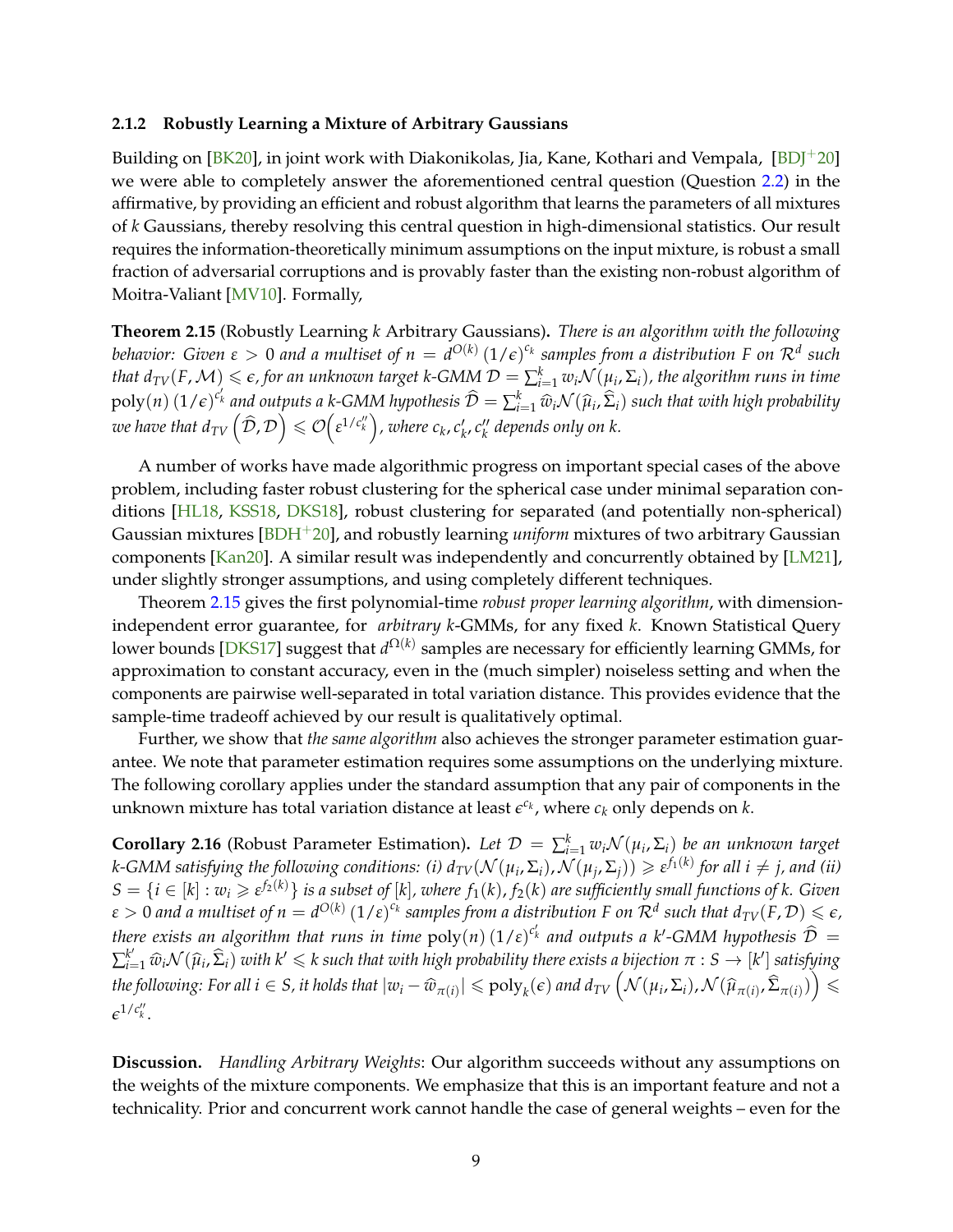<span id="page-12-1"></span>case of *k* = 2 components! Obtaining a fully polynomial-time algorithm for the general case (i.e., one not incurring an exponential cost in  $1/w_{\text{min}}$ ) requires genuinely new algorithmic ideas and is one of the key technical innovations of the aforementioned result.

*Handling Arbitrary Covariances*: Our algorithm does not require assumptions on the eigenvalues of the component covariances, modulo basic limitations posed by numerical computation issues. Specifically, our algorithm works even if some of the component covariances are rank-deficient (i.e., have directions of 0 variance) with running time scaling polynomially in the bit-complexity of the unknown component means and covariances. Such a dependence on the bit complexity of the input parameters is unavoidable – there exist $^3$  $^3$  examples of rank-deficient covariances with irrational entries such that the total variation distance between the corresponding Gaussian and every Gaussian with covariance matrix of rational entries is the maximum possible value of one.

**Overview.** In the non-robust setting (i.e., for  $\epsilon = 0$ ), the algorithm of [\[MV10\]](#page-36-0) solves this learning problem. The key idea of [\[MV10\]](#page-36-0) is to observe that if a mixture of *k* Gaussians has every pair of components separated in total variation distance by at least  $\delta$ , then a random univariate projection of the mixture has a pair of components that are *δ*/ *d*-separated in total variation distance. Their algorithm uses this observation to piece together estimates of the mixture when projected to several carefully chosen directions to get an estimate of the high-dimensional mixture. Notice, however, that such a strategy meets with instant roadblock in the presence of outliers: the fraction of outliers, being a dimension-independent constant, completely overwhelms the total variation distance between components in any one direction making them indistinguishable.

Our robust algorithm is based on three new ingredients:

- 1. a new and efficient *partial clustering algorithm* based on the sum-of-squares (SoS) method,
- 2. a novel *list-decodable tensor decomposition* method, and
- 3. a recursive *spectral separation* method.

We briefly describe these ideas below and how they can be interleaved to obtain our algorithm.

*Efficient Partial Clustering.* We call a mixture partially clusterable if it contains a pair of components at total variation distance larger than  $1 - \Omega_k(1)$ . Interestingly, it turns out that the clustering algorithm of [\[BK20\]](#page-31-0) (Theorem [2.12\)](#page-10-0) can be generalized to the partial clustering setting, i.e., the setting where we are guaranteed to have a pair of components that are well-separated (with no guarantees on the remaining components). For a mixture with minimum mixing weight *α*, this gives an algorithm with running time of  $d^{(k/\alpha)^{O(k)}}$  to partition the input sample into components so that each piece of the partition is (effectively) a  $(poly(\alpha/k) + \epsilon)$ -corrupted sample from disjoint sub-mixtures.

By applying the above partial-clustering algorithm, we can effectively assume that the input is an *e*-corrupted sample from a mixture with every pair of components *at most*  $(1 - \Omega_k(1))$ -far in total variation distance. Then, we use robust covariance estimation (see Theorem 7.1 in [\[BK20\]](#page-31-0)) to make the mixture approximately isotropic, i.e. the mean of the mixture is  $\approx 0$  and the covariance of the mixture is  $\approx$  *I* (in Frobenius norm).

<span id="page-12-0"></span><sup>&</sup>lt;sup>3</sup>For example, for the unit vector  $v = (1/\sqrt{2})$ 3, 1/ √ 3, 1/  $\sqrt{3}$ , 0, 0, . . . , 0), for every choice of rational covariance  $\Sigma$ , the total variation distance between  $\mathcal{N}(0, I - vv^{\top})$  and  $\mathcal{N}(0, \Sigma)$  is one.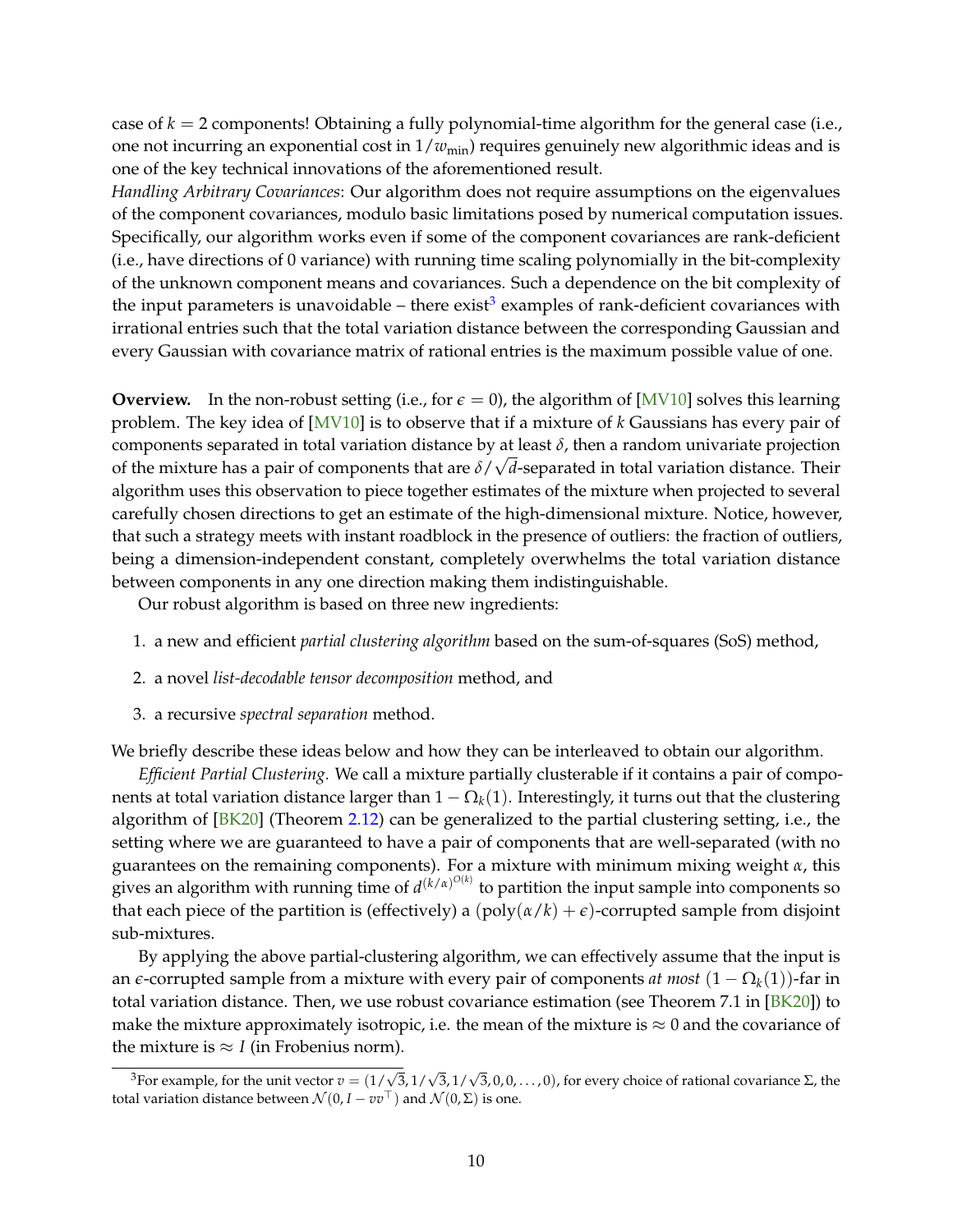<span id="page-13-1"></span>After partial clustering and an approximate isotropic transformation, every pair of components are close in TV distance. Under this condition, in order to learn the unknown mixture with error guarantees in total variation distance, it suffices to obtain  $\text{poly}_k(\epsilon)$ -error estimates of the  $\mu_i$ ,  $\Sigma_i$ 's in Frobenius norm. As we will see soon, this will suffice for our weaker result that has an exponential dependence on the minimum mixing weight.

To get a fully polynomial algorithm, we delve a bit deeper: the exponential dependence on the minimum mixing weight is incurred only when two components are spectrally separated (see Definition [2.7,](#page-8-1) which in turn relies on the degree required for certifiable anti-concentration. Instead, we give a new partial clustering algorithm that works in fixed polynomial time, whenever there is a pair of Gaussian components separated either via their means or the relative Frobenius distance. The resulting clusters might now have components that are spectrally separated, a difficulty that we address later.

*List-decodable Tensor Decomposition.* Kane [\[Kan20\]](#page-34-2) gave a polynomial-time algorithm to robustly learn an *equiweighted* mixture of two Gaussians. For this special case, after isotropic transformation, one can effectively assume that the two means are  $\pm \mu$  and the two covariances are  $I \pm \Sigma$ . Kane's idea was to use the Hermite tensor (which can be built using the 4-th and 6-th raw moments of the mixture). Since we must use outlier-robust estimates of these tensors, we can only obtain estimates that are accurate up to constant error in Frobenius norm of the tensor. Kane's key observation is that for the special case of  $k = 2$  components, one can build two different Hermite tensors, one of which is rank-one with component  $\approx \mu$  (and thus one can immediately "read off"  $\mu$ ); the other only has a tensor power of Σ. This second tensor is of the form  $\hat{T}_4 = Sym((\Sigma - I) \otimes (\Sigma - I)) + E$ , where  $||E||_F = O_k(\sqrt{\epsilon})$  and Sym refers to symmetrizing over all possible permutations of the "4 modes" of the tensor". Unlike the case of the mean, one cannot simply "read-off<sup>"[4](#page-13-0)</sup>  $\Sigma$  from  $T_4$ , but Kane gives a simple method to accomplish this. As noted in [\[Kan20\]](#page-34-2), it is not clear how to extend this to non-equiweighted mixtures of  $k = 2$  Gaussians, and going to even  $k = 3$  components requires substantially new ideas.

The surprising fact that we establish is that by looking at only the first four moments of our mixture, we can learn all of the components up to low-rank error, i.e., up to errors along a bounded number of hidden directions. Thus, the new tensor decomposition has both Frobenius norm error and low-rank error. To see the idea, it is helpful to focus on the simpler case where all the means are zero. In this case, the estimated 4th Hermite tensor (built from estimated raw moments of degree at most 4 of the mixture) has the following :

$$
\hat{T}_4 = \sum_{i=1}^k w_i \operatorname{Sym}((\Sigma_i - I) \otimes (\Sigma_i - I) + E) ,
$$

where *E* is a 4-tensor with  $||E||_F = O_k(\frac{F}{F})$ √ *e*).

Given the form of this tensor, it is natural to consider tensor decomposition algorithms, by thinking of Σ*<sup>i</sup>* − *I* as a *d* 2 -dimensional vector. However, we run into the issue of uniqueness of tensor decomposition, since we are dealing with 2nd order tensors (once we view  $\Sigma_i - I$  as a *d* 2 -dimensional vector). One might imagine computing higher-order tensors of similar forms to

<span id="page-13-0"></span><sup>&</sup>lt;sup>4</sup>It is helpful to visualize a single entry of this tensor for, say, the case when  $i, j, k, \ell$  are all distinct:  $\hat{T}_4(i, j, k, \ell) =$  $\frac{1}{3}(\Sigma(i,j)\Sigma(k,\ell) + \Sigma(i,k)\Sigma(j,\ell) + \Sigma(i,\ell)\Sigma(j,k)) +$  *error*. Notice that obtaining entries of  $\Sigma$  from  $T_4$  is formally a task of solving noisy quadratic equations.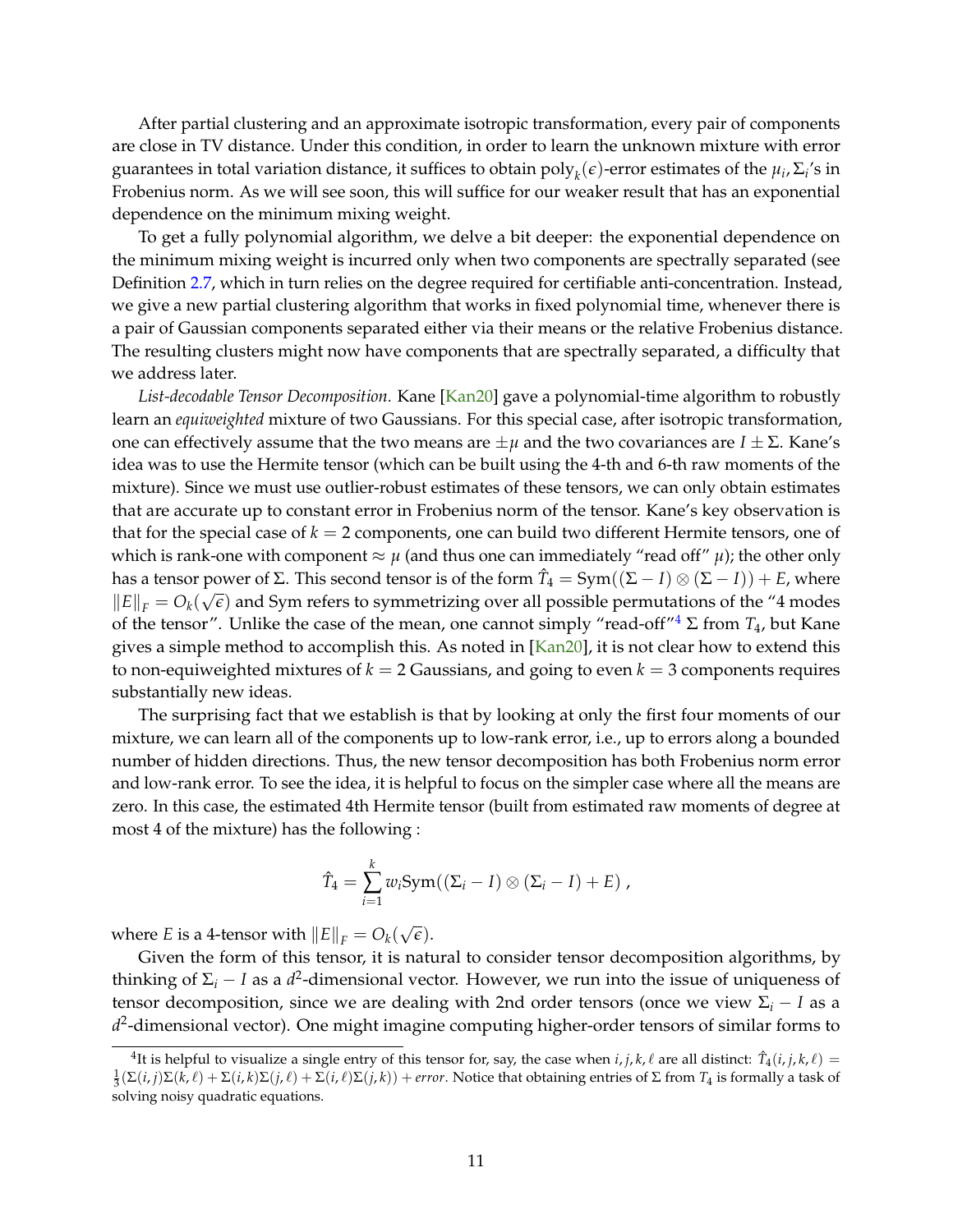<span id="page-14-0"></span>overcome the uniqueness issues, but this runs into two major complications: first, the symmetrization operation introduces spurious terms that do not have the sum of tensor-power structure required for such an algorithm to succeed.

Second, even if one were to get hold of the tensor without the symmetrization operation, the only applicable tensor decomposition algorithm (recall that we do not make *any* genericity assumptions on the components that are typically required by tensor decomposition algorithms) is the result of Barak, Kelner, and Steurer [\[BKS15\]](#page-31-10). However, the [\[BKS15\]](#page-31-10) result, while being efficient in its dependence on the number of components, has exponential dependence on the target error, which is prohibitively expensive for our application.

Rather than recovering the unique decomposition of the tensor  $\hat{T}_4$  above, we instead produce a list of candidate decompositions. To do this, we start by applying an operation that is a common trick in most tensor decomposition algorithms. In our context, this trick amounts to taking a random matrix (with independent standard Gaussian entries) *P* and "collapsing" the last two modes of  $\hat{T}_4$  with  $P$  (i.e., computing  $\hat{S}(i,j) = \sum_{k,\ell} \hat{T}_4(i,j,k,\ell) P(k,\ell)$ ) to obtain a matrix  $Q$ . In the usual tensor decomposition procedures, we are interested in proving that one can recover all the information about the components of the tensor from *Q*.

*Spectral Separation of Thin Components.* While the running time of our partial clustering and tensor decomposition algorithms are now polynomial, the guarantees of the tensor decomposition subroutine we discussed above are no longer enough to guarantee a recovery of parameters that result in a mixture close in total variation distance. Because of the three conditions that we assumed in the working of the tensor decomposition algorithm, we can no longer guarantee the third one that gives a lower bound on the smallest eigenvalue of every covariance (relative to the covariance of the mixture). In particular, we can end up in a situation where, even though we have a list of parameters that contain Frobenius-norm-close estimates of the covariances, the estimates do not provide a total variation distance guarantee. (Consider a "skinny" direction where the variance of some component is very small, or even 0, forcing us to learn the parameters more precisely!)

It turns out that the above is the only way the algorithm can fail at this point — one or more covariance matrices have a very small eigenvalue (if not, the Frobenius norm error would imply TV-distance error). But since we have estimates of the covariances, we can find such a small eigenvector. Now we observe that since the mixture is nearly isotropic (i.e., the overall variance in each direction is  $\sim$  1), if some component has very small variance along a direction, then the components must be separable along this direction. We show that it is possible to efficiently cluster the mixture after projecting it to this direction, so that each cluster has strictly fewer components. We then recursively apply the entire algorithm on the clusters obtained, which will each have strictly fewer components.

**Future Directions.** A natural question arising from our work is to characterize the class of distributions such that their mixtures can be learned, even information-theoretically.

**Open Question 2.17.** Are there mixtures of non-Gaussian distributions that can be learned robustly/nonrobustly and information-theoretically/efficiently? Is there a statistical-computational gap between any of these settings?

We note that the aforementioned algorithm is not entirely captured by the sum-of-squares proof system. This leads to the following question: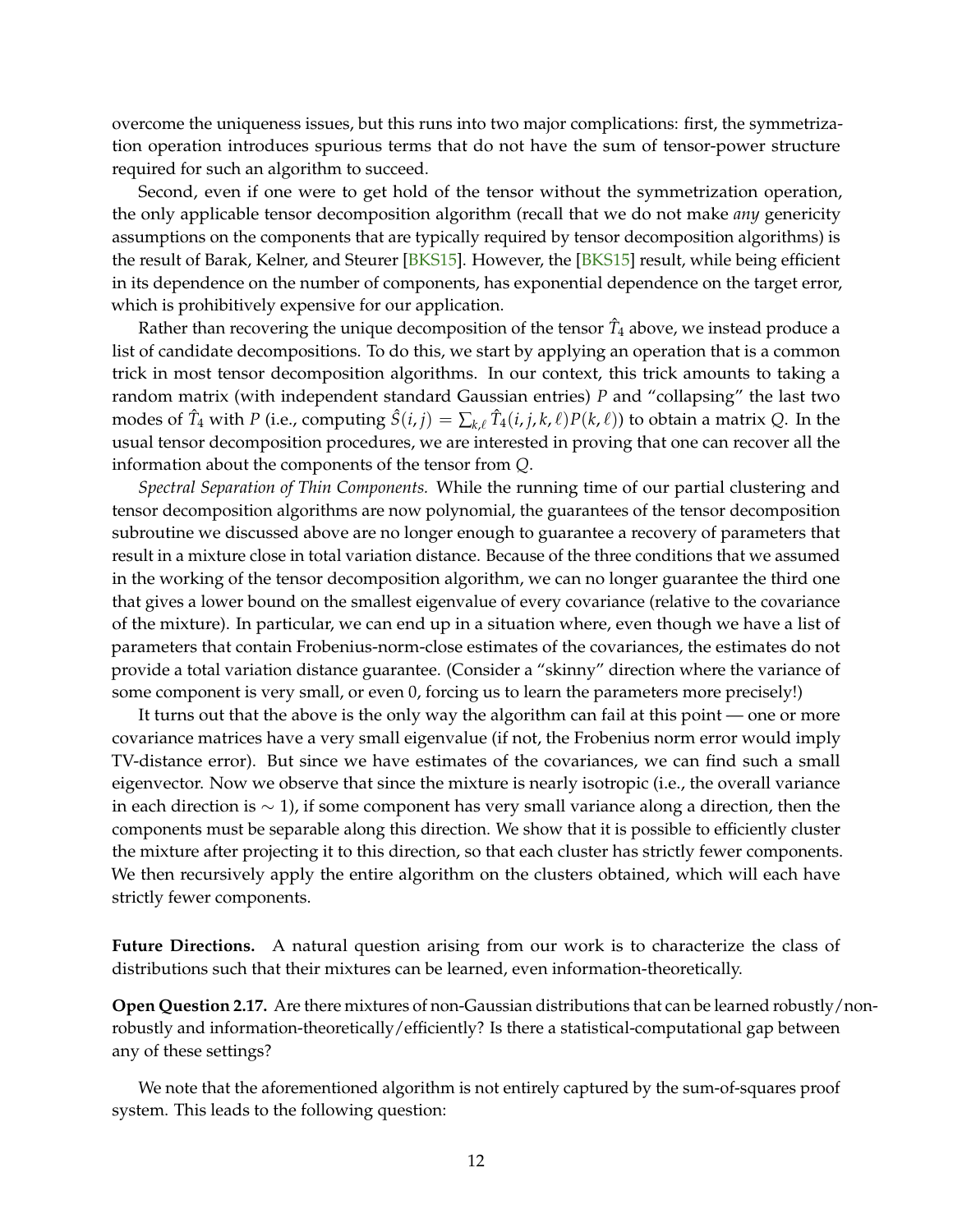<span id="page-15-1"></span>**Open Question 2.18.** Can the sum-of-squares proof system efficiently learn a mixutre of *k* arbitrary Gaussians?

We hope that answering some of these question, along with the techniques we have developed can pave the way for robustly learning various popular latent variable models.

#### <span id="page-15-0"></span>**2.2 Linear Regression**

Regression continues to be extensively studied under various models, including realizable regression (no noise), true linear models (independent noise), asymmetric noise, agnostic regression and generalized linear models (see [\[Wei05\]](#page-37-5) and references therein). In each model, a variety of distributional assumptions are considered over the covariates and the noise. As a consequence, there exist innumerable estimators for regression achieving various trade-offs between sample complexity, running time and rate of convergence. The presence of adversarial outliers adds yet another dimension to design and compare estimators.

Seminal works on robust regression focused on designing non-convex loss functions, including M-estimators [\[Hub04\]](#page-34-9), Theil-Sen estimators [\[The92,](#page-37-6) [Sen68\]](#page-37-7), R-estimators [\[Jae72\]](#page-34-11), Least-Median-Squares [\[Rou84\]](#page-36-8) and S-estimators [\[RY84\]](#page-36-9). These estimators have desirable statistical properties under disparate assumptions, yet remain computationally intractable in high dimensions. Further, recent works show that it is information-theoretically impossible to design robust estimators for linear regression without distributional assumptions [\[KKM18\]](#page-34-3).

An influential recent line of work showed that when the data is drawn from the well studied and highly general class of *hypercontractive* distributions (see Definition [2.8\)](#page-9-1), there exist robust and computationally efficient estimators for regression [\[KKM18,](#page-34-3) [PSBR20,](#page-36-2) [DKS19\]](#page-33-2). Several families of natural distributions fall into this category, including Gaussians, strongly log-concave distributions and product distributions on the hypercube. However, both estimators converge to the the true hyperplane (in  $\ell_2$ -norm) at a sub-optimal rate, as a function of the fraction of corrupted points.

Given the vast literature on ad-hoc and often incomparable estimators for high-dimensional robust regression, the central question we address in this work is as follows:

#### *Does there exist a unified approach to design robust and computationally efficient estimators achieving optimal rates for all linear regression models under mild distributional assumptions?*

We address the aforementioned question by introducing a framework to design robust estimators for linear regression when the input is drawn from a *hypercontractive* distribution. Our estimators converge to the true hyperplanes at the information-theoretically optimal rate (as a function of the fraction of corrupted data) under various well-studied noise models, including independent and agnostic noise. Further, we show that our estimators can be computed in polynomial time using the *sum-of-squares* convex hierarchy.

In classical regression, we assume  $\cal D$  is a distribution over  $\mathcal R^d\times \cal R$  and for a vector  $\Theta\in\mathcal R^d$  , the least-squares loss is given by err $_{\cal D}(\Theta) \,=\, \mathop{\mathbb{E}}_{x,y \sim {\cal D}} \left[ \left( y - x^\top \Theta \right)^2 \right].$  The goal is to learn  $\Theta^* \,=$ arg min<sub>Θ</sub> err<sub>D</sub>(Θ). We assume sample access to D, and given *n* i.i.d. samples, we want to obtain a vector  $\Theta$  that approximately achieves optimal error, err ${}_{\mathcal{D}}(\Theta^*)$ . In contrast to the classical setting, we work in the *strong contamination model*, defined above.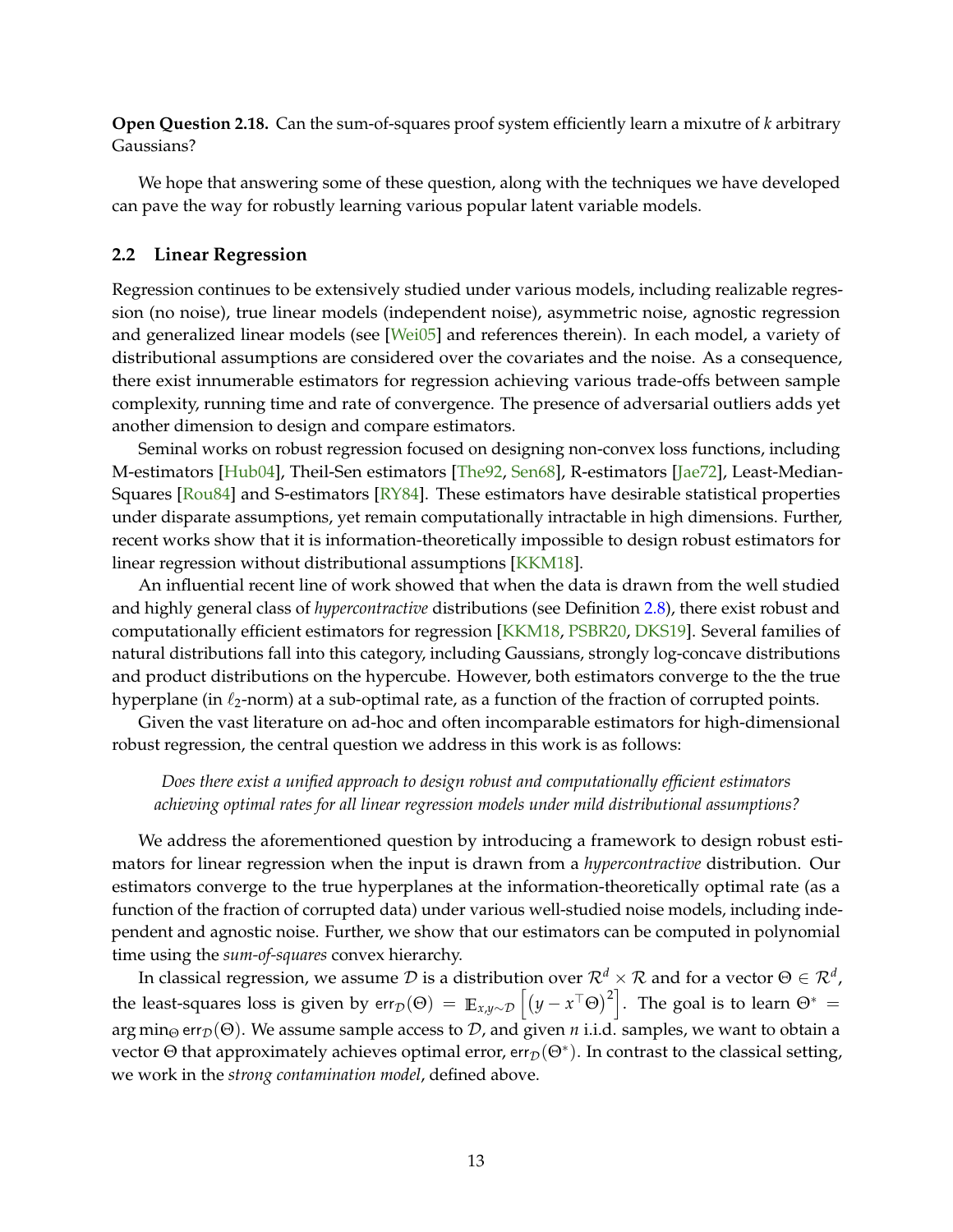<span id="page-16-1"></span>**Model 2.19** (Robust Regression Model). Let D be a distribution over  $\mathbb{R}^d \times \mathbb{R}$  such that the marginal dis*tribution over*  $\mathcal{R}^d$  *is centered and has covariance*  $\Sigma^*$  *and let*  $\Theta^*=\arg\min_{\Theta}\mathbb{E}_{x,y\sim\mathcal{D}}\left[(y-\langle\Theta,x\rangle)^2\right]$  *be the* optimal hyperplane for D. Let  $\{(x_1^*,y_1^*),(x_2^*,y_2^*),\dots (x_n^*,y_n^*)\}$  be n i.i.d. random variables drawn from D. *Given*  $\epsilon > 0$ , the robust regression model  $\mathcal{R}_D(\epsilon, \Sigma^*, \Theta^*)$  outputs a set of n samples  $\{(x_1, y_1), \dots (x_n, y_n)\}$ such that for at least  $(1 - \epsilon)n$  points  $x_i = x_i^*$  and  $y_i = y_i^*$ . The remaining  $\epsilon n$  points are arbitrary, and *potentially adversarial w.r.t. the input and estimator.*

A natural starting point is to assume that the marginal distribution over the covariates (the *x*'s above) is heavy-tailed and has bounded, finite covariance. However, we show that there is no robust estimator in this setting, even when the linear model has no noise and the uncorrupted points lie on a line.

**Theorem 2.20** (Bounded Covariance does not suffice)**.** *For all e* > 0*, there exist two distributions*  $D_1, D_2$  *over*  $\mathbb{R}^d \times \mathbb{R}$  such that  $d_{TV}(D_1, D_2) \leq \epsilon$  and the marginal distribution over the covariates has bounded covariance, denoted by  $I \preceq \Sigma \preceq O(1)I$ , yet  $\left\| \Sigma^{1/2} (\Theta_1 - \Theta_2) \right\|_2 = \Omega(1)$ , where  $\Theta_1$  and  $\Theta_2$  are *the optimal hyperplanes for*  $\mathcal{D}_1$  *and*  $\mathcal{D}_2$ *.* 

The aforementioned result precludes any statistical estimator that converges to the true hyperplane as the fraction of corrupted points tends to 0. Therefore, we strengthen the distributional assumption consider hypercontractive distributions instead.

**Definition 2.21** (Certifiable Hypercontractivity). A distribution  $\mathcal D$  on  $\mathcal R^d$  is  $(c_k,k)$ -certifiably hypercontractive if for all  $r \le k/2$ , there exists a degree  $\mathcal{O}(k)$  sum-of-squares proof (defined below) of the following inequality in the variable *v*

$$
\mathop{\mathbb{E}}_{x \sim \mathcal{D}} \left[ \langle x, v \rangle^{2r} \right] \leq \mathop{\mathbb{E}}_{x \sim \mathcal{D}} \left[ c_r \langle x, v \rangle^2 \right]^r
$$

such that  $c_r \leq c_k$ .

**Remark 2.22.** Hypercontractivity captures a broad class of distributions, including Gaussian distributions, uniform distributions over the hypercube and sphere, affine transformations of isotropic distributions satisfying Poincare inequalities [\[KSS18\]](#page-35-1) and strongly log-concave distributions. Further, hypercontractivity is preserved under natural closure properties like affine transformations, products and weighted mixtures [\[KSS18\]](#page-35-1).

In this work we focus on the *rate of convergence* of our estimators to the true hyperplane, Θ<sup>∗</sup> , as a function of the fraction of corrupted points, denoted by *e*. We measure convergence in both parameter distance  $(\ell_2$ -distance between the hyperplanes) and least-squares error on the true distribution (err<sub>D</sub>).

We introduce a simple analytic condition on the relationship between the noise (marginal distribution over  $y - x^\top \Theta^*$ ) and covariates (marginal distribution over *x*) that can be considered as a proxy for independence of  $y - x^\top \Theta^*$  and  $x$  :

<span id="page-16-0"></span>**Definition 2.23** (Negatively Correlated Moments). Given a distribution  $\mathcal{D}$  over  $\mathcal{R}^d \times \mathcal{R}$ , such that the marginal distribution on  $\mathcal{R}^d$  is  $(c_k, k)$ -hypercontractive, the corresponding regression instance has negatively correlated moments if for all  $r \le k$ , and for all  $v$ ,

$$
\underset{x,y \sim \mathcal{D}}{\mathbb{E}}\left[ \left\langle v, x \right\rangle^r \left( y - x^\top \Theta^* \right)^r \right] \leqslant \mathcal{O}(1) \underset{x \sim \mathcal{D}}{\mathbb{E}}\left[ \left\langle v, x \right\rangle^r \right] \underset{x,y \sim \mathcal{D}}{\mathbb{E}}\left[ \left( y - x^\top \Theta^* \right)^r \right]
$$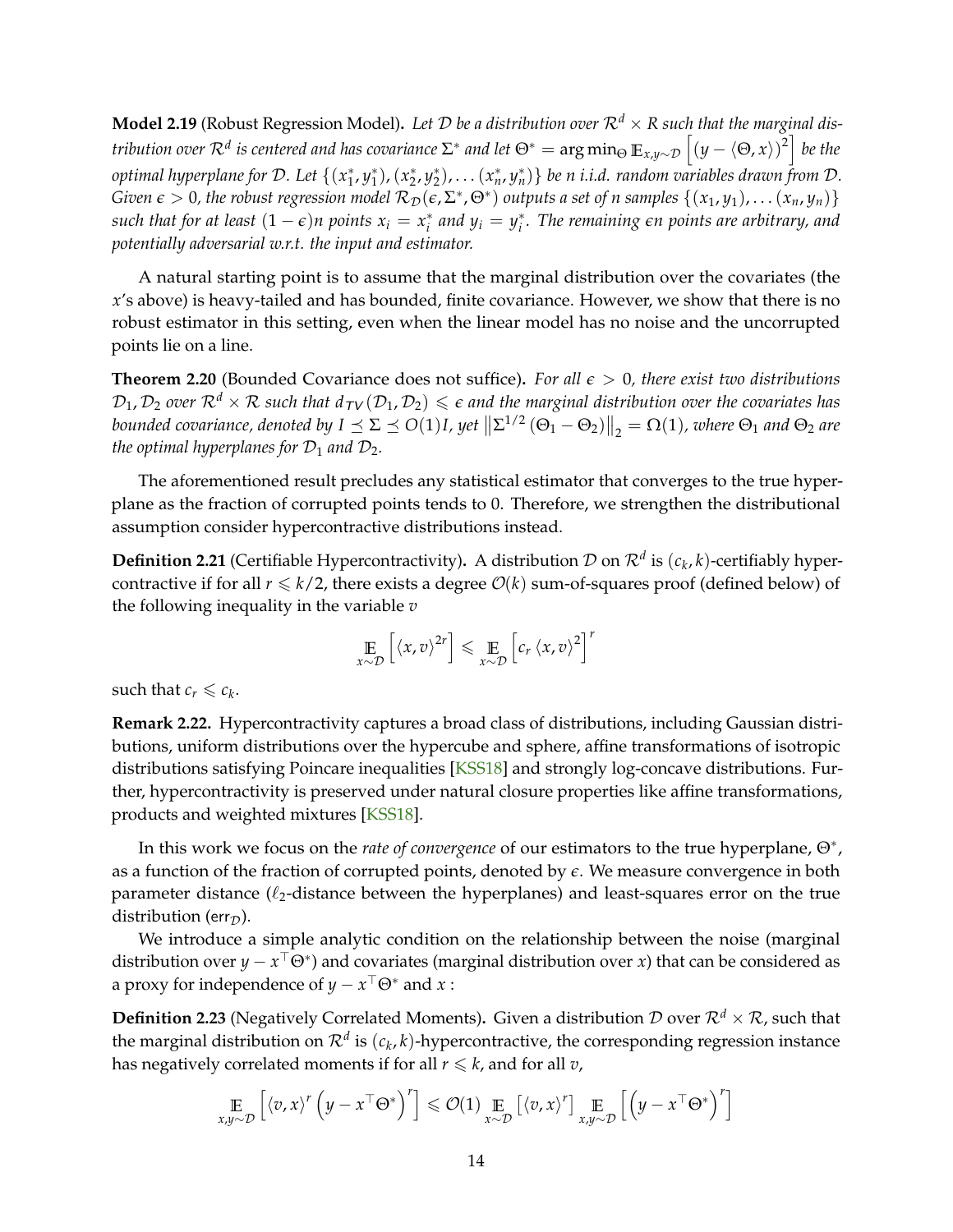<span id="page-17-3"></span>Informally, the *negatively correlated moments* condition can be viewed as a polynomial relaxation of independence of random variables. Note, it is easy to see that when the noise is independent of the covariates, the above definition is satisfied.

**Remark 2.24.** We show that when this condition is satisfied by the true distribution, D, we obtain rates that match the information theoretically optimal rate in a *true linear model*, where the noise (marginal distribution over  $y - x^\top \Theta^*$ ) is independent of the covariates (marginal distribution over *x*). Further, when this condition is not satisfied, we show that there exist distributions for which obtaining rates matching the *true linear model* is impossible.

When the distribution over the input is hypercontractive and has negatively correlated moments, we obtain an estimator achieving *rate* proportional to *e* 1−1/*k* for parameter recovery. Further, our estimator can be computed efficiently. Thus, our main algorithmic result is as follows:

<span id="page-17-0"></span>**Theorem 2.25** (Robust Regresssion with Negatively Correlated Noise). *Given*  $\epsilon > 0, k \ge 4$ , and  $n\geqslant (d\log(d))^{O(k)}$  samples from  $\mathcal{R}_\mathcal{D}(\epsilon,\Sigma^*,\Theta^*)$ , such that  $\mathcal D$  is  $(c,k)$ -certifiably hypercontractive and has *negatively correlated moments, there exists an algorithm that runs in n* O(*k*) *time and outputs an estimator* Θ˜ *such that with high probability,*

$$
\left\|(\Sigma^*)^{1/2}\left(\Theta^*-\tilde{\Theta}\right)\right\|_2\leqslant \mathcal{O}\!\left(\varepsilon^{1-1/k}\right)\left(\text{err}_{\mathcal{D}}(\Theta^*)^{1/2}\right)
$$

*and,*

$$
err_{\mathcal{D}}(\tilde{\Theta}) \leqslant \left(1 + \mathcal{O}\!\left(\epsilon^{2-2/k}\right)\right) \text{err}_{\mathcal{D}}(\Theta^*)
$$

**Remark 2.26.** We note that prior work does not draw a distinction between the independent and dependent noise models. In comparison (see Table [1\)](#page-18-0), Klivans, Kothari and Meka [\[KKM18\]](#page-34-3) obtained a sub-optimal least-squares error scales proportional to *e* 1−2/*k* . For the special case of *k* = 4, Prasad et. al. [\[PSBR20\]](#page-36-2) obtain least squares error proportional to *O*(*eκ*<sup>2</sup> (Σ)), where *κ* is the condition number. In very recent independent work Zhu, Jiao and Steinhardt [\[ZJS20\]](#page-38-1) obtained a sub-optimal least-squares error scales proportional to *e* 2−4/*k* .

Further, we show that the rate we obtained in Theorem [2.25](#page-17-0) is information-theoretically optimal, even when the noise and covariates are independent:

<span id="page-17-2"></span>**Theorem 2.27** (Lower Bound for Independent Noise). For any  $\epsilon > 0$ , there exist two distribu*tions*  $\mathcal{D}_1$ ,  $\mathcal{D}_2$  *over*  $\mathcal{R}^2 \times \mathcal{R}$  *such that the marginal distribution over*  $\mathcal{R}^2$  *has covariance*  $\Sigma$  *and is* (*c*, *k*)*hypercontractive for both distributions, and yet*  $\|\Sigma^{1/2}(\Theta_1-\Theta_2)\|_2 = \Omega\left(\epsilon^{1-1/k}\sigma\right)$ , where  $\Theta_1$ ,  $\Theta_2$  are the  $p$  *optimal hyperplanes for*  $\mathcal{D}_1$  *and*  $\mathcal{D}_2$  *respectively,*  $\sigma = \max(\textsf{err}_{\mathcal{D}_1}(\Theta_1)$ *,*  $\textsf{err}_{\mathcal{D}_2}(\Theta_2))$  *<i>and the noise is uniform over*  $[-\sigma, \sigma]$ *. Further,*  $|\textsf{err}_{\mathcal{D}_1}(\Theta_2) - \textsf{err}_{\mathcal{D}_1}(\Theta_1)| = \Omega \left( \epsilon^{2-2/k} \sigma^2 \right)$ *.* 

Next, we consider the setting where the noise is allowed to arbitrary, and need not have negatively correlated moments with the covariates. A simple modification to our algorithm and analysis yields an efficient estimator that obtains rate proportional to *e* 1−2/*k* for parameter recovery.

<span id="page-17-1"></span> $\bf{Corollary 2.28}$  (Robust Regresssion with Dependent Noise). *Given*  $\epsilon>0$ *,*  $k\geqslant 4$  *and*  $n\geqslant (d\log(d))^{O(k)}$  $s$ amples from  $\mathcal{R}_\mathcal{D}(\epsilon, \Sigma^*,\Theta^*)$ , such that  $\mathcal D$  is  $(c,k)$ -certifiably hypercontractive, there exists an algorithm *that runs in n*O(*k*) *time and outputs an estimator* Θ˜ *such that with probability 9/10,*

$$
\left\| \left( \Sigma^* \right)^{1/2} \left( \Theta^* - \tilde{\Theta} \right) \right\|_2 \leqslant \mathcal{O} \left( \epsilon^{1-2/k} \right) \left( \text{err}_{\mathcal{D}}(\Theta^*)^{1/2} \right),
$$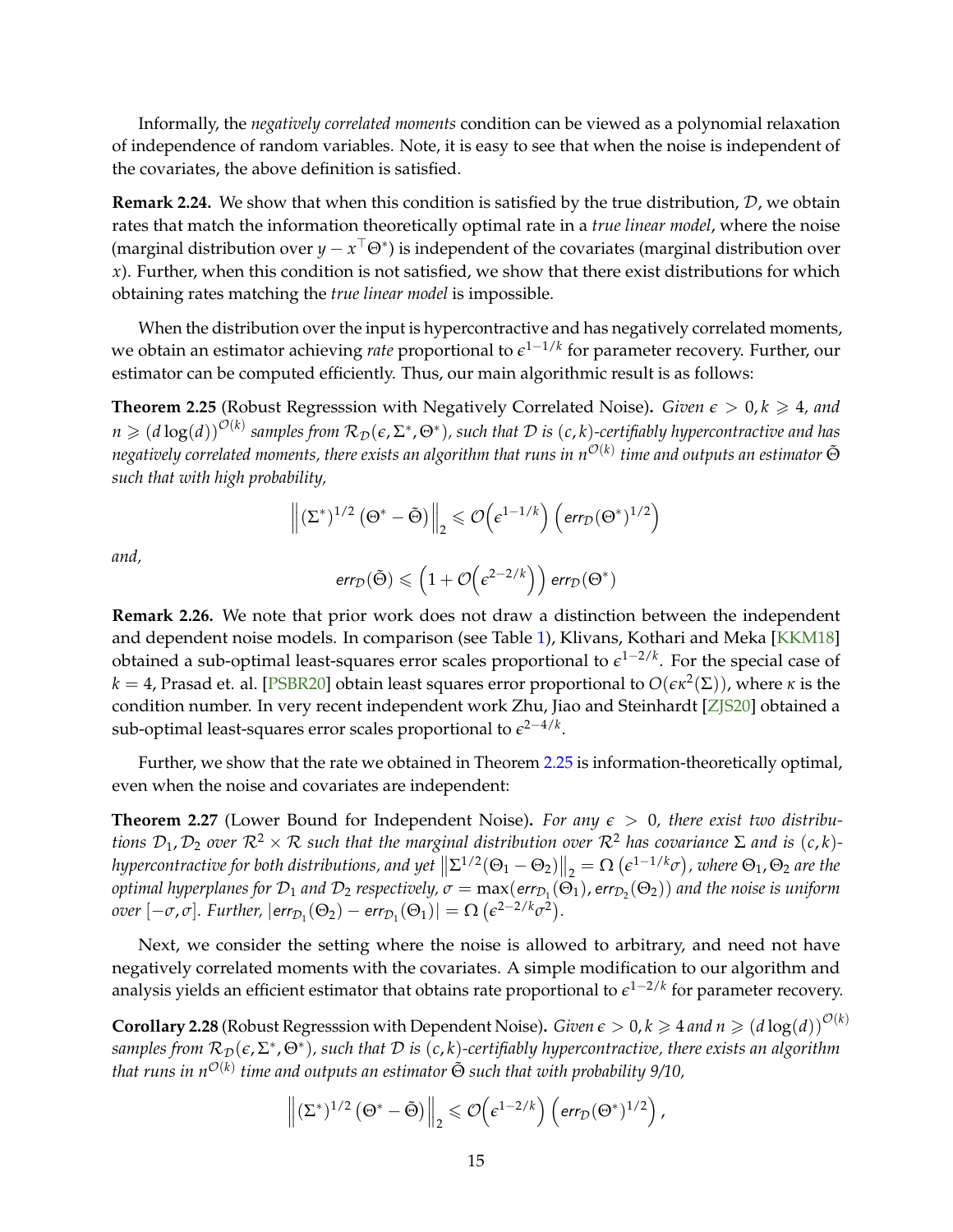<span id="page-18-2"></span><span id="page-18-0"></span>

| Estimator                     | <b>Independent Noise</b>            | <b>Arbitrary Noise</b>              |  |
|-------------------------------|-------------------------------------|-------------------------------------|--|
| Prasad et. al. [PSBR20],      | $\epsilon \kappa^2$ (only $k = 4$ ) | $\epsilon \kappa^2$ (only $k = 4$ ) |  |
| Diakonikolas et. al. [DKK+18] |                                     |                                     |  |
| Klivans, Kothari and Meka     | $e^{1-2/k}$                         | $\epsilon^{1-2/k}$                  |  |
| <b>KKM18</b>                  |                                     |                                     |  |
| Zhu, Jiao and Steinhardt      | $\epsilon^{2-4/k}$                  | $\epsilon^{2-4/k}$                  |  |
| $Z$ [S20]                     |                                     |                                     |  |
| <b>Our Work</b>               | $e^{2-2/k}$                         | $\epsilon^{2-4/k}$                  |  |
| Thm 2.25, Cor 2.28            |                                     |                                     |  |
| <b>Lower Bounds</b>           | $e^{2-2/k}$                         | $c^{2-4/k}$                         |  |
| Thm 2.27, Thm 2.29            |                                     |                                     |  |

Table 1: Comparison of convergence rate (for least-squares error) achieved by various computationally efficient estimators for Robust Regression, when the underlying distribution is  $(c_k, k)$ hypercontractive.

*and,*

$$
err_{\mathcal{D}}(\tilde{\Theta}) \leqslant \left(1+\mathcal{O}\!\left(\epsilon^{2-4/k}\right)\right) \text{err}_{\mathcal{D}}(\Theta^*).
$$

Further, we show that the dependence on  $\epsilon$  is again information-theoretically optimal:

<span id="page-18-1"></span>**Theorem 2.29** (Lower Bound for Dependent Noise). *For any*  $\epsilon > 0$ , *there exist two distributions*  $\mathcal{D}_1$ ,  $\mathcal{D}_2$ *over*  $\mathcal{R}^2 \times \mathcal{R}$  *such that the marginal distribution over*  $\mathcal{R}^2$  *has covariance* Σ *and is* (*c*, *k*)-*hypercontractive* for both distributions, and yet  $\|\Sigma^{1/2}(\Theta_1-\Theta_2)\|_2 = \Omega\left(\epsilon^{1-2/k}\sigma\right)$ , where  $\Theta_1$ ,  $\Theta_2$  be the optimal hyperplanes *for*  $\mathcal{D}_1$  *and*  $\mathcal{D}_2$  *respectively and*  $\sigma = \max(\textsf{err}_{\mathcal{D}_1}(\Theta_1), \textsf{err}_{\mathcal{D}_2}(\Theta_2)).$  *Further,*  $|\textsf{err}_{\mathcal{D}_1}(\Theta_2) - \textsf{err}_{\mathcal{D}_1}(\Theta_1)| =$  $\Omega\left(\epsilon^{2-4/k}\sigma^2\right)$ .

**Overview.** Consider two distributions  $D_1$  and  $D_2$  over  $\mathbb{R}^d \times \mathbb{R}$  such that the total variation distance between  $\mathcal{D}_1$  and  $\mathcal{D}_2$  is  $\epsilon$  and the marginals for both distributions over  $\mathcal{R}^d$  are  $(c_k, k)$ hypercontractive and have covariance Σ. Ignoring computational and sample complexity concerns, we can obtain the optimal hyperplanes corresponding to each distribution. Note, these hyperplanes need not be unique and are simply charecterized as minimzers of the least-squares loss : for  $i \in \{1,2\},\$ 

$$
\Theta_i = \arg\min_{\Theta} \mathop{\mathbb{E}}_{x, y \sim \mathcal{D}_i} \left[ \left( y - x^\top \Theta \right)^2 \right]
$$

Our central contribution is to obtain an information theoretic proof that the optimal hyperplanes are indeed close in scaled  $\ell_2$  norm, i.e.

$$
\left\| \Sigma^{1/2} \left( \Theta_1 - \Theta_2 \right) \right\|_2 \leqslant \mathcal{O} \left( \epsilon^{1-1/k} \right) \left( \mathop{\mathbb{E}}_{x, y \sim \mathcal{D}_1} \left[ \left( y - x^{\top} \Theta_1 \right)^2 \right]^{1/2} + \mathop{\mathbb{E}}_{x, y \sim \mathcal{D}_2} \left[ \left( y - x^{\top} \Theta_2 \right)^2 \right]^{1/2} \right)
$$

Further, we show that the *e* <sup>1</sup>−1/*<sup>k</sup>* dependence can be achieved even when the noise is not completely independent of the covariates but satisfies an analytic condition which we refer to as *negatively correlated moments* (see Definition [2.23\)](#page-16-0). We provide an outline of the proof as it illustrates the techniques we introduced in this work.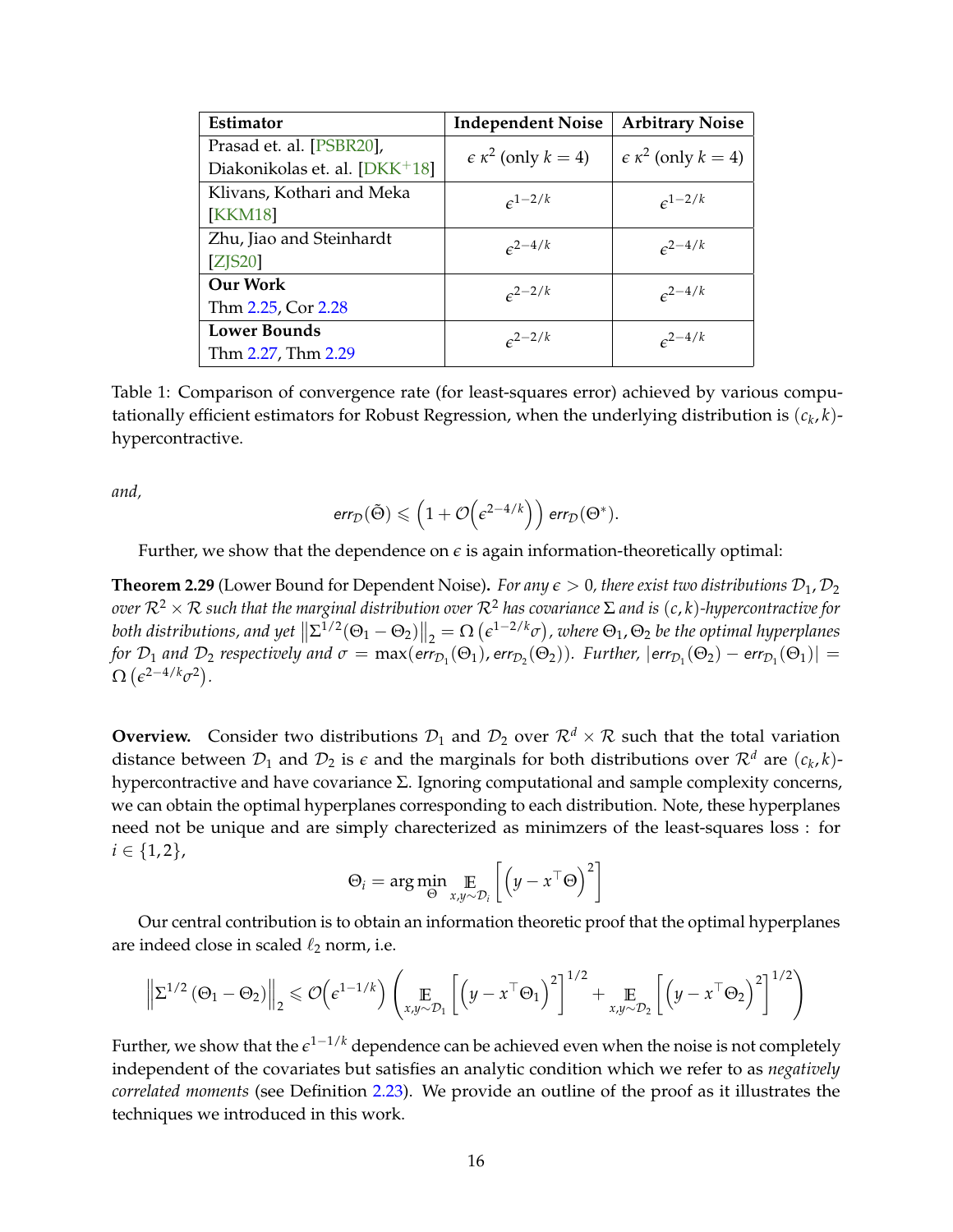**Coupling and Decoupling.** We begin by considering a maximal coupling, G, between distributions  $\mathcal{D}_1$  and  $\mathcal{D}_2$  such that they disagree on at most an  $\epsilon$ -measure support ( $\epsilon$ -fraction of the points for a discrete distribution). Let  $(x, y) \sim D_1$  and  $(x', y') \sim D_2$ . Then, observe for any vector  $v$ ,

$$
\langle v, \Sigma(\Theta_1 - \Theta_2) \rangle = \left\langle v, \mathop{\mathbb{E}}_{\mathcal{G}} \left[ x x^{\top} \right] (\Theta_1 - \Theta_2) \right\rangle
$$
  
= 
$$
\mathop{\mathbb{E}}_{\mathcal{G}} \left[ \left\langle v, x \left( x^{\top} \Theta_1 - y \right) \right\rangle \right] + \mathop{\mathbb{E}}_{\mathcal{G}} \left[ \left\langle v, x \left( y - x^{\top} \Theta_2 \right) \right\rangle \right]
$$
 (1)

While the first term in Equation [\(8\)](#page-28-0) depends completely on  $\mathcal{D}_1$ , the second term requires using the properties of the maximal coupling. Since  $1 = 1_{(x,y)=(x',y')} + 1_{(x,y)\neq (x',y')}$ , we can rewrite the second term in Equation [\(8\)](#page-28-0) as follows:

$$
\mathop{\mathbb{E}}_{\mathcal{G}}\left[\left\langle v, x\left(y - x^{\top} \Theta_{2}\right) \right\rangle\right] = \mathop{\mathbb{E}}_{\mathcal{G}}\left[\left\langle v, x'\left(y' - (x')^{\top} \Theta_{2}\right) \right\rangle 1_{(x,y)=(x',y')} \right] + \mathop{\mathbb{E}}_{\mathcal{G}}\left[\left\langle v, x\left(y - x^{\top} \Theta_{2}\right) \right\rangle 1_{(x,y)\neq (x',y')} \right]
$$
\n(2)

<span id="page-19-0"></span>With a bit of effort, we can combine Equations [\(8\)](#page-28-0) and [\(2\)](#page-19-0), and upper bound them as follows:

<span id="page-19-1"></span>
$$
\langle v, \Sigma(\Theta_1 - \Theta_2) \rangle \leq \mathcal{O}(1) \left( \underbrace{\mathbb{E}\left[ \left\langle v, x \left( x^{\top} \Theta_1 - y \right) \right\rangle \right]}_{(i)} + \underbrace{\mathbb{E}\left[ \left\langle v, x' \left( (x')^{\top} \Theta_2 - y' \right) \right\rangle \right]}_{(ii)} + \underbrace{\mathbb{E}\left[ \left\langle v, x \left( y - x^{\top} \Theta_1 \right) \right\rangle 1_{(x,y) \neq (x',y')}}_{\text{min}} \right] \right)
$$
\n
$$
+ \underbrace{\mathbb{E}\left[ \left\langle v, x' \left( y' - (x')^{\top} \Theta_2 \right) \right\rangle 1_{(x,y) \neq (x',y')}}_{(x,y) \neq (x',y')} \right] \right)
$$
\n(3)

Observe, since we have a maximal coupling, the last two terms appearing in Equation [\(3\)](#page-19-1) are non-zero only on an  $\epsilon$ -measure support. To bound them, we decouple the indicator using Hölder's inequality,

$$
\mathbb{E}\left[\left\langle v, x(y - x^{\top} \Theta_{1})\right\rangle 1_{(x,y) \neq (x',y')} \right] \leq \mathbb{E}\left[1_{(x,y) \neq (x',y')} \right]^{\frac{k-1}{k}} \mathbb{E}\left[\left\langle v, x\right\rangle^{k} \left(y - x^{\top} \Theta_{1}\right)^{k}\right]^{\frac{1}{k}} \leq \epsilon^{1-1/k} \cdot \underbrace{\mathbb{E}\left[\left\langle v, x\right\rangle^{k} \left(y - x^{\top} \Theta_{1}\right)^{k}\right]^{\frac{1}{k}}}_{\text{(iii)}} \tag{4}
$$

where we used the maximality of the coupling  $\mathcal G$  to bound  $\mathbb E\left[1_{(x,y)\neq (x',y')}\right]\leqslant \epsilon.$  The above analysis can be repeated verbatim for the second term in  $(3)$  as well. Going forward, we focus on bounding terms (i), (ii) and (iii).

**Gradient Conditions.** To bound terms (i) and (ii) in Equation [\(3\)](#page-19-1), we crucially rely on *gradient information* provided by the least-squares objective. Concretely, a key observation in our informationtheoretic proof is that the candidate hyperplanes are locally optimal: given least-squares loss, for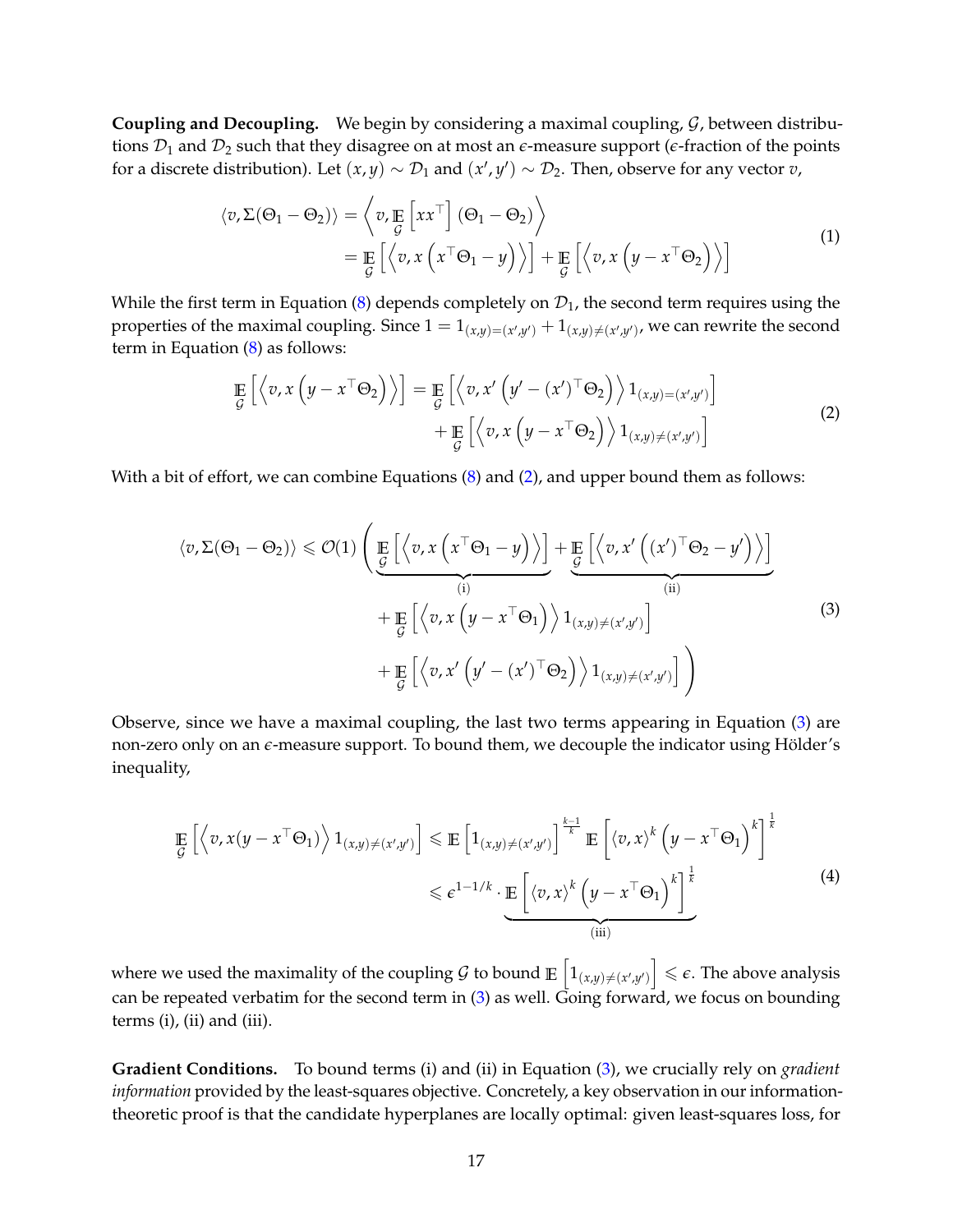<span id="page-20-1"></span> $i \in \{1,2\}$  for all vectors *v*,

$$
\left\langle \nabla \mathop{\mathbb{E}}_{x,y \sim \mathcal{D}_i} \left[ \left( y - x^\top \Theta_i \right)^2 \right], v \right\rangle = \mathop{\mathbb{E}}_{x,y \sim \mathcal{D}_i} \left[ \left\langle v, xx^\top \Theta_i - xy \right\rangle \right] = 0
$$

where  $\Theta_1$  and  $\Theta_2$  are the optimal hyperplanes for  $\mathcal{D}_1$  and  $\mathcal{D}_2$  respectively. Therefore, both (i) and (ii) are identically 0. It remains to bound (iii).

**Independence and Negatively Correlated Moments.** We observe that term (iii) can be interpreted as the *k*-th order correlation between the distribution of the covariates projected along *v* and the distribution of the noise in the linear model. Here, we observe that if the linear model satisfies the *negatively correlated moments* condition (Definition [2.23\)](#page-16-0), we can decouple the expectation and bound each term independently:

<span id="page-20-0"></span>
$$
\mathbb{E}\left[\left\langle v,x\right\rangle^k\left(y-x^\top\Theta_1\right)^k\right]^{1/k}\leqslant\mathbb{E}\left[\left\langle v,x\right\rangle^k\right]^{1/k}\mathbb{E}\left[\left(y-x^\top\Theta_1\right)^k\right]^{1/k}\tag{5}
$$

Observe, when the underlying linear model has independent noise, Equation [\(5\)](#page-20-0) follows for any *k*. We thus crucially exploit the structure of the noise and require a considerably weaker notion than independence. Further, if the *negatively correlated moments* property is not satisfied, we can use Cauchy-Schwarz to decouple the expectation in Equation [\(5\)](#page-20-0) and incur a *e* <sup>1</sup>−2/*<sup>k</sup>* dependence. Conceptually, we emphasize that the *negatively correlated moments* condition may be of independent interest to design estimators that exploit independence in various statistics problems.

**Hypercontractivity.** To bound the RHS in Equation [\(5\)](#page-20-0), we use our central distributional assumption of hypercontractive *k*-th moments (Definition [2.8\)](#page-9-1) of the covariates :

$$
\mathbb{E}\left[\left\langle v,x\right\rangle^k\right]^{1/k}\leqslant\sqrt{c_k}\,\mathbb{E}\left[\left\langle v,x\right\rangle^2\right]^{1/2}=\sqrt{c_k}\left\langle v,\Sigma v\right\rangle^{1/2}
$$

We can bound the noise similarly, by assuming that the noise is hypercontractive and this considerably simplifies our statements. However, hypercontractivity of the noise is not a necessary assumption and prior work indeed incurs a term proportional to the *k*-th moment of the noise. Assuming boundedness of the regression vectors, Klivans, Kothari and Meka [\[KKM18\]](#page-34-3) obtained a uniform upper bound on *k*-th moment of the noise by truncating large samples. We note that the same holds for our estimators and we refer the reader to Section 5.2.3 in their paper. Finally, substituting  $v = \Theta_1 - \Theta_2$  and rearranging, completes the information-theoretic proof.

We note that our approach already differs from prior work [\[KKM18,](#page-34-3) [PSBR20,](#page-36-2) [ZJS19\]](#page-38-3) and to our knowledge, we obtain the first information theoretic proof that being *e*-close in TV distance implies that the optimal hyperplanes are  $\mathcal{O}(\epsilon^{1-1/k})$  close in  $\ell_2$  distance.

**Future Directions.** We note that our estimators obtain the rate matching recent work for Gaus-sians, albeit in quasi-polynomial time. In comparison, Diakonikolas, Kong and Stewart [\[DKS18\]](#page-33-1) obtain the same rate in polynomial time, when the noise is independent of the covariates. This leads to the following question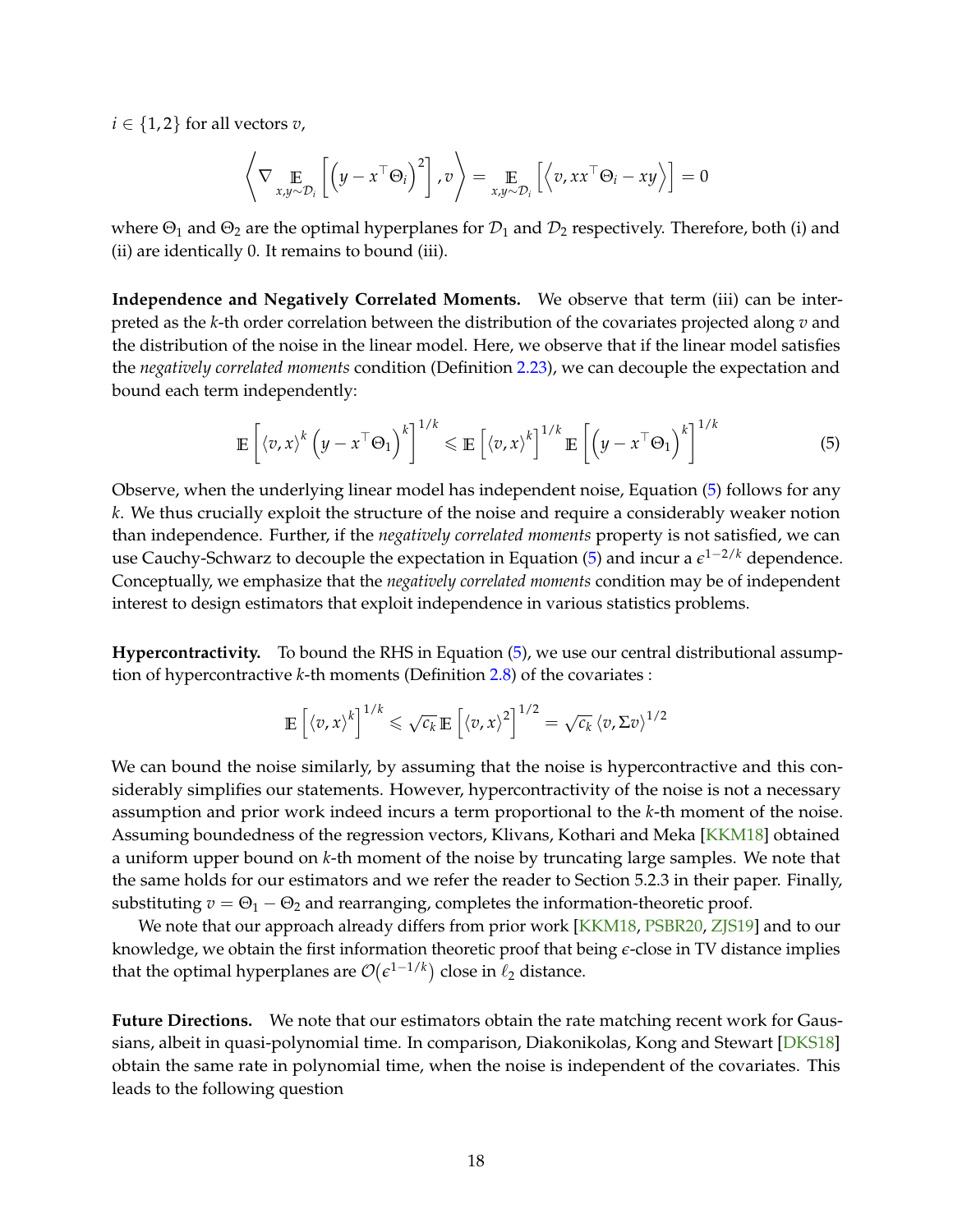<span id="page-21-0"></span>**Open Question 2.30** (Sub-Gaussian Rates in Polynomial Time)**.** Is there a polynomial time algorithm that achieves  $O(\epsilon \cdot \text{poly}(\log(1/\epsilon)))$  rates for all sub-Gaussian distributions? Is any extra  $log(1/\epsilon)$  factor neccesary?

Further, the sample complexity of our estimators scales proportional to  $d^{\Omega(k)}.$  Such large sample complexity may not be neccesary.

**Open Question 2.31** (Sub-Gaussian Rates in Polynomial Time)**.** Can we achieve the optimal tradeoff between sample complexity, running time and rate for all hypercontractive distributions?

A natural generalization of our work is to consider robust algorithms for Generalized Linear Models, which capture linear, logistic and multi-response regression. Further, such algorithms would pave the way for robust estimators for learning Graphical Models that have received significant attention in various machine learning and computational biology domains. Thus far, obtaining the statistically optimal rate for learning simple Graphical Models remains open, even with unbounded computation  $[LSS^+]$  $[LSS^+]$ . A closely related problem is that of list-decodable regression and subspace recovery, where an overwhelming fraction of data is corrupted (see for example [\[KKK19,](#page-34-5) [RY20a,](#page-37-0) [RY20b\]](#page-37-4)[\[BK21\]](#page-31-4)). Studying variants of regression and latent variable models in the list-decodable setting is ripe for future work.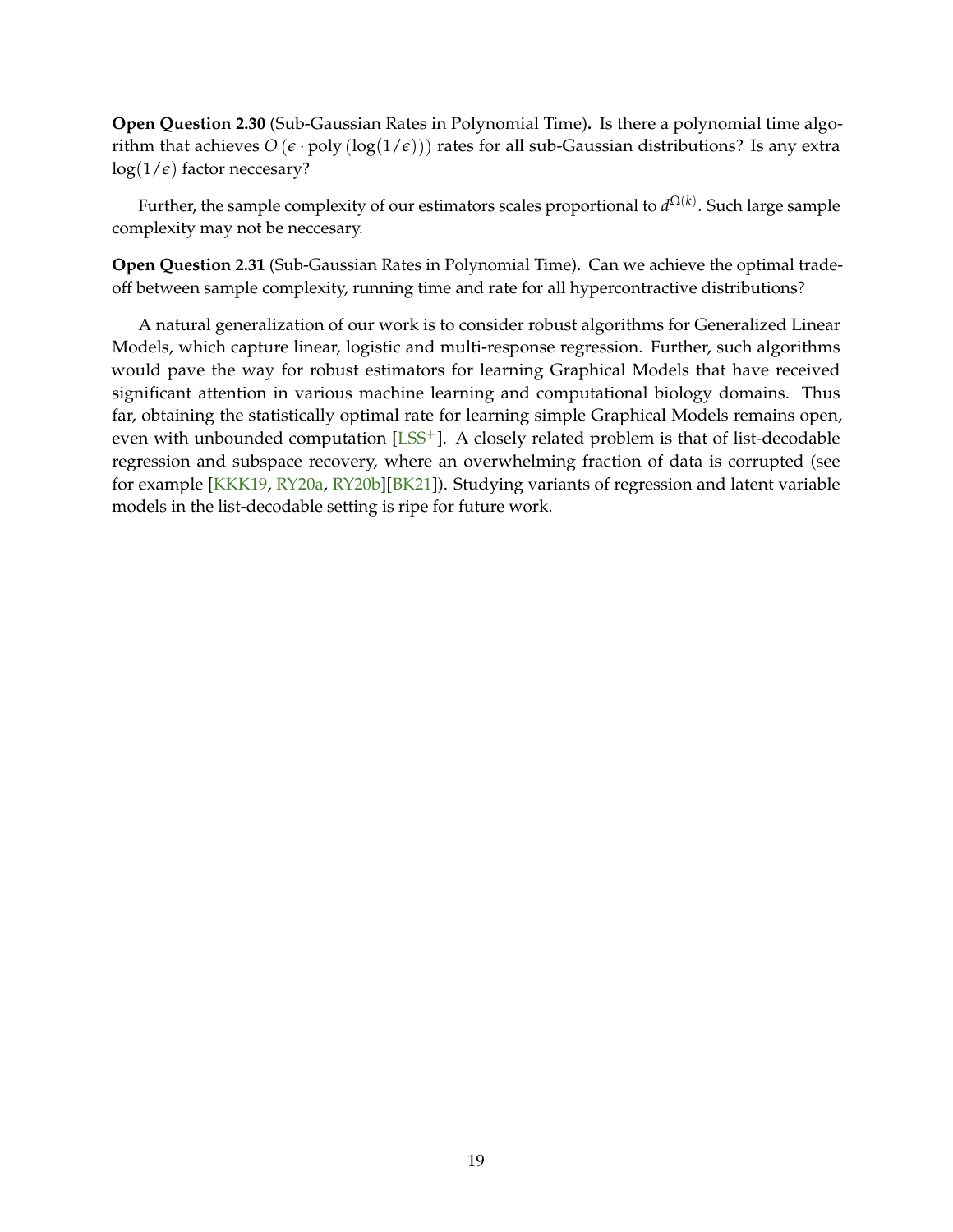## <span id="page-22-3"></span><span id="page-22-0"></span>**3 Randomized Numerical Linear Algebra**

In the second half of this thesis proposal, we study the power of randomization for several basic tasks in numerical linear algebra, including computing a low-rank approximation and testing PSD-ness. Traditionally, algorithms for such tasks involve computing the entire spectrum of the matrix, and even assuming access to fast matrix multiplication, the running time is at least *n <sup>ω</sup>*. We study structural properties under which we can obtain algorithms that perform provably better than performing matrix multiplication. Further, we analyze how robust these algorithms are to perturbations of the corresponding structral properties.

#### <span id="page-22-1"></span>**3.1 Low-Rank Approximation**

Low-rank approximation is one of the most common dimensionality reduction techniques, whereby one replaces a large matrix **A** with a low-rank factorization  $\mathbf{U} \cdot \mathbf{V} \approx \mathbf{A}$ . Such a factorization provides a compact way of storing **A** and allows one to multiply **A** quickly by a vector. It is used as an algorithmic primitive in clustering  $[DFK^+04, McG01]$  $[DFK^+04, McG01]$ , recommendation systems  $[DKR02]$ , web search [\[AFKM01,](#page-30-9) [Kle99\]](#page-34-12), and learning mixtures of distributions [\[AM05,](#page-30-8) [KSV05\]](#page-35-8), and has numerous other applications.

A large body of recent work has looked at *relative-error* low-rank approximation, whereby given an  $n \times n$  matrix **A**, an accuracy parameter  $\epsilon > 0$ , and a rank parameter *k*, one seeks to output a rank-*k* matrix **B** for which

<span id="page-22-2"></span>
$$
\|\mathbf{A} - \mathbf{B}\|_F^2 \leq (1 + \epsilon) \|\mathbf{A} - \mathbf{A}_k\|_F^2, \tag{6}
$$

where for a matrix  $C$ ,  $\|C\|_F^2 = \sum_{i,j} C_{i,j'}^2$  and  $A_k$  denotes the best rank-*k* approximation to A in Frobenius norm.  $A_k$  can be computed exactly using the singular value decomposition, but takes time  $O(n^{\omega})$ , where  $\omega$  is the matrix multiplication constant. We refer the reader to the survey [\[Woo14\]](#page-37-1) and references therein.

For worst-case matrices, it is not hard to see that any algorithm achieving [\(6\)](#page-22-2) must spend at least  $\Omega$ (nnz(**A**)) time, where nnz(**A**) denotes the number of non-zero entries (sparsity) of **A**. Indeed, without reading most of the non-zero entries of **A**, one could fail to read a single large entry, thus making one's output matrix **B** an arbitrarily bad approximation.

A flurry of recent work [\[KP16,](#page-35-9) [MW17,](#page-36-4) [CLW18,](#page-32-8) [Tan19,](#page-37-8) [RSML18,](#page-36-10) [GLT18,](#page-33-4) [IVWW19,](#page-34-13) [SW19,](#page-37-9) [GSLW19\]](#page-33-5) has looked at the possibility of achieving *sublinear* time algorithms (classical and quantum) for low-rank approximation. In particular, Musco and Woodruff [\[MW17\]](#page-36-4) consider the important case of positive-semidefinite (PSD) matrices. PSD matrices include as special cases covariance matrices, correlation matrices, graph Laplacians, kernel matrices and random dot product models. Further, the special case where the input itself is low-rank (PSD Matrix Completion) has applications in quan-tum state tomography [\[GLF](#page-33-6)<sup>+</sup>10]. Subsequently, Bakshi and Woodruff [\[BW18\]](#page-31-6) considered low-rank approximation of the closely related family of Negative-type (Euclidean Squared) distance matrices. Negative-type metrics include as special cases  $\ell_1$  and  $\ell_2$  metrics, spherical metrics and hypermetrics, as well as effective resistances in graphs [\[DL09,](#page-33-7) [TD87,](#page-37-10)  $CRR^{+96}$  $CRR^{+96}$ ,  $CKM^{+11}$  $CKM^{+11}$ ]. Negative-type metrics have found various applications in algorithm design and optimization [\[ALN08,](#page-30-10) [SS11,](#page-37-11) [KMP14\]](#page-34-6).

Musco and Woodruff show that it is possible to output a low-rank matrix **B** in factored form achieving [\(6\)](#page-22-2) in  $\widetilde{O}(nk/\epsilon^{2.5} + nk^{\omega-1}/\epsilon^{2(\omega-1)})$  time, while reading only  $\widetilde{O}(nk/\epsilon^{2.5})$  entries of **A**. They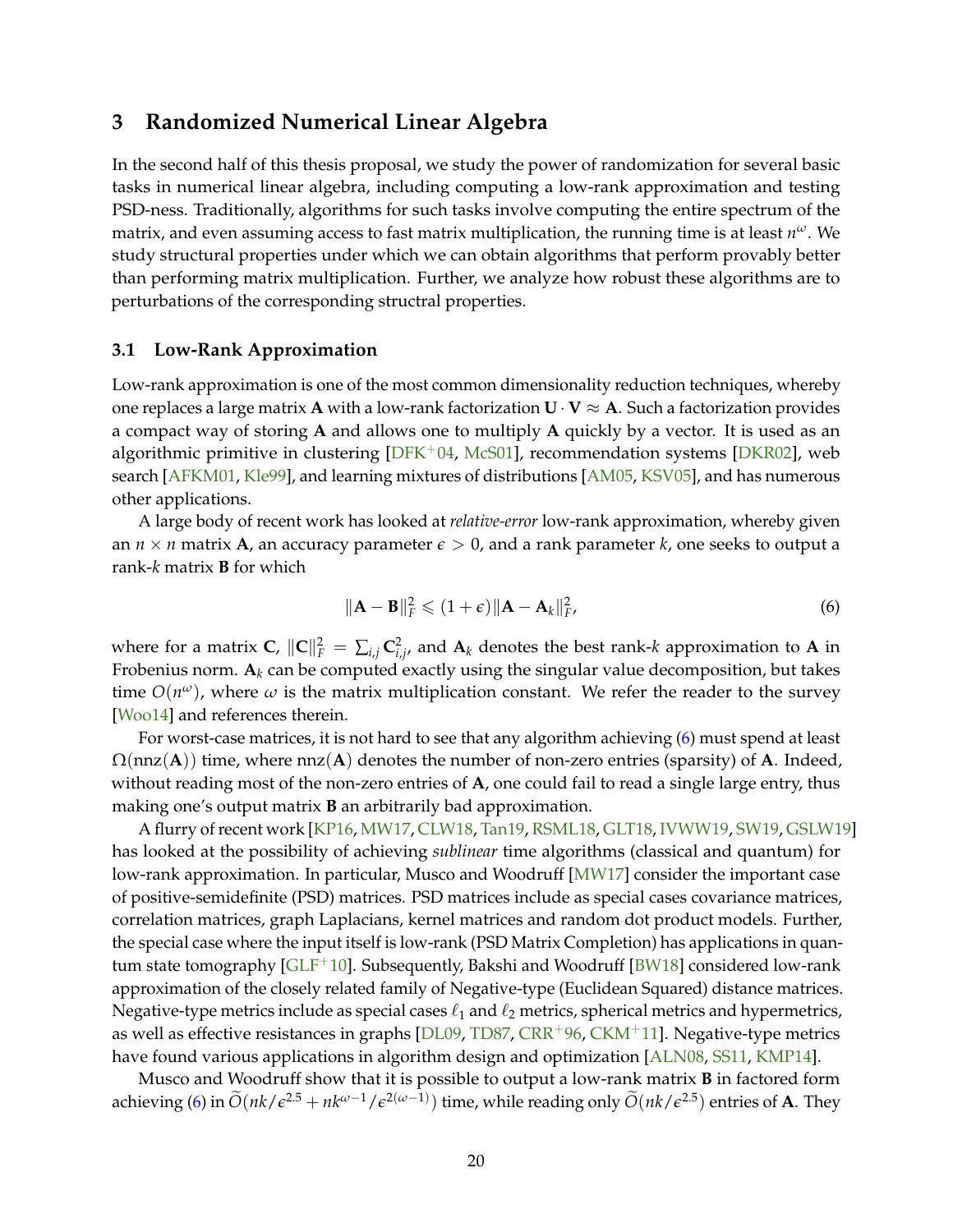<span id="page-23-1"></span>also showed a lower bound that any algorithm achieving [\(6\)](#page-22-2) must read Ω(*nk*/*e*) entries, and closing the gap between these bounds has remained an open question. Similarly, in joint work with David Woodruff, we exploit the structure of Negative-type metrics to reduce to the PSD case and obtain a bi-criteria algorithm that requires  $O(nk/\epsilon^{2.5})$  queries. The gap in the sample complexity and the requirement of a bi-criteria guarantee remained open. We resolve these both these questions here.

Next we consider PSD matrices that have been corrupted by a small amount of noise. A drawback of algorithms achieving [\(6\)](#page-22-2) is that they cannot tolerate any amount of unstructured noise. For instance, if one slightly corrupts a few off-diagonal entries, making the input matrix **A** no longer PSD, then it is impossible to detect such corruptions in sublinear time, making the relative-error guarantee [\(6\)](#page-22-2) information-theoretically impossible. Motivated by this, we also introduce a new framework where an adversary corrupts the input by adding a noise matrix **N** to a psd matrix **A**. We assume that the Frobenius norm of the corruption is bounded relative to the Frobenius norm of **A**, i.e.,  $\|\mathbf{N}\|_F^2 \leq \eta \|\mathbf{A}\|_F^2$ . We also assume the corruption is well-spread, i.e., each row of **N** has  $\ell_2^2$ -norm at most a fixed constant factor larger than  $\ell_2^2$ -norm of the corresponding row of **A**.

This model captures small perturbations to PSD matrices that we may observe in real-world datasets, as a consequence of round-off or numerical errors in tasks such as computing Laplacian pseudoinverses, and systematic measurement errors when computing a covariance matrix. One important application captured by our model is low-rank approximation of corrupted *correlation matrices*. Finding a low-rank approximation of such matrices occurs when measured correlations are asynchronous or incomplete, or when models are stress-tested by adjusting individual correlations. Low-rank approximation of correlation matrices also has many applications in finance [\[Hig02\]](#page-33-8).

Given that it is information-theoretically impossible to obtain the relative-error guarantee [\(6\)](#page-22-2) in the *robust model*, we relax our notion of approximation to the following well-studied additive-error guarantee:

<span id="page-23-0"></span>
$$
\|\mathbf{A} - \mathbf{B}\|_F^2 \leqslant \|\mathbf{A} - \mathbf{A}_k\|_F^2 + (\epsilon + \eta) \|\mathbf{A}\|_F^2.
$$
\n(7)

This additive-error guarantee was introduced by the seminal work of Frieze et. al. [\[FKV04\]](#page-33-9), and triggered a long line of work on low-rank approximation from a computational perspective. Frieze et al. showed that it is possible to achieve [\(7\)](#page-23-0) in *O*(nnz(**A**)) time. Further, given access to an oracle for computing row norms of **A**, [7](#page-23-0) is achievable in sublinear time. More recently, the same notion of approximation was used to obtain sublinear sample complexity and running time algorithms for *distance matrices* [\[BW18\]](#page-31-6),[\[IVWW19\]](#page-34-13), and a quantum algorithm for recommendation systems [\[KP16\]](#page-35-9), which was subsequently dequantized [\[Tan19\]](#page-37-8).

This raises the question of how robust are our sublinear low-rank approximation algorithms for structured matrices, if we relax to additive-error guarantees and allow for corruption. In particular, can we obtain additive-error low-rank approximation algorithms for PSD matrices that achieve sublinear time and sample complexity in the presence of noise? We characterize when such robust algorithms are achievable in sublinear time.

**Our Results.** We begin with stating our results for low-rank approximation for structured matrices. Our main result is an optimal algorithm for low-rank approximation of PSD matrices: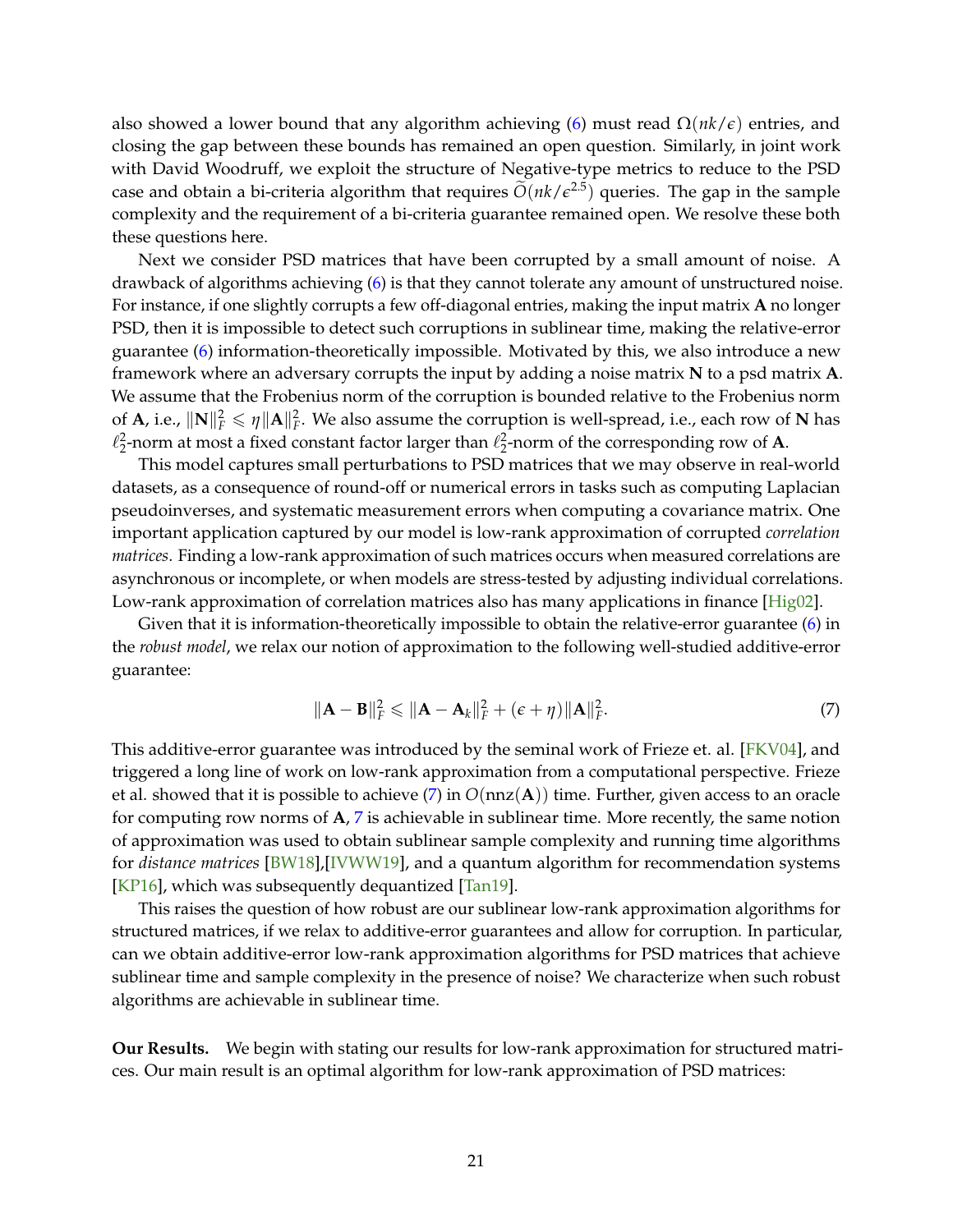<span id="page-24-1"></span>

| Problem                            | <b>Prior Work</b>                                                        |                                                                                             |                                          |                                                                        | <b>Our Results</b>               |  | <b>Query Lower</b> |
|------------------------------------|--------------------------------------------------------------------------|---------------------------------------------------------------------------------------------|------------------------------------------|------------------------------------------------------------------------|----------------------------------|--|--------------------|
|                                    | Query                                                                    | <b>Run Time</b>                                                                             | Query                                    | <b>Run Time</b>                                                        | <b>Bound</b>                     |  |                    |
| <b>PSD LRA</b>                     | $rac{nk}{\epsilon^{2.5}}$                                                | $\frac{n k^{\omega - 1}}{\epsilon^{2\omega - 2}}$<br>$rac{nk}{6^{2.5}}$<br>O                | <u>nk</u><br>$\bigcap^*$<br>$\epsilon$   | $n \frac{nk^{\omega-1}}{k}$<br>ി†<br>$\sqrt{\epsilon^{(\omega-1)}}$    | $\frac{nk}{k}$<br>Ω              |  |                    |
|                                    | [MW17]                                                                   |                                                                                             | Thm. 3.1                                 |                                                                        | [MW17]                           |  |                    |
| <b>PSD LRA</b>                     | $\Omega$<br>$rac{\kappa}{\epsilon^2}$<br>$+\frac{1}{\epsilon^3}$ )<br>пk | $nk^{\omega-1}$<br>$\left( \right)$<br>$\overline{\epsilon^{\omega}}$<br>$\sqrt{3\omega-3}$ | $\frac{nk}{\epsilon}$<br>$\bigcap^*$     | $nk^{\omega-1}$<br>$\bigcap^{\dagger}$<br>$c^{\omega-1}$               | $\frac{nk}{k}$<br>Ω              |  |                    |
| <b>PSD Output</b>                  | <b>MW171</b>                                                             |                                                                                             | Thm. 3.1                                 |                                                                        | [MW17]                           |  |                    |
| Negative-Type                      | $\frac{nk}{\epsilon^{2.5}}$                                              | $\frac{n k^{\omega - 1}}{\epsilon^{2\omega - 2}}$<br>$rac{nk}{\epsilon^{2.5}}$<br>O         | <u>nk</u><br>$\bigcap^*$                 | $n k^{\omega-1}$<br>$\bigcap^{\dagger}$<br>$\epsilon^{\omega-1}$       | <u>nk</u><br>Ω                   |  |                    |
| <b>LRA</b>                         |                                                                          | Bi-criteria, [BW18]                                                                         |                                          | No Bi-criteria, Thm. 3.4                                               | <b>BW18</b>                      |  |                    |
| <b>Coreset Ridge</b><br>Regression | $\frac{n s_\lambda^2}{\epsilon^4}$<br>∩                                  | $rac{nS_{\lambda}^{\omega}}{\epsilon^{\omega}}$                                             | $rac{ns_{\lambda}}{\epsilon^2}$<br>$O^*$ | $ns_{\lambda}^{\omega-1}$<br>$O^{\dagger}$<br>$\frac{\pi}{62\omega-2}$ | $\frac{n s_\lambda}{\epsilon^2}$ |  |                    |
|                                    |                                                                          | [MW17]                                                                                      |                                          | Thm. 3.6                                                               |                                  |  |                    |

Table 2: Comparison with prior work. The notation *O*<sup>∗</sup> and *O*† represent existence of matching lower bounds for query complexity and running time (assuming the fast matrix multiplication exponent  $\omega$  is 2) respectively. The notation  $s_{\lambda}$  is used to denote the statistical dimension of ridge regression. All bounds are stated ignoring polylogarithmic factors in *n*, *k* and *e*.

<span id="page-24-0"></span>**Theorem 3.1** (Sample-Optimal PSD LRA)**.** *Given a PSD matrix* **A***, there exists an algorithm that queries*  $\widetilde{O}(nk/\epsilon)$  *entries in* **A** *and outputs a rank k matrix* **B** *such that with probability* 99/100*,*  $\|\mathbf{A} - \mathbf{B}\|_F^2 \le$  $(1+\epsilon)\|\mathbf{A}-\mathbf{A}_k\|_F^2$ , and the algorithm runs in time  $\widetilde{O}(n\cdot(k/\epsilon)^{\omega-1})$ .

**Remark 3.2.** Our algorithm matches the sample complexity lower bound of Musco and Woodruff, up to logarithmic factors, which shows that any randomized algorithm that outputs a  $(1 + \epsilon)$ relative-error low-rank approximation for a PSD matrix **A** must read Ω(*nk*/*e*) entries. Our running time also improves that of Musco and Woodruff and is optimal if the matrix multiplication exponent *ω* is 2.

**Remark 3.3.** We can extend our algorithm such that the low-rank matrix **B** we output is also PSD with the same query complexity and running time. In comparison, the algorithm of Musco and Woodruff accesses  $\widetilde{O}(nk/\epsilon^3 + nk^2/\epsilon^2)$  entries in **A** and runs in time  $\widetilde{O}(n(k/\epsilon)^{\omega} + nk^{\omega-1}/\epsilon^{3(\omega-1)})$ .

At the core of our analysis is a sample optimal algorithm for Spectral Regression: min<sub>X</sub>  $\|\mathbf{D}X \mathbf{E} \parallel_2^2$ . We show that when **D** has orthonormal columns and **E** is arbitrary, we can sketch the problem by sampling rows proportional to the leverage scores of **D** and approximately preserve the minimum cost. This is particularly surprising since our sketch only computes sampling probabilities by reading entries in **D**, while being completely agnostic to the entries in **E**. Here, we also prove a spectral approximate matrix product guarantee for our one-sided leverage score sketch, which may be of independent interest. We note that such a guarantee for leverage score sampling does not appear in prior work, and we discuss the technical challenges we need to overcome in the subsequent section.

The techniques we develop for PSD low-rank approximation also extend to computing a low-rank approximation for distance matrices that arise from negative-type (Euclidean-squared) metrics. Here, our input is a pair-wise distance matrix **A** corresponding to a point set  $P =$  ${x_1, x_2, \ldots, x_n} \in \mathbb{R}^d$  such that  $A_{i,j} = ||x_i - x_j||_2^2$ . We obtain an optimal algorithm for computing a low-rank approximation of such matrices: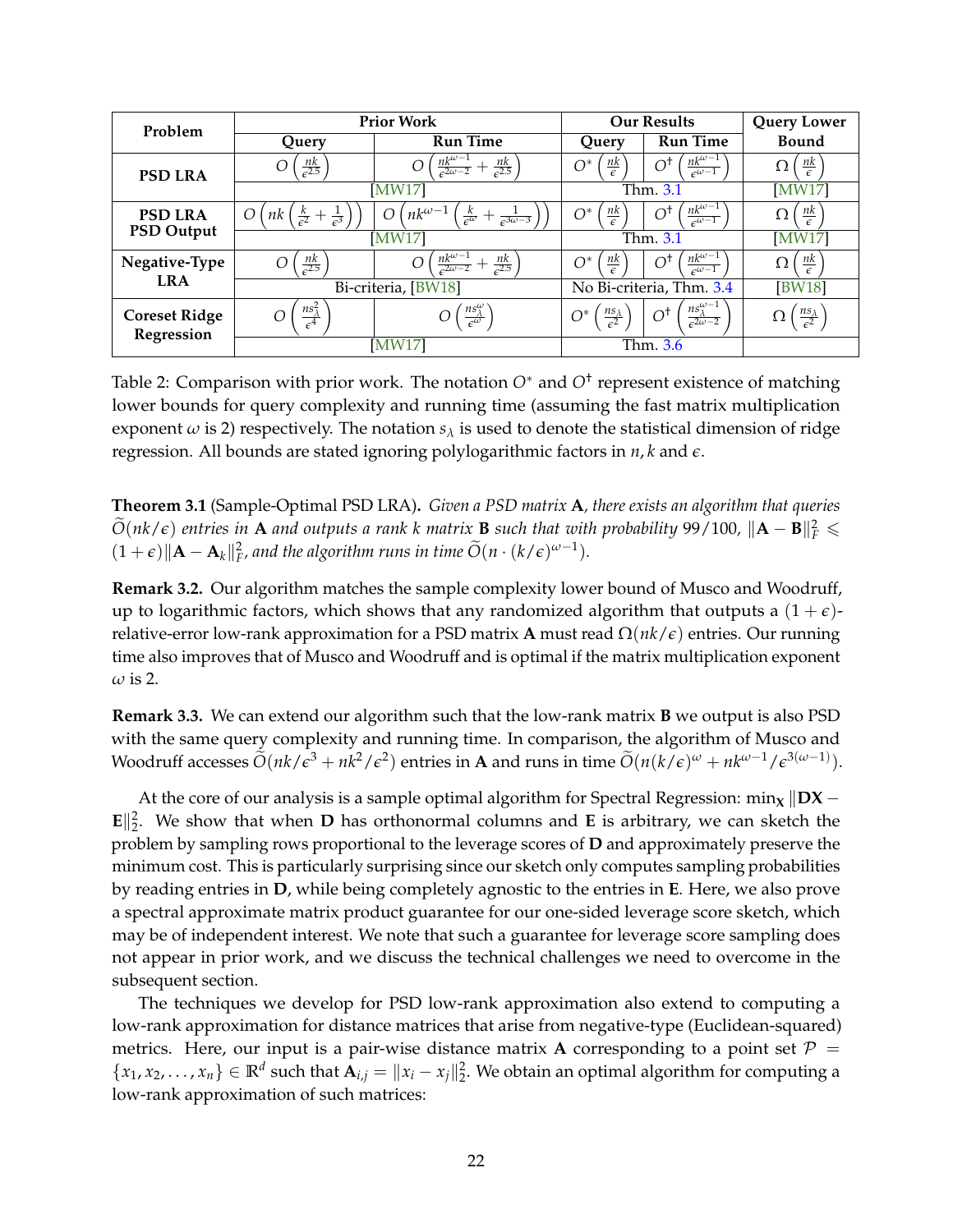<span id="page-25-2"></span><span id="page-25-0"></span>**Theorem 3.4** (Sample-Optimal LRA for Negative-Type Metrics)**.** *Given a negative-type distance matrix* **A**, there exists an algorithm that queries  $\tilde{O}(nk/\epsilon)$  entries in **A** and outputs a rank k matrix **B** such that with probability 99/100,  $\|\mathbf{A} - \mathbf{B}\|_F^2 \leqslant (1+\epsilon)\|\mathbf{A} - \mathbf{A}_k\|_F^2$ , and the algorithm runs in time  $\widetilde{O}(n\cdot (k/\epsilon)^{\omega-1})$ .

**Remark 3.5.** In prior work with David Woodruff [\[BW18\]](#page-31-6), we obtained a  $\tilde{O}(nk/\epsilon^{2.5})$  query algorithm that outputs a rank-( $k + 4$ ) matrix **B** such that  $\|\mathbf{A} - \mathbf{B}\|_F^2 \leqslant (1 + \epsilon) \|\mathbf{A} - \mathbf{A}_k\|_F^2$ . We show that the bi-criteria guarantee is not necessary, thereby resolving an open question in their paper.

*Structured Regression.* The sample-optimal algorithm for PSD Low-Rank Approximation also leads to a faster algorithm for Ridge Regression, when the design matrix is PSD. Given a PSD matrix **A**, a vector *y* and a regularization parameter  $\lambda$ , we consider the following optimization problem:  $\min_{x \in \mathbb{R}^n} \|Ax - y\|_2^2 + \lambda \|x\|_2^2$ . This problem is often referred to as Ridge Regression and has been the focus of numerous theoretical and practical works.

<span id="page-25-1"></span>**Theorem 3.6** (PSD Ridge Regression.)**.** *Given a PSD matrix* **A***, a regularization parameter λ and statistical dimension*  $s_\lambda = Tr(A^2 + \lambda I)^{-1}A^2$ , there exists an algorithm that queries  $\widetilde{O}(ns_\lambda/\epsilon^2)$  entries of **A** and with probability 99/100 outputs a  $(1 + \epsilon)$  approximate solution to the Ridge Regression objective and runs in  $\widetilde{O}(n(s_{\lambda}/\epsilon^2)^{\omega-1})$  time.

**Remark 3.7.** Our result improves on prior work by Musco and Woodruff [\[MW17\]](#page-36-4), who obtain an algorithm that queries  $\widetilde{O}(ns_\lambda^2/\epsilon^4)$  entries in **A** and runs in  $\widetilde{O}(n(s_\lambda/\epsilon^2)^\omega)$  time.

**Robust Low-Rank Approximation.** Next, we consider a robust form of low-rank approximation problem, where the input is a PSD matrix corrupted by noise. In this setting, we have query access to the corrupted matrix  $A + N$ , where A is PSD and N is such that  $\|N\|_F^2 \leq \eta \|A\|_F^2$ . Further, for all  $i ∈ [n]$   $\|\mathbf{N}_{i,*}\|_2^2 ≤ c \|\mathbf{A}_{i,*}\|_2^2$ , for a fixed constant  $c$ . The diagonal of a PSD matrix carries crucial information since the largest diagonal entry upper bounds all off-diagonal entries. Therefore, a reasonable adversarial strategy is to corrupt the largest diagonal entries and make them close to the small diagonal entries, which enables the resulting matrix to have large off-diagonal entries that are hard to find. Capturing this intuition we parameterize our algorithms and lower bounds by the largest ratio between a diagonal entry of  ${\bf A}$  and  ${\bf A}+{\bf N}$ , denoted by  $\phi_{\max}=\max_{j\in[n]}\hat{\bf A}_{j,j}/|({\bf A}+{\bf N})_{j,j}|.$ 

**Theorem 3.8** (Robust LRA Lower Bound). Let  $\epsilon > \eta > 0$ . Given  $A + N$  such that A is PSD and N is a *corruption matrix as defined above, any randomized algorithm that with probability at least* 2/3 *outputs a*  $r$ ank-k approximation up to additive error  $(\epsilon + \eta) \|\mathbf{A}\|_F^2$  must read  $\Omega$   $\left(\phi_{\max}^2 n k/\epsilon\right)$  entries of  $\mathbf{A}+\mathbf{N}$ .

**Remark 3.9.** Any algorithm must incur additive error  $\eta \|A\|_F^2$ , since  $A$  is not even identifiable below additive-error  $\eta \|\mathbf{A}\|_F^2$ .

**Remark 3.10.** In our hard instance,  $\phi_{\text{max}}^2$  can be as large as  $\epsilon n/k$ , which implies a sample-complexity lower bound of  $\Omega(n^2)$ . While this lower bound precludes sublinear algorithms for arbitrary PSD matrices, we observe that in many applications  $\phi_{\text{max}}$  can be significantly smaller. For instance, if **A** is a correlation matrix, we know that the true diagonal entries of  $A + N$  are 1 and can ignore any corruption on them to bound  $\phi_{\text{max}}$  by 1.

Motivated by the aforementioned observation, we introduce algorithms for robust low-rank approximation, parameterized by the corruption on the diagonal entries. We obtain the following theorem: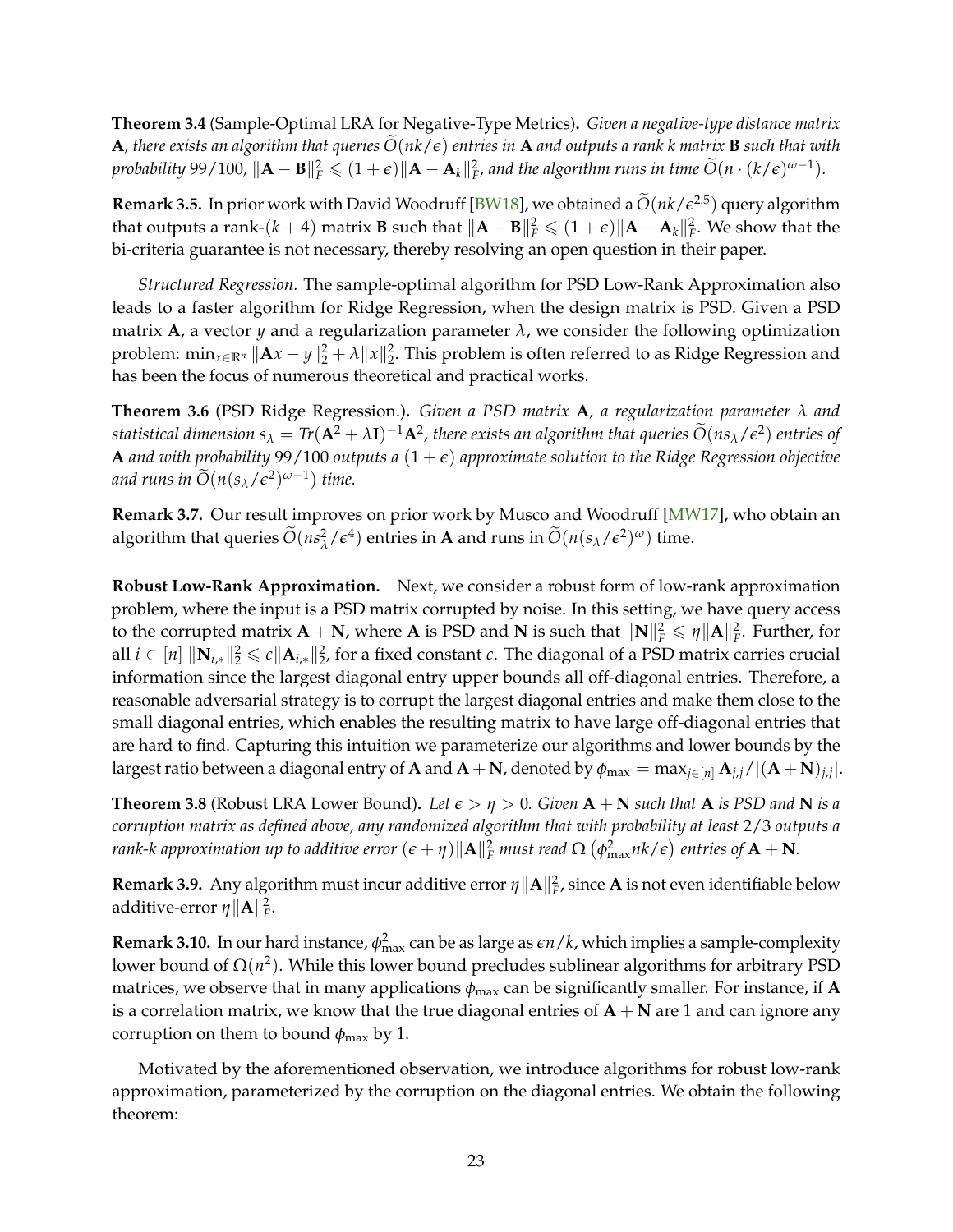<span id="page-26-0"></span>**Theorem 3.11** (Robust Low-Rank Approximation)**.** *Given* **A** + **N***, which satisfies our noise model, there*  $e$ *xists an algorithm that queries*  $\tilde{O}(\phi_{\text{max}}^2 n k / \epsilon)$  *entries in*  $A + N$  *and computes a rank k matrix* **B** *such that with probability at least* 99/100,  $\|\mathbf{A} - \mathbf{B}\|_F^2 \le \|\mathbf{A} - \mathbf{A}_k\|_F^2 + (\epsilon + \sqrt{\eta})\|\mathbf{A}\|_F^2$ .

**Remark 3.12.** While the sample complexity of this algorithm matches the sample complexity in the lower bound, it incurs additive-error  $\sqrt{\eta} ||\mathbf{A}||_F^2$  as opposed to  $\eta ||\mathbf{A}||_F^2$ . An interesting open question here is whether we can achieve additive-error  $o(\sqrt{\eta} ||\mathbf{A}||_F^2)$ , though we note that when  $\eta^2 \leq \epsilon$ , this just changes the additive error guarantee of our low-rank approximation by a constant factor.

**Remark 3.13.** Our techniques extend to low-rank approximation of correlation matrices, and we obtain a sample complexity of  $O(nk/\epsilon)$ , which is optimal. In fact, the hard instance in [\[MW17\]](#page-36-4) implies an  $\Omega(nk/\epsilon)$  lower bound on the sample complexity, even in the presence of no noise. Surprisingly, corrupting a correlation matrix does not increase the sample complexity and only  $\frac{1}{2}$  incurs an additive error of  $\sqrt{\eta} ||A||_F^2$ .

**Future Directions.** A nascent area in algorithm design is developing fast algorithms for structured linear algebra problems. This area has seen rapid progress for problems including low-rank approximation (see above), regression and covariance estimation. Considering structured matrices can also be an avenue for progress on major open problems like spectral low-rank approximation. An open ended research direction is as follows:

**Open Question 3.14.** When does structure in the input lead to faster algorithms for fundamental problems in numerical linear algebra? How robust are the corresponding algorithms to perturbations of the structure in the input?

As mentioned above, exploiting structure of the input matrices has lead to several algorithmic breakthroughts: solving linear systems for Laplacian/Diagonally Dominant matrices [\[ST14,](#page-37-2) [KOSZ13,](#page-35-3) [KMP14\]](#page-34-6) and Block Henkel matrices [\[PV21\]](#page-36-5), covariance estimation of Toeplitz matrices [\[ELMM20\]](#page-33-3), and approximation the permanent of boolean [\[JS89\]](#page-34-7), non-negative matrices [\[JSV04\]](#page-34-8) and PSD [\[AGGS17,](#page-30-6) [YP21\]](#page-38-2) matrices. Obtaining provable guarantees for the aforementioned tasks, even when the input matrix is perturbed by noise, is an intruiging research direction.

A closely related model to study algorihms for numerical linear algebra is the matrix-vector query model. It captures a large family of iterative algorithms, such as Krylov methods, and typically the number of matrix-vector queries are the main bottleneck in real-world problems. Therefore, a natural question to consider is as follows:

**Open Question 3.15.** What is the matrix-vector product complexity of low-rank approximation for the Frobenius norm, and more generally, for other matrix norms?

Currently, we do not know any lower bounds for the matrix-vector complexity of low-rank approximation under any matrix norm. For Frobenius and Spectral low-rank approximation, Musco and Musco [\[MM15\]](#page-35-10) provide an upper bound of  $O\left(k\log(d/\epsilon)/\sqrt{\epsilon}\right)$  matrix-vector products.

More broadly, the tools we developed in these works have been useful for a myriad of machine learning applications, including provable guarantees for training two layer ReLU networks [\[BJW19\]](#page-31-11), distriuted clustering  $[ABB^+17]$  $[ABB^+17]$ , learning a latent simplex in input sparsity time  $[BBK^+21]$  $[BBK^+21]$ , and quantum-inspired algorithms for machine learning  $[CCH<sup>+</sup>20]$  $[CCH<sup>+</sup>20]$ . Looking forward, we hope to understand the power and applicability of these tools to learning other latent models as well as quantum-inspired algorithms.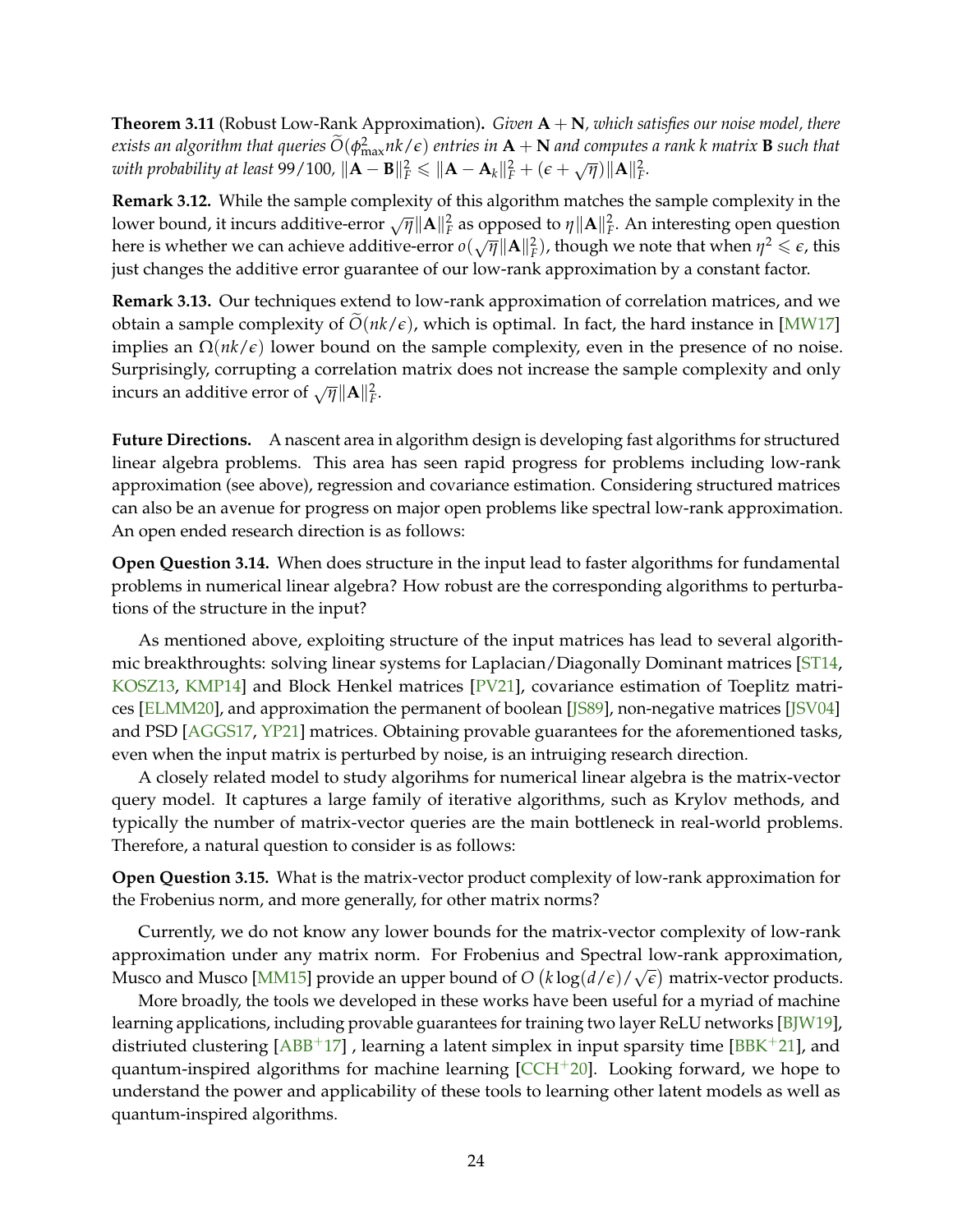#### <span id="page-27-2"></span><span id="page-27-0"></span>**3.2 PSD Testing**

Testing whether a matrix is Positive Semi-Definite often provides crucial insights into the structure of metric spaces, arises as a separation oracles in Semi-Definite Programming (SDP), leads to faster algorithms for solving linear systems and linear algebra problems detects existence of community structure in random graphs, and is used to ascertain local convexity of functions. Furthermore, testing PSDness is also useful when studying the rate of dissipation in the heat equation and the behavior of non-oscillatory, exponentially stable modes of linear differential equations. For these applications, in addition to testing the existence of negative eigenvalues, it is often important to provide a *certificate* that the matrix is not PSD, by exhibiting a direction in which the quadratic form is negative.

While efficient, numerically stable algorithms for computing the spectrum of a matrix have been known since Turing [\[Tur48\]](#page-37-12), such algorithms require reading the entire matrix and incur a cubic running time in practice. Computing the eigenvalues of a matrix is often the bottleneck in applications, especially when just determining the existence of negative eigenvalues suffices. For instance, checking embeddability of a finite metric into Euclidean space, feasibility of a SDP, convexity of a function, and if specialized solvers are applicable for linear algebraic problems, all only require knowledge of whether a given matrix is PSD. We initiate the study of when we can test PSD-ness without reading the entire matrix.

We approach the problem from the perspective of property testing, where the input matrix **A** is promised to be either a PSD matrix, or "*ε*-far" from PSD under an appropriate notion of distance (discussed below). Specifically, we work in the *bounded-entry model*, proposed by Balcan, Li, Woodruff, and Zhang [\[BLWZ19\]](#page-31-12), where the input matrix has bounded entries:  $\|\mathbf{A}\|_{\infty} \leq 1$ . Boundedness is often a natural assumption in practice, and has numerous real world applications, such as recommender systems as in the Netflix Challenge [\[KBV09\]](#page-34-14), unweighted or bounded weight graphs [\[Gol10,](#page-33-10) [GGR98\]](#page-33-11), correlation matrices, distance matrices with bounded radius, and others [\[LWW14,](#page-35-11) [KIDP16,](#page-34-15) [BLWZ19\]](#page-31-12). Further, the boundedness of entries avoids degenerate instances where an arbitrarily large entry is hidden in **A**, thereby drastically changing the spectrum of **A**, while being impossible to test without reading the entire matrix.

Our starting point is a simple fact: a matrix **A** is PSD if and only if all *principal*[5](#page-27-1) submatrices of **A** are PSD. However, a much more interesting direction is: if **A** is not PSD, what can be said about the eigenvalues of the submatrices of **A**? Specifically, if **A** is far from PSD, how large of a submatrix must one sample in order to find a negative eigenvalue? Note that given a principal submatrix  ${\bf A}_{T\times T}$  with  $x^\top{\bf A}_{T\times T}x < 0$  for some  $x\in {\cal R}^{|T|}$ , this direction  $x$  can be used as a certificate that the input matrix is not PSD, since  $y^\top A y = x^\top A_{T\times T} x < 0$ , where  $y$  is the result of padding  $x$  with 0's. Further, it leads us to a natural algorithm to test definiteness: sample multiple principal submatrices and compute their eigenvalues. If any are negative, then **A** must not be PSD. Determining the query complexity of this task is the principal focus of this paper. Specifically, we ask:

*Can the positive semi-definiteness of a bounded matrix be tested via the semi-definiteness of a small random submatrix?*

**The Testing Models.** The distance from **A** to the PSD cone is given by min<sub>B≻0</sub>  $\|\mathbf{A} - \mathbf{B}\|$ , where  $\|\cdot\|$  is a norm, and  $\mathbf{B} \succeq 0$  denotes that **B** is PSD. To instantiate  $\|\cdot\|$ , we consider two natural norms

<span id="page-27-1"></span><sup>&</sup>lt;sup>5</sup>Recall that a principal submatrix  $\mathbf{A}_{T\times T}$  for  $T \subseteq [n]$  is the restriction of **A** to the rows and columns indexed by *T*.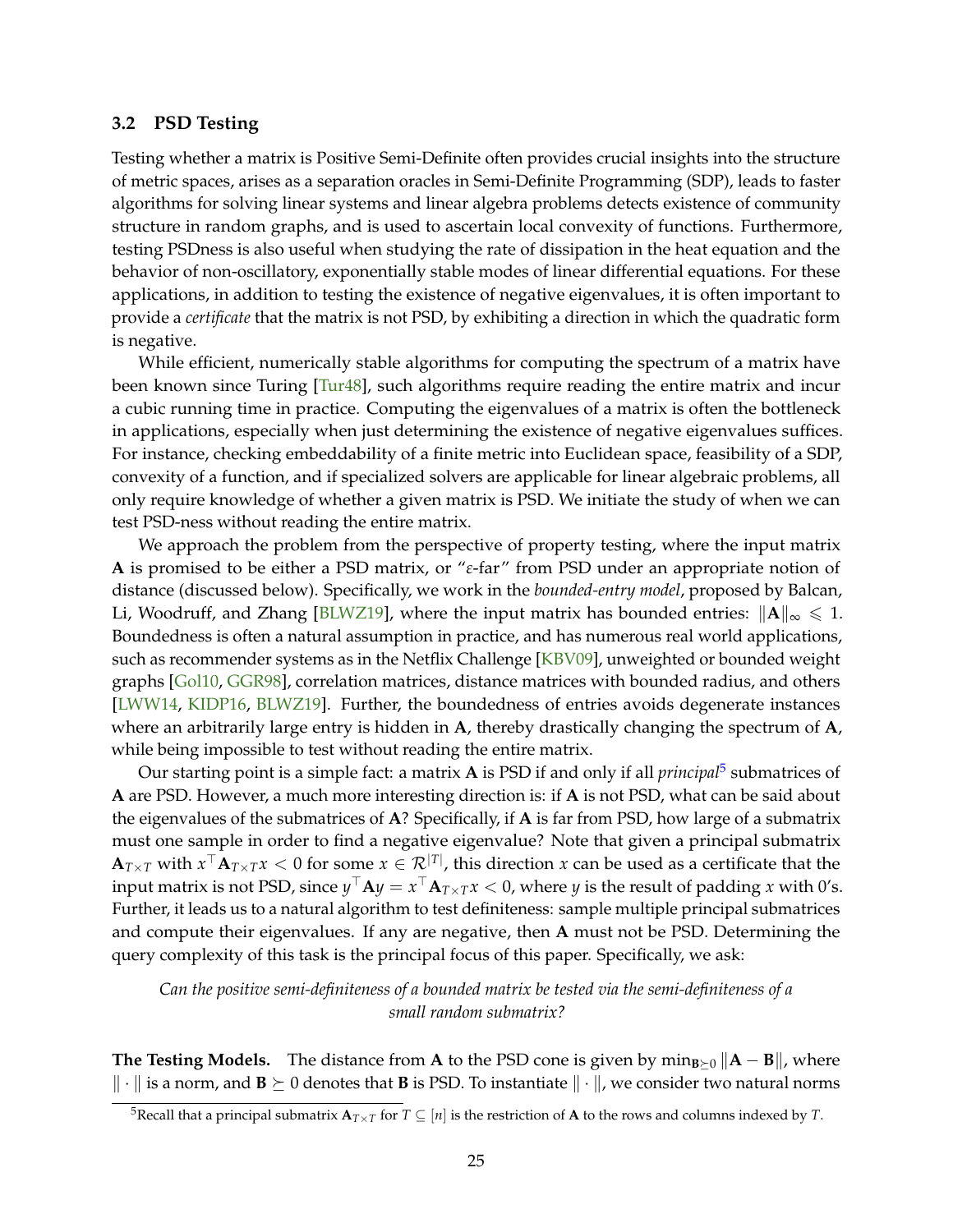over  $n \times n$  matrices: the spectral norm ( $\|\cdot\|_2$ ) and the Euclidean norm ( $\|\cdot\|_F$ ). Perhaps surprisingly, the distance of a symmetric matrix **A** to the PSD cone under these norms can be characterized in terms of the eigenvalues of **A**. In particular, let  $\lambda \in \mathbb{R}^n$  be the vector of eigenvalues of **A**. Then, the spectral norm distance corresponds to the  $\ell_{\infty}$  distance between  $\lambda$  and the positive orthant. Similarly, the squared Frobenius distance corresponds to the  $\ell_2^2$  distance between  $\lambda$  and the positive orthant.

Therefore, we will refer to the two resulting gap problems as the  $\ell_{\infty}$ -gap and the  $\ell_2^2$ -gap, respectively. This connection between matrix norms of **A** and vector norms of eigenvalues  $\lambda$  will be highly useful for the analysis of random submatrices. Next, we formally define the testing problems:

<span id="page-28-2"></span>**Problem 3.16** (PSD Testing with Spectral norm/ $\ell_{\infty}$ -gap). Given  $\varepsilon \in (0,1]$  and a symmetric matrix  $\mathbf{A} \in \mathcal{R}^{n \times n}$  such that  $\|\mathbf{A}\|_{\infty} \leq 1$ , distinguish whether **A** satisfies:

- (1) **A** is PSD.
- (2) **A** is *ε*-far from the PSD cone in Spectral norm:  $\min_{\mathbf{B}\succ0} \|\mathbf{A} \mathbf{B}\|_2 = \max_{i:\lambda_i<0} |\lambda_i(\mathbf{A})| \geq \varepsilon n$ .

The fact that the spectral norm distance from **A** to the PSD cone (min<sub>B≻0</sub>  $\|\mathbf{A} - \mathbf{B}\|_2$ ) is equivalent to the magnitude of the smallest negative eigenvalue of **A** is a consequence of the variational principle for eigenvalues. For general non-symmetric matrices **A**, one can replace (2) above with the condition  $x^\top {\bf A} x < -\varepsilon n$  for some unit vector  $x\in {\cal R}^n$ , which is equivalent to (2) if  ${\bf A}$  is symmetric (again by the variational principle). We note that our results for the  $\ell_{\infty}$ -gap hold in this more general setting.<sup>[6](#page-28-1)</sup>

Next, if we instantiate  $\|\cdot\|$  with the (squared) Euclidean norm, we obtain the  $\ell_2^2$  gap problem.

**Problem 3.17** (PSD Testing with  $\ell_2^2$ -gap). Given  $\varepsilon \in (0, 1]$  and a symmetric matrix  $A \in \mathcal{R}^{n \times n}$  such that  $\|\mathbf{A}\|_{\infty} \leq 1$ , distinguish whether **A** satisfies:

- (1) **A** is PSD.
- (2) **A** is *ε*-far from the PSD cone in squared Euclidean norm:

<span id="page-28-0"></span>
$$
\min_{\mathbf{B}\succeq 0} \|\mathbf{A} - \mathbf{B}\|_{F}^{2} = \sum_{i:\lambda_{i}(\mathbf{A})<0} \lambda_{i}^{2}(\mathbf{A}) \geqslant \varepsilon n^{2}
$$
\n(8)

We first state our result for the  $\ell_{\infty}$  gap problem in its most general form, which is equivalent to Problem [3.16](#page-28-2) in the special case when **A** is symmetric.

<span id="page-28-3"></span>**Theorem 3.18** ( $\ell_{\infty}$ -gap Upper Bound). *There is a non-adaptive sampling algorithm which, given*  $A \in$  $\mathcal{R}^{n\times n}$  with  $\|\mathbf{A}\|_\infty\leqslant 1$  and  $\varepsilon\in(0,1)$ , returns PSD if  $x^\top\mathbf{A} x\geqslant 0$  for all  $x\in\mathcal{R}^n$ , and with probability 2/3  $t$  *returns <code>Not PSD</code> if*  $x^\top {\bf A} x\leqslant -\varepsilon n$  *for some unit vector*  $x\in {\cal R}^n.$  *The algorithm make*  $\tilde O(1/\varepsilon^2)$  *queries to the entries of A, and runs in time*  $\tilde{O}(1/\epsilon^{\omega})$ *.* 

We demonstrate that the algorithm of Theorem [3.18](#page-28-3) is optimal up to  $log(1/\epsilon)$  factors, even for adaptive algorithms with two-sided error. Formally, we show:

<span id="page-28-1"></span><sup>&</sup>lt;sup>6</sup>Also note that given query access to any  $A \in \mathcal{R}^{n \times n}$ , one can always run a tester on the symmetrization  $B =$  $(A + A^{\top})/2$ , which satisfies  $x^{\top}Ax = x^{\top}Bx$  for all *x*, with at most a factor of 2 increase in query complexity.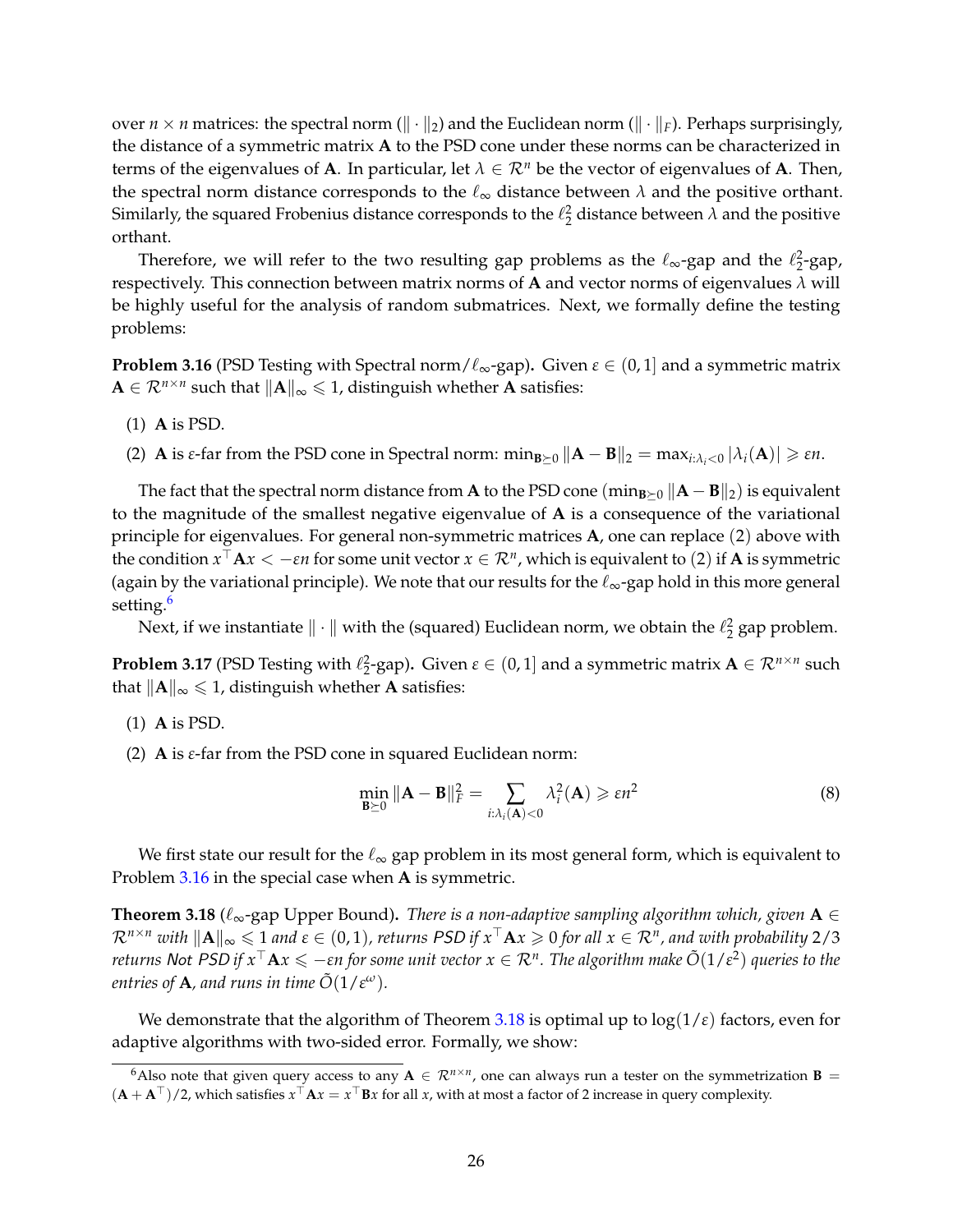**Theorem 3.19** ( $\ell_{\infty}$ -gap Lower Bound). *Any adaptive or non-adaptive algorithm which solves the PSD testing problem with ε-*`<sup>∞</sup> *gap with probability at least* 2/3*, even with two-sided error and if* **A** *is promised to be symmetric, must query*  $\tilde{\Omega}(1/\varepsilon^2)$  *entries of* **A***.* 

Next, we present our algorithm for the  $\ell_2^2$ -gap problem. Our algorithm crucially relies on first running our tester for the  $\ell_{\infty}$ -gap problem, which allows us to demonstrate that if **A** is far from PSD in  $\ell_2^2$  but close in  $\ell_\infty$ , then it must be far, under other notions of distance such as Schatten norms or residual tail error, from any PSD matrix.

 ${\bf Theorem~3.20}$  ( $\ell_2^2$ -gap Upper Bound). *here is a non-adaptive sampling algorithm which, given a symmetric matrix*  $A \in \mathbb{R}^{n \times n}$  *with*  $||A||_{\infty} \leq 1$  *and*  $\varepsilon \in (0,1)$ *, returns* PSD *if* A *is PSD, and with probability* 2/3  $R$  *returns <code>Not PSD</code> if*  $\min_{\mathbf{B}\succeq0}\|\mathbf{A}-\mathbf{B}\|_F^2\geqslant \varepsilon n^2.$  *The algorithm make*  $\tilde{O}(1/\varepsilon^4)$  *queries to A, and runs in time*  $\tilde{O}(1/\varepsilon^{2\omega}).$ 

We complement our upper bound by a  $\Omega(\frac{1}{\varepsilon^2})$  $\frac{1}{\epsilon^2}$ ) lower bound for PSD-testing with *ε*- $\ell_2^2$  gap, which holds even for algorithms with two sided error. Our lower bound demonstrates a separation between the complexity of PSD testing with  $\sqrt{\varepsilon}$ - $\ell_{\infty}$  gap and PSD testing with  $\varepsilon$ - $\ell_2^2$ -gap, showing that the concentration of negative mass in large eigenvalues makes PSD testing a strictly easier problem.

**Theorem 3.21** ( $\ell_2^2$ -gap Lower Bound). *Any non-adaptive algorithm which solves the PSD testing problem with ε-* $\ell_2^2$  *gap with probability at least 2/3, even with two-sided error, must query*  $\tilde{\Omega}(1/\varepsilon^2)$  *entries of A.* 

Our lower bound is built on discrete hard instances which are "locally indistinguishable", in the sense that the distribution of any small set of samples is completely identical between the PSD and *ε*-far cases. At the heart of the lower bound is a key combinatorial Lemma about arrangements of paths on cycle graphs. Our construction is highly general, and we believe will likely be useful for proving other lower bounds for matrix and graph property testing problems.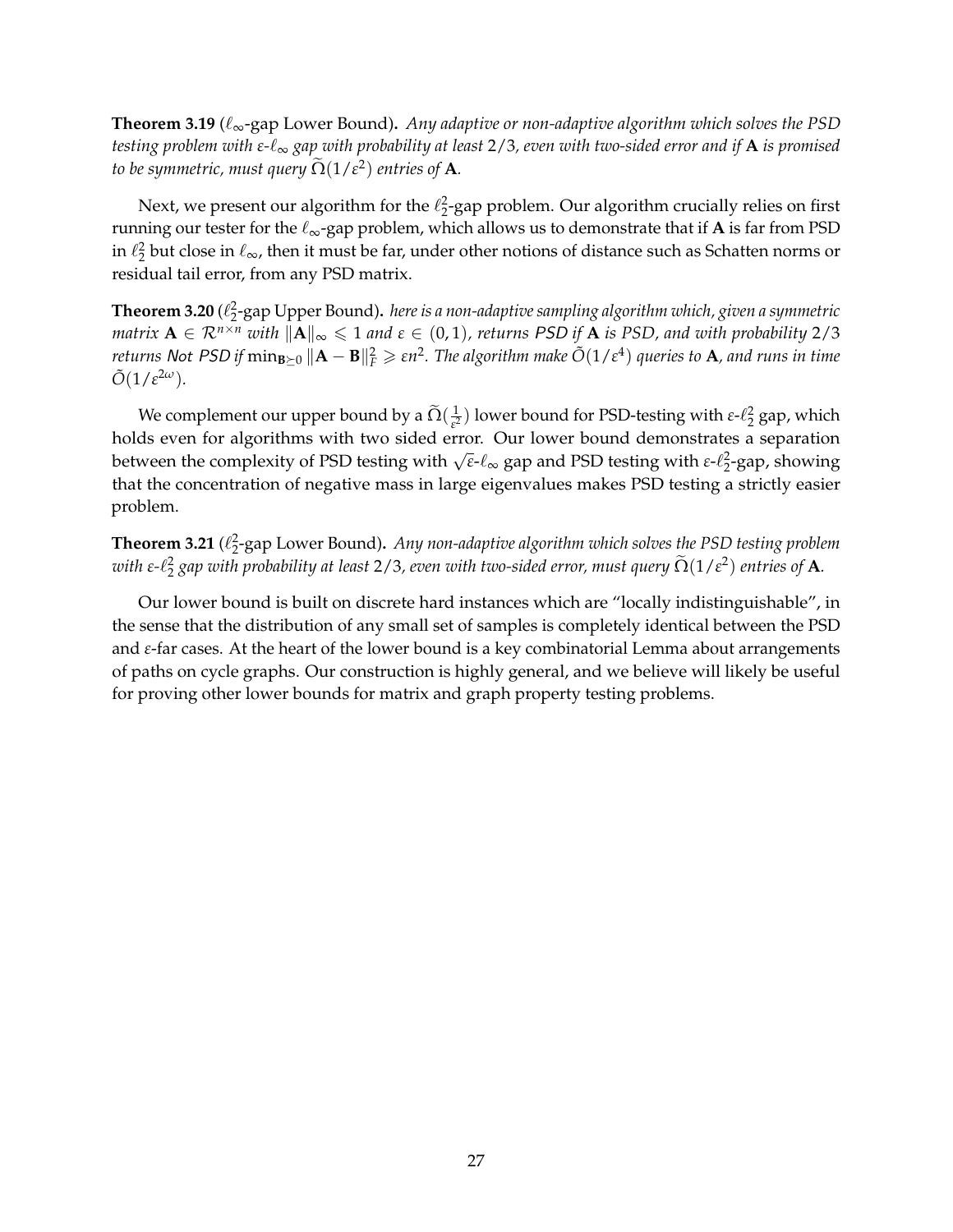## <span id="page-30-0"></span>**References**

- <span id="page-30-11"></span>[ABB+17] Pranjal Awasthi, Ainesh Bakshi, Maria-Florina Balcan, Colin White, and David Woodruff. Robust communication-optimal distributed clustering algorithms. arXiv preprint arXiv:1703.00830, 2017. [24](#page-26-0)
- <span id="page-30-9"></span>[AFKM01] Dimitris Achlioptas, Amos Fiat, Anna R Karlin, and Frank McSherry. Web search via hub synthesis. In Proceedings 42nd IEEE Symposium on Foundations of Computer Science, pages 500–509. IEEE, 2001. [20](#page-22-3)
- <span id="page-30-6"></span>[AGGS17] Nima Anari, Leonid Gurvits, Shayan Oveis Gharan, and Amin Saberi. Simply exponential approximation of the permanent of positive semidefinite matrices. In 2017 IEEE 58th Annual Symposium on Foundations of Computer Science (FOCS), pages 914–925. IEEE, 2017. [3,](#page-2-0) [24](#page-26-0)
- <span id="page-30-1"></span>[AGM12] Sanjeev Arora, Rong Ge, and Ankur Moitra. Learning topic models–going beyond svd. In 2012 IEEE 53rd annual symposium on foundations of computer science, pages 1–10. IEEE, 2012. [1](#page-0-0)
- <span id="page-30-7"></span>[AK05] Sanjeev Arora and Ravi Kannan. Learning mixtures of separated nonspherical gaussians. The Annals of Applied Probability, 15(1A):69–92, 2005. [4](#page-6-2)
- <span id="page-30-10"></span>[ALN08] Sanjeev Arora, James Lee, and Assaf Naor. Euclidean distortion and the sparsest cut. Journal of the American Mathematical Society, 21(1):1–21, 2008. [20](#page-22-3)
- <span id="page-30-8"></span>[AM05] Dimitris Achlioptas and Frank McSherry. On spectral learning of mixtures of distributions. In International Conference on Computational Learning Theory, pages 458–469. Springer, 2005. [4,](#page-6-2) [20](#page-22-3)
- <span id="page-30-13"></span>[Bar] Boaz Barak. Proofs, beliefs, and algorithms through the lens of sum-of-squares. [36](#page-38-4)
- <span id="page-30-12"></span>[BBK+21] Ainesh Bakshi, Chiranjib Bhattacharyya, Ravi Kannan, David Woodruff, and Samson Zhou. Learning a latent simplex in input sparsity time. In International Conference on Learning Representations, 2021. [24](#page-26-0)
- <span id="page-30-3"></span>[BBV08] Maria-Florina Balcan, Avrim Blum, and Santosh Vempala. A discriminative framework for clustering via similarity functions. In Proceedings of the fortieth annual ACM symposium on Theory of computing, pages 671–680, 2008. [2](#page-1-0)
- <span id="page-30-5"></span>[BCJ20] Ainesh Bakshi, Nadiia Chepurko, and Rajesh Jayaram. Testing positive semidefiniteness via random submatrices. In 2020 IEEE 61st Annual Symposium on Foundations of Computer Science (FOCS), pages 1191–1202. IEEE, 2020. [3](#page-2-0)
- <span id="page-30-2"></span>[BCMV14] Aditya Bhaskara, Moses Charikar, Ankur Moitra, and Aravindan Vijayaraghavan. Smoothed analysis of tensor decompositions. In Proceedings of the forty-sixth annual ACM symposium on Theory of computing, pages 594–603, 2014. [1](#page-0-0)
- <span id="page-30-4"></span>[BCW20] Ainesh Bakshi, Nadiia Chepurko, and David P Woodruff. Robust and sample optimal algorithms for psd low rank approximation. In 2020 IEEE 61st Annual Symposium on Foundations of Computer Science (FOCS), pages 506–516. IEEE, 2020. [2](#page-1-0)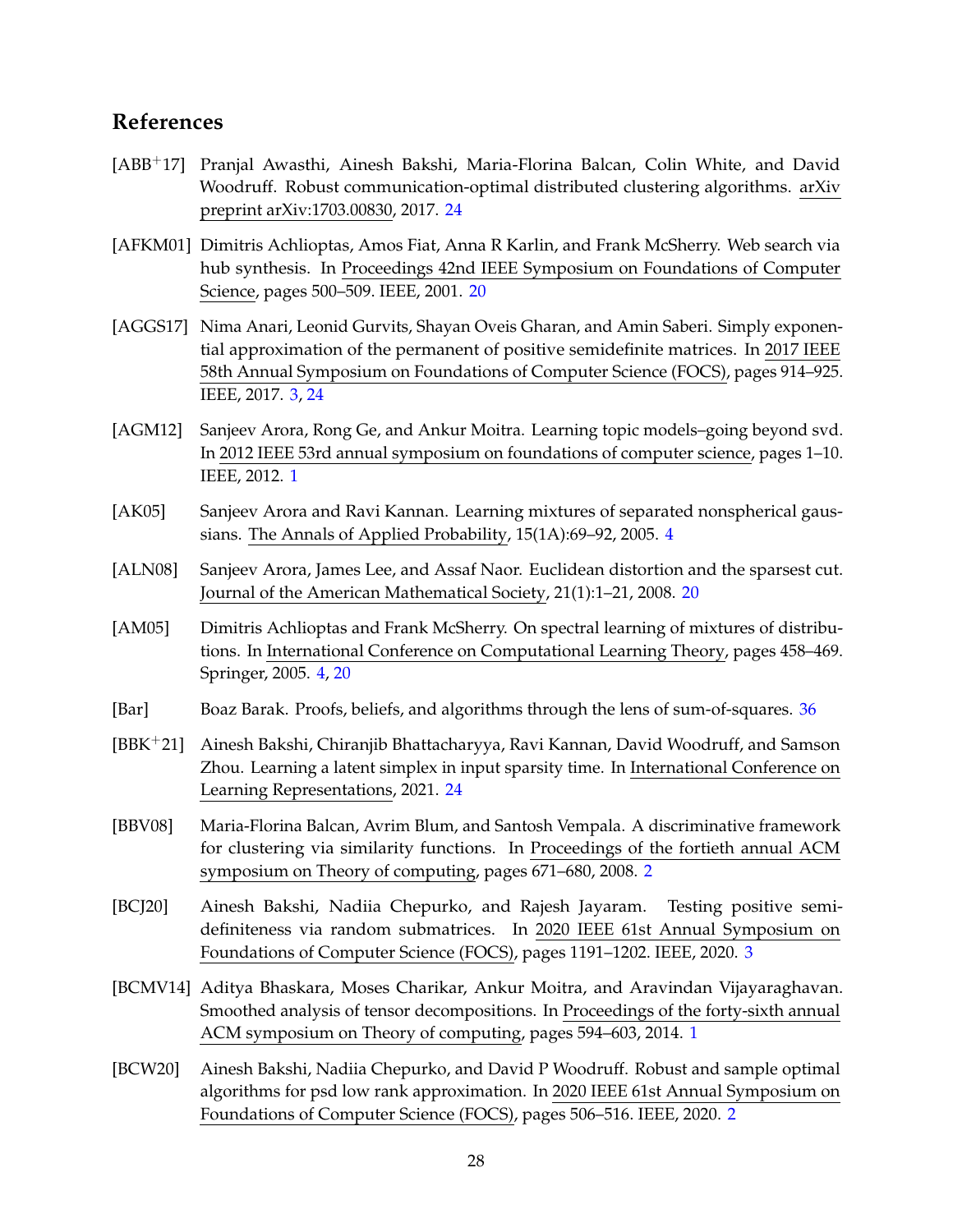- <span id="page-31-9"></span>[BDH+20] Ainesh Bakshi, Ilias Diakonikolas, Samuel B Hopkins, Daniel Kane, Sushrut Karmalkar, and Pravesh K Kothari. Outlier-robust clustering of gaussians and other non-spherical mixtures. In 2020 IEEE 61st Annual Symposium on Foundations of Computer Science (FOCS), pages 149–159. IEEE, 2020. [6,](#page-8-2) [9](#page-11-2)
- <span id="page-31-1"></span>[BDJ+20] Ainesh Bakshi, Ilias Diakonikolas, He Jia, Daniel M Kane, Pravesh K Kothari, and Santosh S Vempala. Robustly learning mixtures of *k* arbitrary gaussians. arXiv preprint arXiv:2012.02119, 2020. [2,](#page-1-0) [9](#page-11-2)
- <span id="page-31-5"></span>[BHK20] Avrim Blum, John Hopcroft, and Ravindran Kannan. Foundations of data science. Cambridge University Press, 2020. [2](#page-1-0)
- <span id="page-31-11"></span>[BJW19] Ainesh Bakshi, Rajesh Jayaram, and David P Woodruff. Learning two layer rectified neural networks in polynomial time. In Conference on Learning Theory, pages 195–268. PMLR, 2019. [24](#page-26-0)
- <span id="page-31-0"></span>[BK20] Ainesh Bakshi and Pravesh Kothari. Outlier-robust clustering of non-spherical mixtures. arXiv preprint arXiv:2005.02970, 2020. [1,](#page-0-0) [5,](#page-7-3) [9,](#page-11-2) [10](#page-12-1)
- <span id="page-31-4"></span>[BK21] Ainesh Bakshi and Pravesh K Kothari. List-decodable subspace recovery: Dimension independent error in polynomial time. In Proceedings of the 2021 ACM-SIAM Symposium on Discrete Algorithms (SODA), pages 1279–1297. SIAM, 2021. [2,](#page-1-0) [7,](#page-9-2) [8,](#page-10-1) [19](#page-21-0)
- <span id="page-31-10"></span>[BKS15] Boaz Barak, Jonathan A Kelner, and David Steurer. Dictionary learning and tensor decomposition via the sum-of-squares method. In Proceedings of the forty-seventh annual ACM symposium on Theory of computing, pages 143–151, 2015. [12](#page-14-0)
- <span id="page-31-12"></span>[BLWZ19] Maria-Florina Balcan, Yi Li, David P Woodruff, and Hongyang Zhang. Testing matrix rank, optimally. In Proceedings of the Thirtieth Annual ACM-SIAM Symposium on Discrete Algorithms, pages 727–746. SIAM, 2019. [25](#page-27-2)
- <span id="page-31-2"></span>[BP21] Ainesh Bakshi and Adarsh Prasad. Robust linear regression: Optimal rates in polynomial time. In Proceedings of the 53rd Annual ACM SIGACT Symposium on Theory of Computing (STOC), pages 102–115, 2021. [2](#page-1-0)
- <span id="page-31-8"></span>[BS15] Mikhail Belkin and Kaushik Sinha. Polynomial learning of distribution families. SIAM Journal on Computing, 44(4):889–911, 2015. [4](#page-6-2)
- <span id="page-31-7"></span>[BV08] S Charles Brubaker and Santosh S Vempala. Isotropic pca and affine-invariant clustering. In Building Bridges, pages 241–281. Springer, 2008. [4](#page-6-2)
- <span id="page-31-6"></span>[BW18] Ainesh Bakshi and David Woodruff. Sublinear time low-rank approximation of distance matrices. In Advances in Neural Information Processing Systems, pages 3782–3792, 2018. [2,](#page-1-0) [20,](#page-22-3) [21,](#page-23-1) [22,](#page-24-1) [23](#page-25-2)
- <span id="page-31-3"></span>[CAT+20] Yeshwanth Cherapanamjeri, Efe Aras, Nilesh Tripuraneni, Michael I Jordan, Nicolas Flammarion, and Peter L Bartlett. Optimal robust linear regression in nearly linear time. arXiv preprint arXiv:2007.08137, 2020. [2](#page-1-0)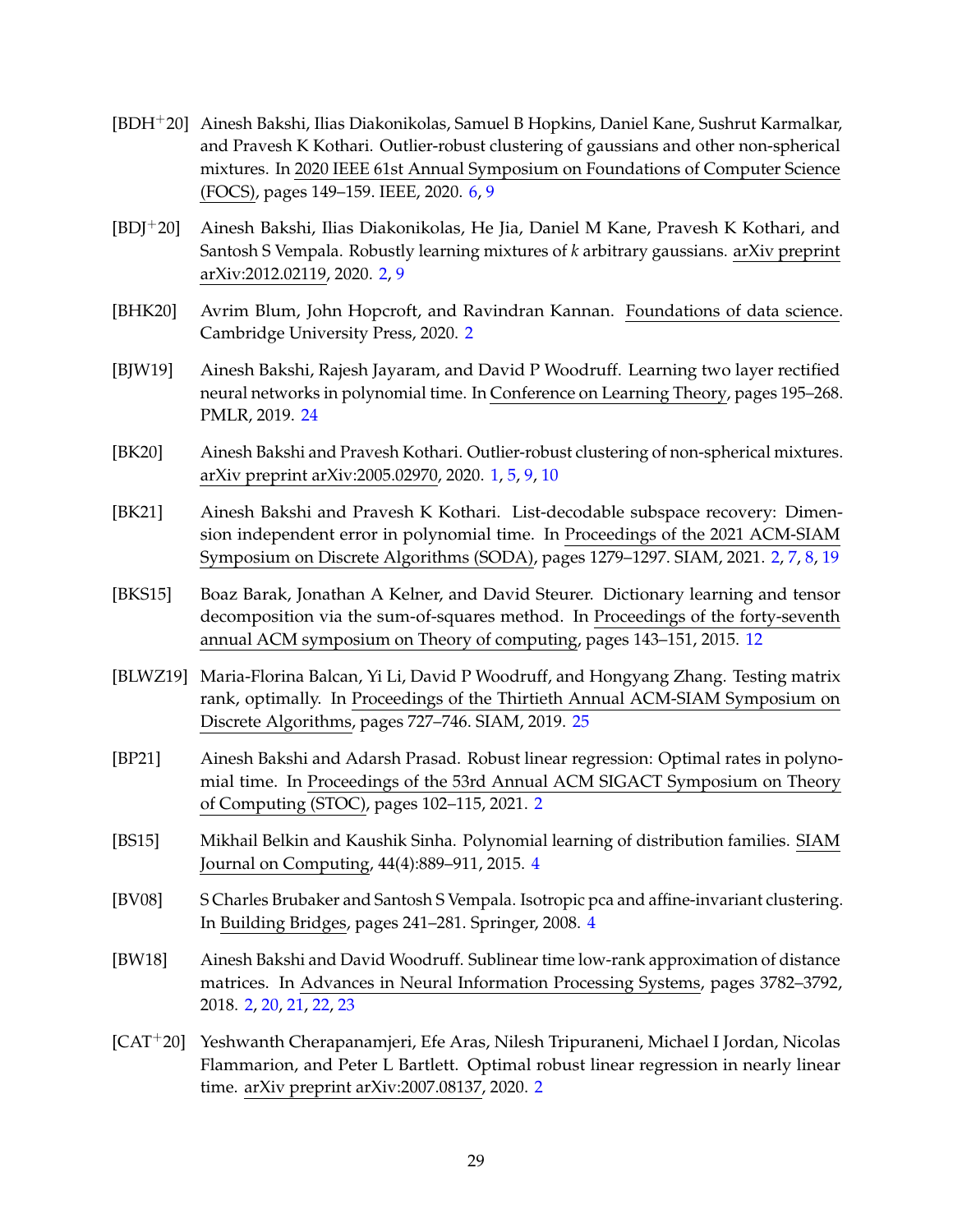- <span id="page-32-11"></span>[CCH+20] Nadiia Chepurko, Kenneth L Clarkson, Lior Horesh, Honghao Lin, and David P Woodruff. Quantum-inspired algorithms from randomized numerical linear algebra. arXiv preprint arXiv:2011.04125, 2020. [24](#page-26-0)
- <span id="page-32-10"></span>[CKM+11] Paul Christiano, Jonathan A Kelner, Aleksander Madry, Daniel A Spielman, and Shang-Hua Teng. Electrical flows, laplacian systems, and faster approximation of maximum flow in undirected graphs. In Proceedings of the forty-third annual ACM symposium on Theory of computing, pages 273–282. ACM, 2011. [20](#page-22-3)
- <span id="page-32-8"></span>[CLW18] Nai-Hui Chia, Han-Hsuan Lin, and Chunhao Wang. Quantum-inspired sublinear classical algorithms for solving low-rank linear systems. arXiv preprint arXiv:1811.04852, 2018. [20](#page-22-3)
- <span id="page-32-9"></span>[CRR+96] Ashok K Chandra, Prabhakar Raghavan, Walter L Ruzzo, Roman Smolensky, and Prasoon Tiwari. The electrical resistance of a graph captures its commute and cover times. Computational Complexity, 6(4):312–340, 1996. [20](#page-22-3)
- <span id="page-32-3"></span>[Das99] Sanjoy Dasgupta. Learning mixtures of gaussians. In 40th Annual Symposium on Foundations of Computer Science (Cat. No. 99CB37039), pages 634–644. IEEE, 1999. [4](#page-6-2)
- <span id="page-32-6"></span>[DFK+04] Petros Drineas, Alan Frieze, Ravi Kannan, Santosh Vempala, and V Vinay. Clustering large graphs via the singular value decomposition. Machine learning, 56(1-3):9–33, 2004. [20](#page-22-3)
- <span id="page-32-2"></span>[DHKK20] Ilias Diakonikolas, Samuel B Hopkins, Daniel Kane, and Sushrut Karmalkar. Robustly learning any clusterable mixture of gaussians. arXiv preprint arXiv:2005.06417, 2020. [1,](#page-0-0) [6](#page-8-2)
- <span id="page-32-1"></span>[DK19] Ilias Diakonikolas and Daniel M Kane. Recent advances in algorithmic highdimensional robust statistics. arXiv preprint arXiv:1911.05911, 2019. [1,](#page-0-0) [4](#page-6-2)
- <span id="page-32-5"></span>[DKK+18] Ilias Diakonikolas, Gautam Kamath, Daniel M Kane, Jerry Li, Jacob Steinhardt, and Alistair Stewart. Sever: A robust meta-algorithm for stochastic optimization. arXiv preprint arXiv:1803.02815, 2018. [16](#page-18-2)
- <span id="page-32-0"></span>[DKK+19] Ilias Diakonikolas, Gautam Kamath, Daniel Kane, Jerry Li, Ankur Moitra, and Alistair Stewart. Robust estimators in high-dimensions without the computational intractability. SIAM Journal on Computing, 48(2):742–864, 2019. [1,](#page-0-0) [4,](#page-6-2) [5](#page-7-3)
- <span id="page-32-7"></span>[DKR02] Petros Drineas, Iordanis Kerenidis, and Prabhakar Raghavan. Competitive recommendation systems. In Proceedings of the thiry-fourth annual ACM symposium on Theory of computing, pages 82–90. ACM, 2002. [20](#page-22-3)
- <span id="page-32-4"></span>[DKS17] Ilias Diakonikolas, Daniel M Kane, and Alistair Stewart. Statistical query lower bounds for robust estimation of high-dimensional gaussians and gaussian mixtures. In 2017 IEEE 58th Annual Symposium on Foundations of Computer Science (FOCS), pages 73–84. IEEE, 2017. [9](#page-11-2)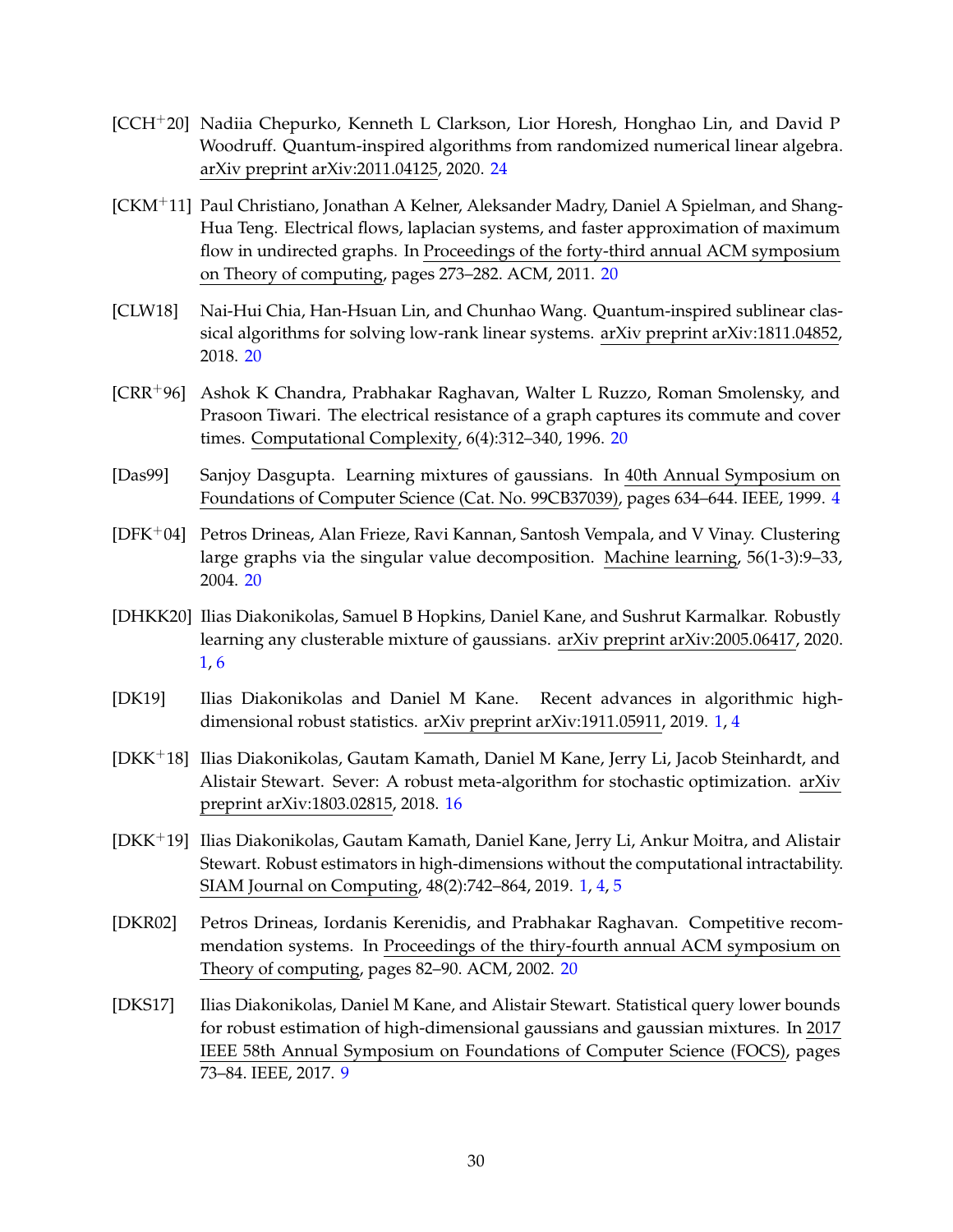- <span id="page-33-1"></span>[DKS18] Ilias Diakonikolas, Daniel M Kane, and Alistair Stewart. List-decodable robust mean estimation and learning mixtures of spherical gaussians. In Proceedings of the 50th Annual ACM SIGACT Symposium on Theory of Computing, pages 1047–1060, 2018. [1,](#page-0-0) [9,](#page-11-2) [18](#page-20-1)
- <span id="page-33-2"></span>[DKS19] Ilias Diakonikolas, Weihao Kong, and Alistair Stewart. Efficient algorithms and lower bounds for robust linear regression. In Proceedings of the Thirtieth Annual ACM-SIAM Symposium on Discrete Algorithms, pages 2745–2754. SIAM, 2019. [2,](#page-1-0) [13](#page-15-1)
- <span id="page-33-7"></span>[DL09] Michel Marie Deza and Monique Laurent. Geometry of cuts and metrics, volume 15. Springer, 2009. [20](#page-22-3)
- <span id="page-33-0"></span>[DVW18] Ilias Diakonikolas, Santosh Vempala, and David Woodruff. Research vignette: Foundations of data science. Simons Institute, Semester on Foundations of Big Data, 2018. [1](#page-0-0)
- <span id="page-33-3"></span>[ELMM20] Yonina C Eldar, Jerry Li, Cameron Musco, and Christopher Musco. Sample efficient toeplitz covariance estimation. In Proceedings of the Fourteenth Annual ACM-SIAM Symposium on Discrete Algorithms, pages 378–397. SIAM, 2020. [3,](#page-2-0) [24](#page-26-0)
- <span id="page-33-9"></span>[FKV04] Alan M. Frieze, Ravi Kannan, and Santosh Vempala. Fast monte-carlo algorithms for finding low-rank approximations. J. ACM, 51(6):1025–1041, 2004. [21](#page-23-1)
- <span id="page-33-11"></span>[GGR98] Oded Goldreich, Shari Goldwasser, and Dana Ron. Property testing and its connection to learning and approximation. Journal of the ACM (JACM), 45(4):653–750, 1998. [25](#page-27-2)
- <span id="page-33-6"></span>[GLF+10] David Gross, Yi-Kai Liu, Steven T Flammia, Stephen Becker, and Jens Eisert. Quantum state tomography via compressed sensing. Physical review letters, 105(15):150401, 2010. [20](#page-22-3)
- <span id="page-33-12"></span>[GLS81] Martin Grötschel, László Lovász, and Alexander Schrijver. The ellipsoid method and its consequences in combinatorial optimization. Combinatorica, 1(2):169–197, 1981. [36](#page-38-4)
- <span id="page-33-4"></span>[GLT18] András Gilyén, Seth Lloyd, and Ewin Tang. Quantum-inspired low-rank stochastic regression with logarithmic dependence on the dimension. arXiv preprint arXiv:1811.04909, 2018. [20](#page-22-3)
- <span id="page-33-10"></span>[Gol10] Oded Goldreich. Introduction to testing graph properties. In Property testing, pages 105–141. Springer, 2010. [25](#page-27-2)
- <span id="page-33-5"></span>[GSLW19] András Gilyén, Yuan Su, Guang Hao Low, and Nathan Wiebe. Quantum singular value transformation and beyond: exponential improvements for quantum matrix arithmetics. In Proceedings of the 51st Annual ACM SIGACT Symposium on Theory of Computing, pages 193–204. ACM, 2019. [20](#page-22-3)
- <span id="page-33-8"></span>[Hig02] Nicholas J Higham. Computing the nearest correlation matrix—a problem from finance. IMA journal of Numerical Analysis, 22(3):329–343, 2002. [21](#page-23-1)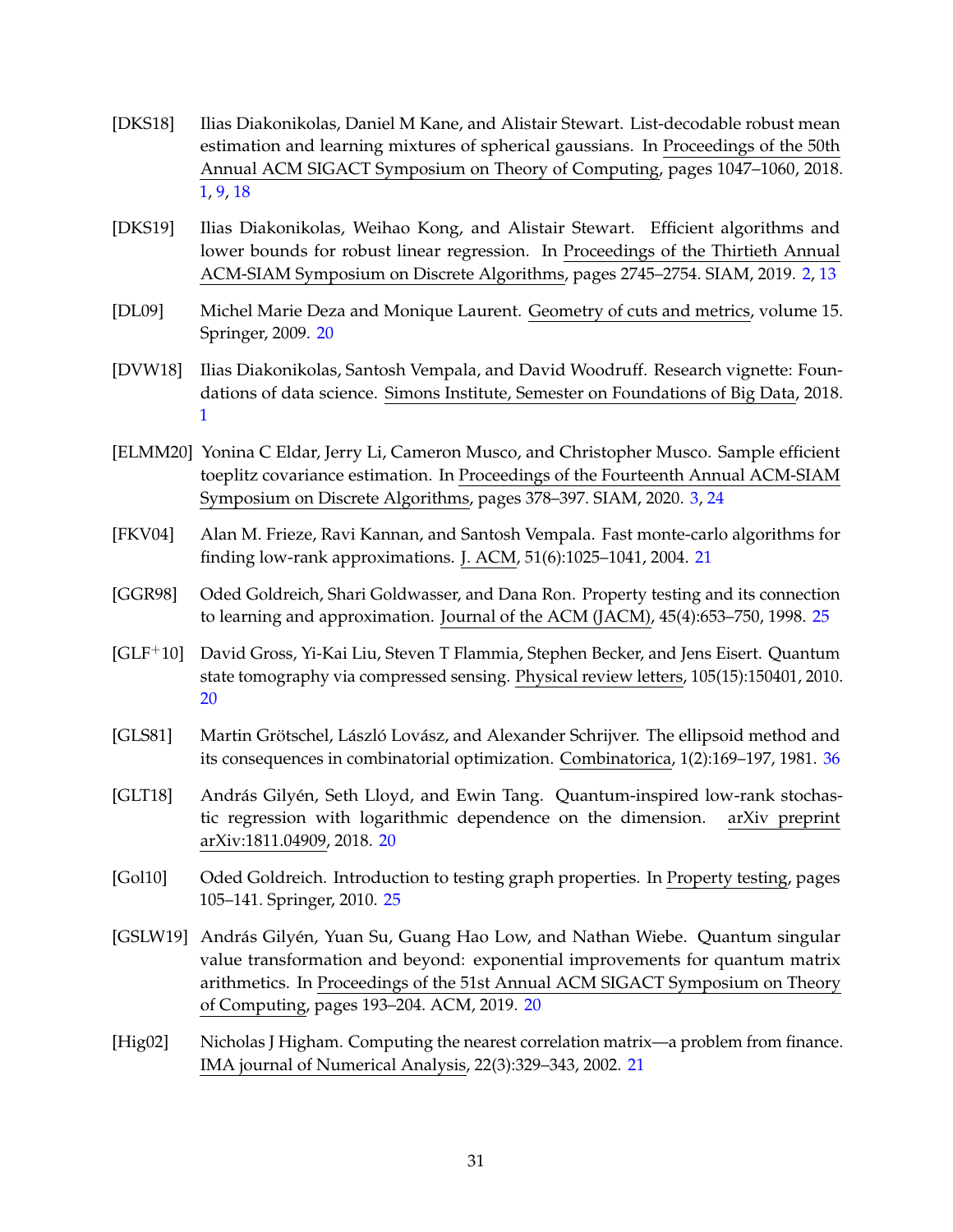- <span id="page-34-1"></span>[HL18] Samuel B Hopkins and Jerry Li. Mixture models, robustness, and sum of squares proofs. In Proceedings of the 50th Annual ACM SIGACT Symposium on Theory of Computing, pages 1021–1034, 2018. [1,](#page-0-0) [9](#page-11-2)
- <span id="page-34-10"></span>[HRRS11] Frank R Hampel, Elvezio M Ronchetti, Peter J Rousseeuw, and Werner A Stahel. Robust statistics: the approach based on influence functions, volume 196. John Wiley & Sons, 2011. [4](#page-6-2)
- <span id="page-34-0"></span>[Hub64] Peter J Huber. Robust estimation of a location parameter. The Annals of Mathematical Statistics, 35(1):73–101, 1964. [1,](#page-0-0) [4](#page-6-2)
- <span id="page-34-9"></span>[Hub04] Peter J Huber. Robust statistics, volume 523. John Wiley & Sons, 2004. [4,](#page-6-2) [13](#page-15-1)
- <span id="page-34-13"></span>[IVWW19] Piotr Indyk, Ali Vakilian, Tal Wagner, and David Woodruff. Sample-optimal low-rank approximation of distance matrices. arXiv preprint arXiv:1906.00339, 2019. [20,](#page-22-3) [21](#page-23-1)
- <span id="page-34-11"></span>[Jae72] Louis A Jaeckel. Estimating regression coefficients by minimizing the dispersion of the residuals. The Annals of Mathematical Statistics, pages 1449–1458, 1972. [13](#page-15-1)
- <span id="page-34-4"></span>[JLST21] Arun Jambulapati, Jerry Li, Tselil Schramm, and Kevin Tian. Robust regression revisited: Acceleration and improved estimation rates. arXiv preprint arXiv:2106.11938, 2021. [2](#page-1-0)
- <span id="page-34-7"></span>[JS89] Mark Jerrum and Alistair Sinclair. Approximating the permanent. SIAM journal on computing, 18(6):1149–1178, 1989. [3,](#page-2-0) [24](#page-26-0)
- <span id="page-34-8"></span>[JSV04] Mark Jerrum, Alistair Sinclair, and Eric Vigoda. A polynomial-time approximation algorithm for the permanent of a matrix with nonnegative entries. Journal of the ACM (JACM), 51(4):671–697, 2004. [3,](#page-2-0) [24](#page-26-0)
- <span id="page-34-2"></span>[Kan20] Daniel M Kane. Robust learning of mixtures of gaussians. arXiv preprint arXiv:2007.05912, 2020. [2,](#page-1-0) [9,](#page-11-2) [11](#page-13-1)
- <span id="page-34-14"></span>[KBV09] Yehuda Koren, Robert Bell, and Chris Volinsky. Matrix factorization techniques for recommender systems. Computer, 42(8):30–37, 2009. [25](#page-27-2)
- <span id="page-34-15"></span>[KIDP16] Ramakrishnan Kannan, Mariya Ishteva, Barry Drake, and Haesun Park. Bounded matrix low rank approximation. In Non-negative Matrix Factorization Techniques, pages 89–118. Springer, 2016. [25](#page-27-2)
- <span id="page-34-5"></span>[KKK19] Sushrut Karmalkar, Adam Klivans, and Pravesh Kothari. List-decodable linear regression. In Advances in Neural Information Processing Systems, pages 7423–7432, 2019. [2,](#page-1-0) [7,](#page-9-2) [8,](#page-10-1) [19,](#page-21-0) [36](#page-38-4)
- <span id="page-34-3"></span>[KKM18] Adam Klivans, Pravesh K Kothari, and Raghu Meka. Efficient algorithms for outlierrobust regression. arXiv preprint arXiv:1803.03241, 2018. [2,](#page-1-0) [13,](#page-15-1) [15,](#page-17-3) [16,](#page-18-2) [18,](#page-20-1) [36](#page-38-4)
- <span id="page-34-12"></span>[Kle99] Jon M Kleinberg. Authoritative sources in a hyperlinked environment. Journal of the ACM (JACM), 46(5):604–632, 1999. [20](#page-22-3)
- <span id="page-34-6"></span>[KMP14] Ioannis Koutis, Gary L Miller, and Richard Peng. Approaching optimality for solving sdd linear systems. SIAM Journal on Computing, 43(1):337–354, 2014. [3,](#page-2-0) [20,](#page-22-3) [24](#page-26-0)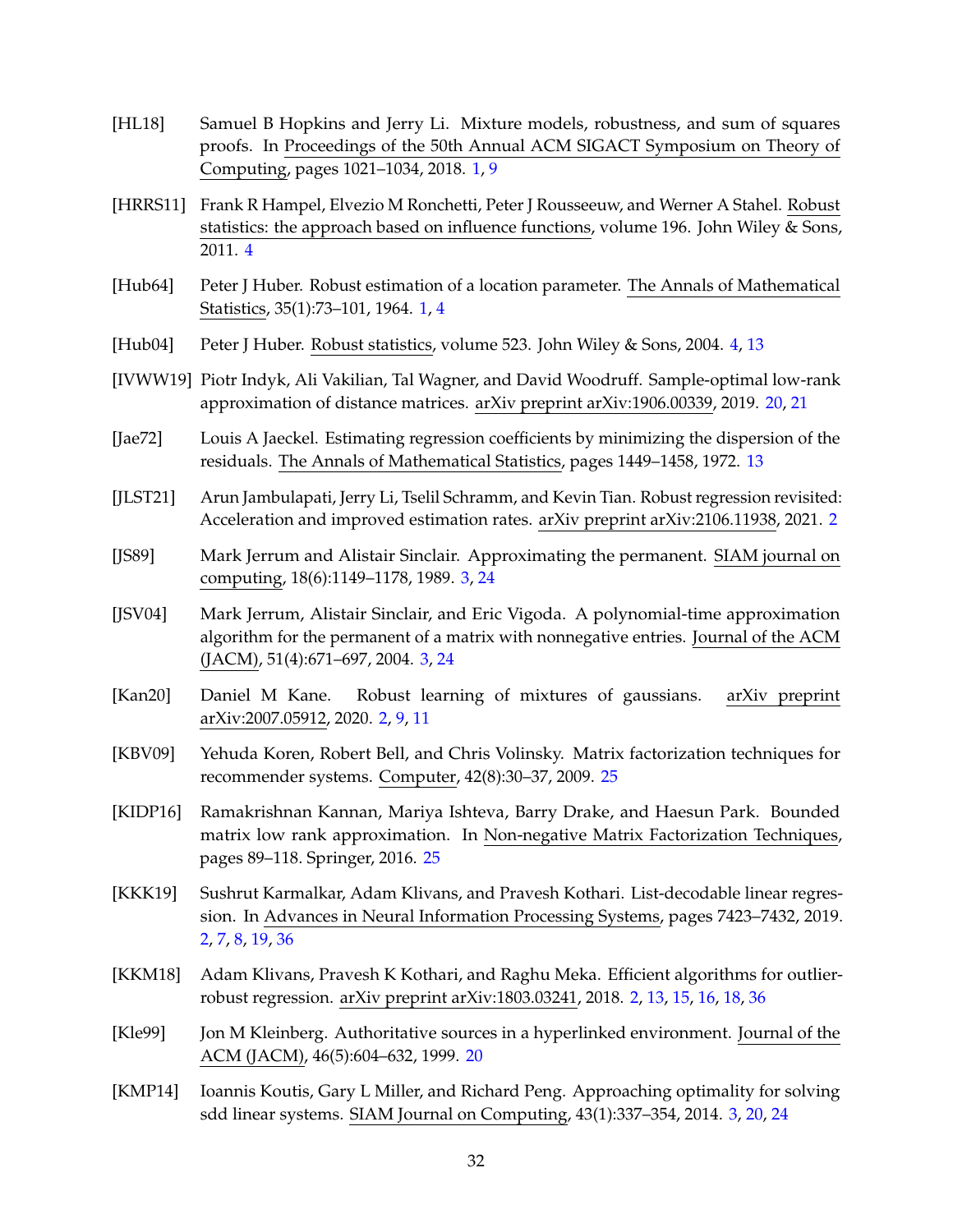- <span id="page-35-3"></span>[KOSZ13] Jonathan A Kelner, Lorenzo Orecchia, Aaron Sidford, and Zeyuan Allen Zhu. A simple, combinatorial algorithm for solving sdd systems in nearly-linear time. In Proceedings of the forty-fifth annual ACM symposium on Theory of computing, pages 911–920, 2013. [3,](#page-2-0) [24](#page-26-0)
- <span id="page-35-4"></span>[KOTZ14] Manuel Kauers, Ryan O'Donnell, Li-Yang Tan, and Yuan Zhou. Hypercontractive inequalities via sos, and the frankl–rödl graph. In Proceedings of the Twenty-Fifth Annual ACM-SIAM Symposium on Discrete Algorithms, pages 1644–1658. SIAM, 2014. [7](#page-9-2)
- <span id="page-35-9"></span>[KP16] Iordanis Kerenidis and Anupam Prakash. Quantum recommendation systems. arXiv preprint arXiv:1603.08675, 2016. [20,](#page-22-3) [21](#page-23-1)
- <span id="page-35-1"></span>[KSS18] Pravesh K Kothari, Jacob Steinhardt, and David Steurer. Robust moment estimation and improved clustering via sum of squares. In Proceedings of the 50th Annual ACM SIGACT Symposium on Theory of Computing, pages 1035–1046, 2018. [1,](#page-0-0) [7,](#page-9-2) [9,](#page-11-2) [14,](#page-16-1) [36](#page-38-4)
- <span id="page-35-8"></span>[KSV05] Ravindran Kannan, Hadi Salmasian, and Santosh Vempala. The spectral method for general mixture models. In International Conference on Computational Learning Theory, pages 444–457. Springer, 2005. [20](#page-22-3)
- <span id="page-35-2"></span>[KV17] Ravindran Kannan and Santosh Vempala. Randomized algorithms in numerical linear algebra. Acta Numerica, 26:95–135, 2017. [2](#page-1-0)
- <span id="page-35-12"></span>[Las01] Jean B Lasserre. New positive semidefinite relaxations for nonconvex quadratic programs. In Advances in Convex Analysis and Global Optimization, pages 319–331. Springer, 2001. [36](#page-38-4)
- <span id="page-35-5"></span>[LM21] Allen Liu and Ankur Moitra. Settling the robust learnability of mixtures of gaussians. In Proceedings of the 53rd Annual ACM SIGACT Symposium on Theory of Computing, pages 518–531, 2021. [9](#page-11-2)
- <span id="page-35-0"></span>[LRV16] Kevin A Lai, Anup B Rao, and Santosh Vempala. Agnostic estimation of mean and covariance. In 2016 IEEE 57th Annual Symposium on Foundations of Computer Science (FOCS), pages 665–674. IEEE, 2016. [1,](#page-0-0) [4](#page-6-2)
- <span id="page-35-6"></span>[LSS+] Erik M Lindgren, Vatsal Shah, Yanyao Shen, Alexandros G Dimakis, and Adam Klivans. On robust learning of ising models. [19](#page-21-0)
- <span id="page-35-11"></span>[LWW14] Yi Li, Zhengyu Wang, and David P Woodruff. Improved testing of low rank matrices. In Proceedings of the 20th ACM SIGKDD international conference on Knowledge discovery and data mining, pages 691–700, 2014. [25](#page-27-2)
- <span id="page-35-7"></span>[McS01] Frank McSherry. Spectral partitioning of random graphs. In Proceedings 42nd IEEE Symposium on Foundations of Computer Science, pages 529–537. IEEE, 2001. [20](#page-22-3)
- <span id="page-35-10"></span>[MM15] Cameron Musco and Christopher Musco. Randomized block Krylov methods for stronger and faster approximate singular value decomposition. In Advances in Neural Information Processing Systems, pages 1396–1404, 2015. [24](#page-26-0)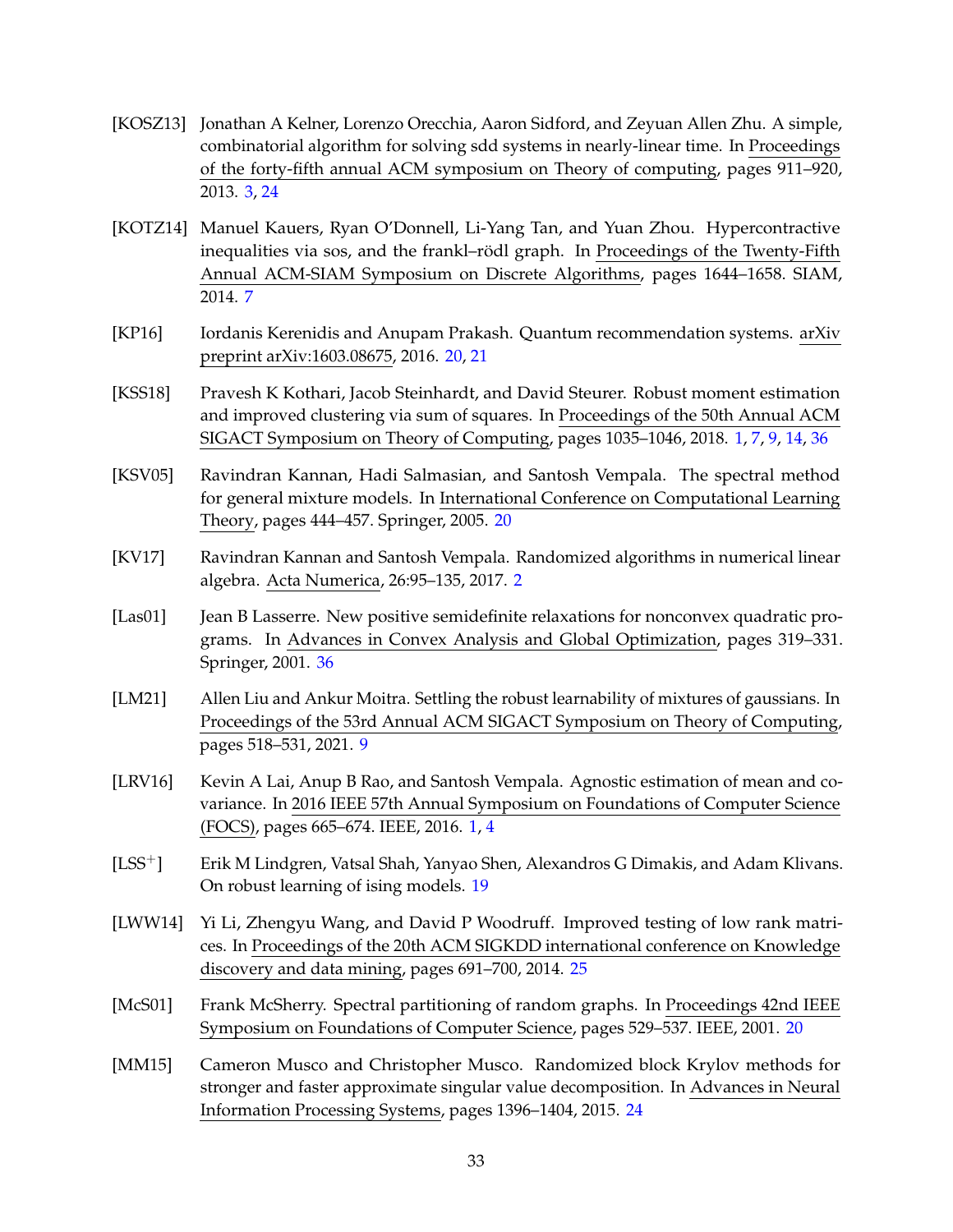- <span id="page-36-11"></span>[MSS16] Tengyu Ma, Jonathan Shi, and David Steurer. Polynomial-time tensor decompositions with sum-of-squares. In 2016 IEEE 57th Annual Symposium on Foundations of Computer Science (FOCS), pages 438–446. IEEE, 2016. [36](#page-38-4)
- <span id="page-36-0"></span>[MV10] Ankur Moitra and Gregory Valiant. Settling the polynomial learnability of mixtures of gaussians. In 2010 IEEE 51st Annual Symposium on Foundations of Computer Science, pages 93–102. IEEE, 2010. [1,](#page-0-0) [4,](#page-6-2) [9,](#page-11-2) [10](#page-12-1)
- <span id="page-36-4"></span>[MW17] Cameron Musco and David P. Woodruff. Sublinear time low-rank approximation of positive semidefinite matrices. In 58th IEEE Annual Symposium on Foundations of Computer Science, FOCS 2017, Berkeley, CA, USA, October 15-17, 2017, pages 672–683, 2017. [2,](#page-1-0) [20,](#page-22-3) [22,](#page-24-1) [23,](#page-25-2) [24](#page-26-0)
- <span id="page-36-13"></span>[Nes00] Yurii Nesterov. Squared functional systems and optimization problems. In High performance optimization, pages 405–440. Springer, 2000. [36](#page-38-4)
- <span id="page-36-7"></span>[O'D14] Ryan O'Donnell. Analysis of boolean functions. Cambridge University Press, 2014. [7](#page-9-2)
- <span id="page-36-12"></span>[Par00] Pablo A Parrilo. Structured semidefinite programs and semialgebraic geometry methods in robustness and optimization. PhD thesis, California Institute of Technology, 2000. [36](#page-38-4)
- <span id="page-36-6"></span>[Pea94] Karl Pearson. Contributions to the mathematical theory of evolution. Philosophical Transactions of the Royal Society of London. A, 185:71–110, 1894. [4](#page-6-2)
- <span id="page-36-3"></span>[PJL20] Ankit Pensia, Varun Jog, and Po-Ling Loh. Robust regression with covariate filtering: Heavy tails and adversarial contamination. arXiv preprint arXiv:2009.12976, 2020. [2](#page-1-0)
- <span id="page-36-2"></span>[PSBR20] Adarsh Prasad, Arun Sai Suggala, Sivaraman Balakrishnan, and Pradeep Ravikumar. Robust estimation via robust gradient estimation. Journal of the Royal Statistical Society: Series B (Statistical Methodology), 82(3):601–627, 2020. [2,](#page-1-0) [13,](#page-15-1) [15,](#page-17-3) [16,](#page-18-2) [18](#page-20-1)
- <span id="page-36-5"></span>[PV21] Richard Peng and Santosh Vempala. Solving sparse linear systems faster than matrix multiplication. In Proceedings of the 2021 ACM-SIAM Symposium on Discrete Algorithms (SODA), pages 504–521. SIAM, 2021. [3,](#page-2-0) [24](#page-26-0)
- <span id="page-36-8"></span>[Rou84] Peter J Rousseeuw. Least median of squares regression. Journal of the American statistical association, 79(388):871–880, 1984. [13](#page-15-1)
- <span id="page-36-10"></span>[RSML18] Patrick Rebentrost, Adrian Steffens, Iman Marvian, and Seth Lloyd. Quantum singularvalue decomposition of nonsparse low-rank matrices. Physical review A, 97(1):012327, 2018. [20](#page-22-3)
- <span id="page-36-1"></span>[RSS18] Prasad Raghavendra, Tselil Schramm, and David Steurer. High-dimensional estimation via sum-of-squares proofs. arXiv preprint arXiv:1807.11419, 6, 2018. [1](#page-0-0)
- <span id="page-36-9"></span>[RY84] Peter Rousseeuw and Victor Yohai. Robust regression by means of s-estimators. In Robust and nonlinear time series analysis, pages 256–272. Springer, 1984. [13](#page-15-1)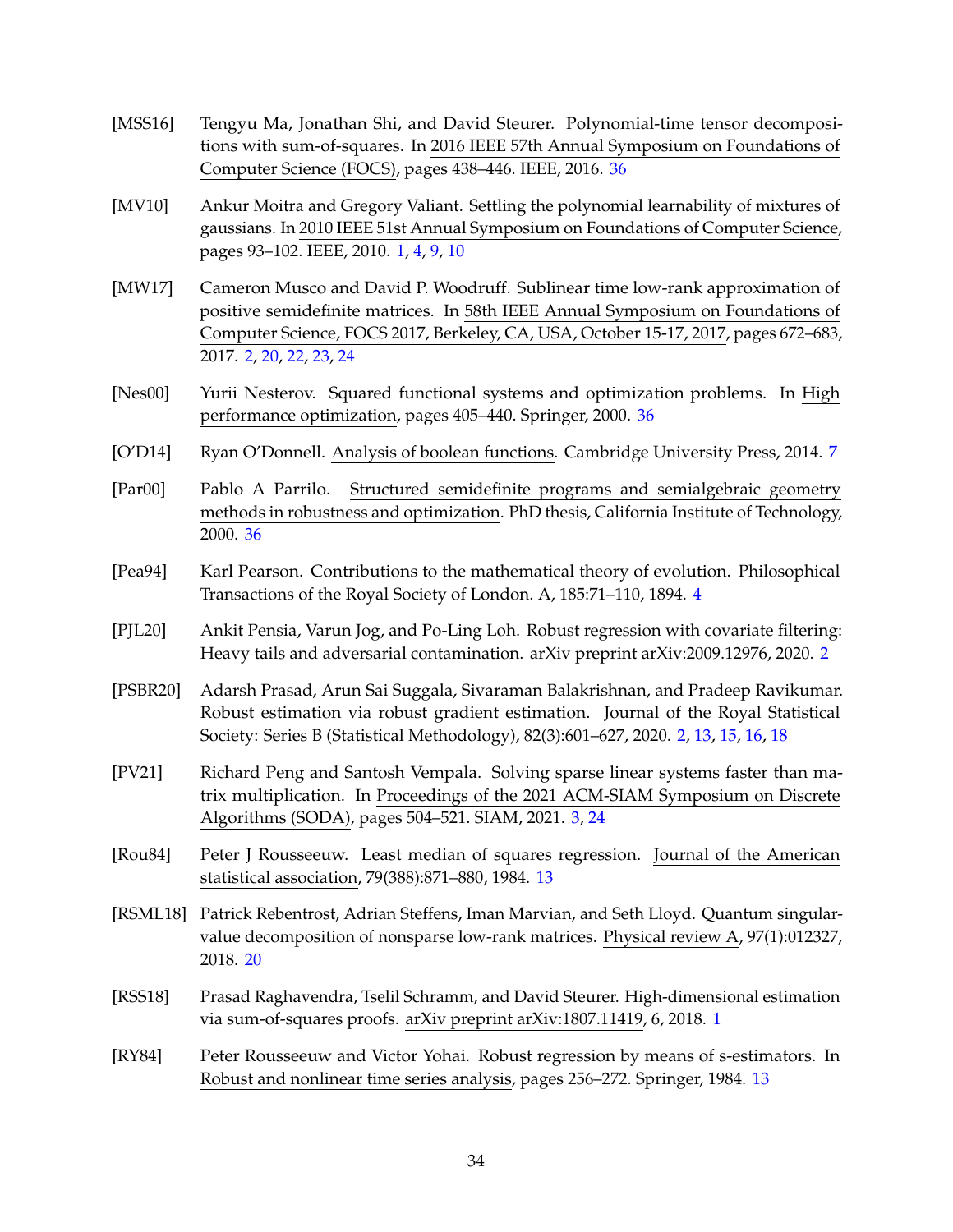- <span id="page-37-0"></span>[RY20a] Prasad Raghavendra and Morris Yau. List decodable learning via sum of squares. In Proceedings of the Fourteenth Annual ACM-SIAM Symposium on Discrete Algorithms, pages 161–180. SIAM, 2020. [2,](#page-1-0) [7,](#page-9-2) [19](#page-21-0)
- <span id="page-37-4"></span>[RY20b] Prasad Raghavendra and Morris Yau. List decodable subspace recovery. In Conference on Learning Theory, pages 3206–3226. PMLR, 2020. [7,](#page-9-2) [19](#page-21-0)
- <span id="page-37-7"></span>[Sen68] Pranab Kumar Sen. Estimates of the regression coefficient based on kendall's tau. Journal of the American statistical association, 63(324):1379–1389, 1968. [13](#page-15-1)
- <span id="page-37-13"></span>[Sho87] Naum Z Shor. Quadratic optimization problems. Soviet Journal of Computer and Systems Sciences, 25:1–11, 1987. [36](#page-38-4)
- <span id="page-37-11"></span>[SS11] Daniel A Spielman and Nikhil Srivastava. Graph sparsification by effective resistances. SIAM Journal on Computing, 40(6):1913–1926, 2011. [20](#page-22-3)
- <span id="page-37-2"></span>[ST14] Daniel A Spielman and Shang-Hua Teng. Nearly linear time algorithms for preconditioning and solving symmetric, diagonally dominant linear systems. SIAM Journal on Matrix Analysis and Applications, 35(3):835–885, 2014. [3,](#page-2-0) [24](#page-26-0)
- <span id="page-37-9"></span>[SW19] Xiaofei Shi and David P. Woodruff. Sublinear time numerical linear algebra for structured matrices. In The Thirty-Third AAAI Conference on Artificial Intelligence, AAAI 2019, The Thirty-First Innovative Applications of Artificial Intelligence Conference, IAAI 2019, The Ninth AAAI Symposium on Educational Advances in Artificial Intelligence, EAAI 2019, Honolulu, Hawaii, USA, January 27 - February 1, 2019., pages 4918–4925, 2019. [20](#page-22-3)
- <span id="page-37-8"></span>[Tan19] Ewin Tang. A quantum-inspired classical algorithm for recommendation systems. In Proceedings of the 51st Annual ACM SIGACT Symposium on Theory of Computing, pages 217–228. ACM, 2019. [20,](#page-22-3) [21](#page-23-1)
- <span id="page-37-10"></span>[TD87] Paul Terwilliger and Michel Deza. The classification of finite connected hypermetric spaces. Graphs and Combinatorics, 3(1):293–298, 1987. [20](#page-22-3)
- <span id="page-37-6"></span>[The92] Henri Theil. A rank-invariant method of linear and polynomial regression analysis. In Henri Theil's contributions to economics and econometrics, pages 345–381. Springer, 1992. [13](#page-15-1)
- <span id="page-37-12"></span>[Tur48] Alan M Turing. Rounding-off errors in matrix processes. The Quarterly Journal of Mechanics and Applied Mathematics, 1(1):287–308, 1948. [25](#page-27-2)
- <span id="page-37-3"></span>[VW04] Santosh Vempala and Grant Wang. A spectral algorithm for learning mixture models. Journal of Computer and System Sciences, 68(4):841–860, 2004. [4](#page-6-2)
- <span id="page-37-5"></span>[Wei05] Sanford Weisberg. Applied linear regression, volume 528. John Wiley & Sons, 2005. [13](#page-15-1)
- <span id="page-37-1"></span>[Woo14] David P. Woodruff. Sketching as a tool for numerical linear algebra. Foundations and Trends in Theoretical Computer Science, 10(1-2):1–157, 2014. [2,](#page-1-0) [20](#page-22-3)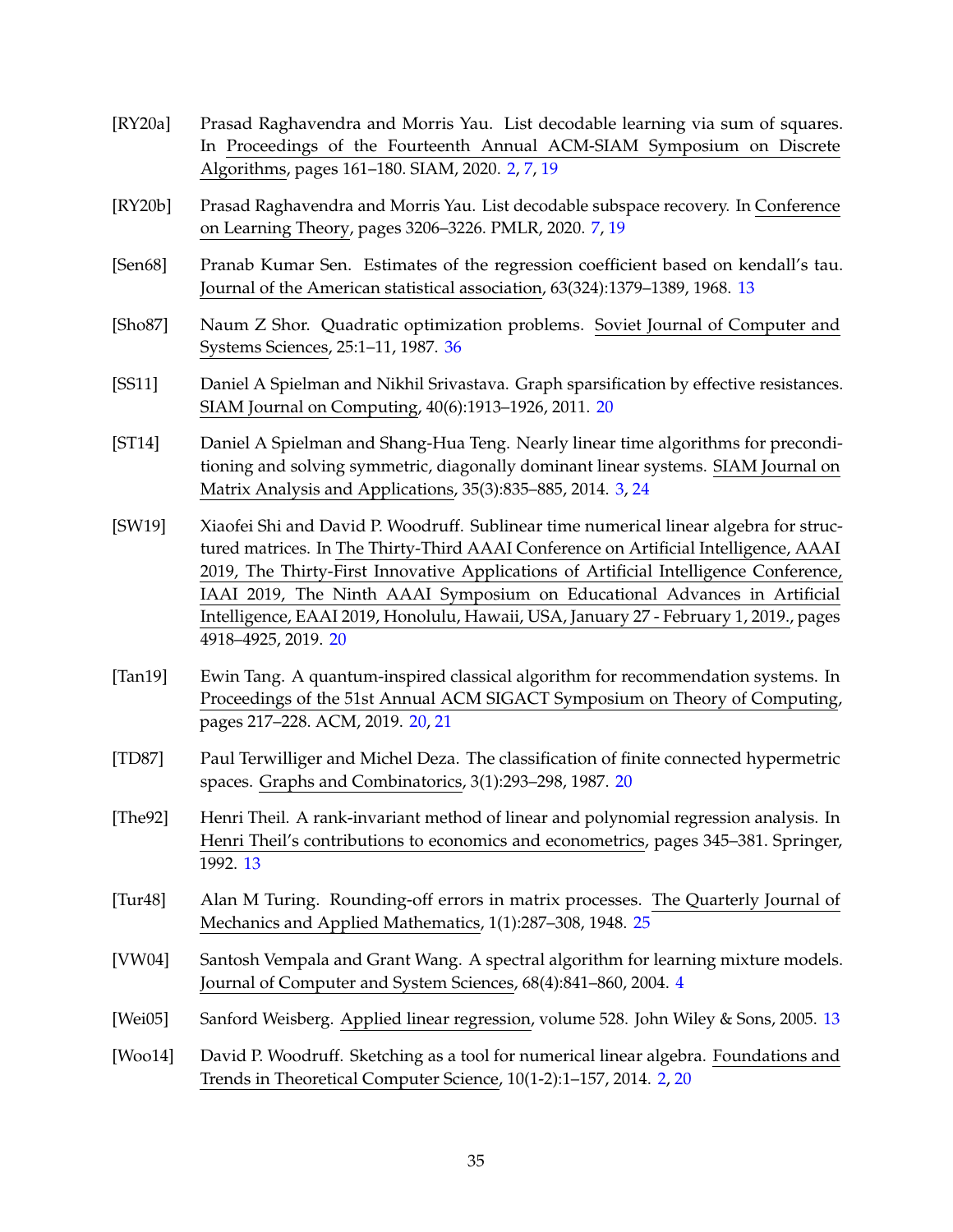- <span id="page-38-4"></span><span id="page-38-2"></span>[YP21] Chenyang Yuan and Pablo A Parrilo. Maximizing products of linear forms, and the permanent of positive semidefinite matrices. Mathematical Programming, pages 1–12, 2021. [3,](#page-2-0) [24](#page-26-0)
- <span id="page-38-3"></span>[ZJS19] Banghua Zhu, Jiantao Jiao, and Jacob Steinhardt. Generalized resilience and robust statistics. arXiv preprint arXiv:1909.08755, 2019. [18](#page-20-1)
- <span id="page-38-1"></span>[ZJS20] Banghua Zhu, Jiantao Jiao, and Jacob Steinhardt. Robust estimation via generalized quasi-gradients. arXiv preprint arXiv:2005.14073, 2020. [2,](#page-1-0) [15,](#page-17-3) [16](#page-18-2)

## <span id="page-38-0"></span>**A The Sum-of-Squares Proof System**

In this section, we provide the necessary background for the sum-of-squares proof system. We follow the exposition as it appears in lecture notes by Barak [\[Bar\]](#page-30-13), the Appendix of Ma, Shi and Steurer [\[MSS16\]](#page-36-11), and the preliminary sections of several recent works [\[KSS18,](#page-35-1) [KKK19,](#page-34-5) [KKM18\]](#page-34-3).

**Pseudo-Distributions.** We can represent a discrete probability distribution over  $\mathcal{R}^n$  by its probability mass function *D*:  $\mathcal{R}^n \to \mathcal{R}$  such that  $D \geq 0$  and  $\sum_{x \in \text{supp}(D)} D(x) = 1$ . Similarly, we can describe a pseudo-distribution by its mass function by relaxing the non-negativity constraint, while still passing certain low-degree non-negativity tests.

**Definition A.1** (Pseudo-distribution). A level- $\ell$  pseudo-distribution is a finitely-supported function  $D: \mathcal{R}^n \to \mathcal{R}$  such that  $\sum_x D(x) = 1$  and  $\sum_x D(x)f(x)^2 \geqslant 0$  for every polynomial  $f$  of degree at most  $\ell/2$ , where the summation is over all *x* in the support of *D*.

Next, we define the notion of pseudo-expectation.

**Definition A.2** (Pseudo-expectation). The pseudo-expectation of a function  $f$  on  $\mathcal{R}^d$  with respect to a pseudo-distribution  $D$ , denoted by  $\tilde{\mathbb{E}}_{D(x)}[f(x)]$ , is defined as

$$
\tilde{\mathbb{E}}_{D(x)}[f(x)] = \sum_{x} D(x)f(x)
$$
\n(9)

We use the notation  $\mathbb{E}_{D(x)}[(1, x_1, x_2, \ldots, x_n)^{\otimes \ell}]$  to denote the degree- $\ell$  moment tensor of the pseudo-distribution *D*. In particular, each entry in the moment tensor corresponds to the pseudoexpectation of a monomial of degree at most  $\ell$  in  $x$ . Crucially, there's an efficient separation oracle for moment tensors of pseudo-distributions.

<span id="page-38-5"></span>**Fact A.3** ([\[Sho87,](#page-37-13) [Par00,](#page-36-12) [Nes00,](#page-36-13) [Las01\]](#page-35-12)). For any  $n, \ell \in \mathbb{N}$ , the following set has a  $n^{O(\ell)}$ -time weak *separation oracle (in the sense of [\[GLS81\]](#page-33-12)):*

$$
\left\{ \mathbb{E}_{D(x)}(1, x_1, x_2, \dots, x_n)^{\otimes \ell} \mid \text{ degree-}\ell \text{ pseudo-distribution } D \text{ over } \mathcal{R}^n \right\}
$$
 (10)

This fact, together with the equivalence of weak separation and optimization [\[GLS81\]](#page-33-12) forms the basis of the sum-of-squares algorithm, as it allows us to efficiently approximately optimize over pseudo-distributions.

Given a system of polynomial constraints, denoted by A, we say that it is *explicitly bounded* if it contains a constraint of the form  $\{\|x\|^2 \leqslant M\}$ . Then, the following fact follows from Fact [A.3](#page-38-5) and [\[GLS81\]](#page-33-12):